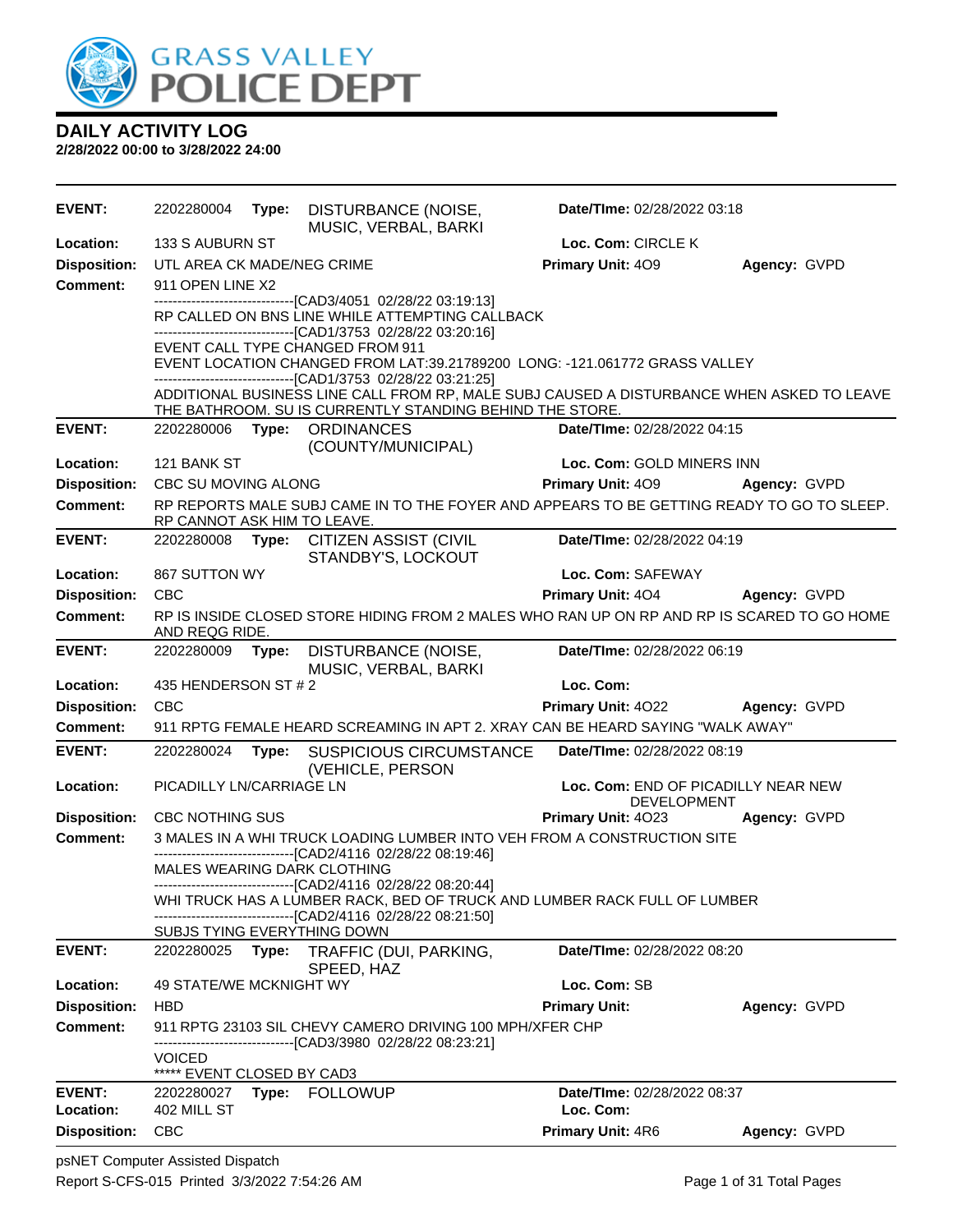

| <b>Comment:</b>     |                       |       | RP REQ 10-21 REF VEH PARKED IFO RPS HOUSE FOR AN EXTENDED TIME, VEH DOES NOT HAVE PLATES.<br>GRY SUV WITH A BLK TRAILER HOOKED TO IT.<br>--------------------------[CAD2/4116_02/28/22_08:38:44]                                                                                                                                                                                                                           |                                      |                                         |
|---------------------|-----------------------|-------|----------------------------------------------------------------------------------------------------------------------------------------------------------------------------------------------------------------------------------------------------------------------------------------------------------------------------------------------------------------------------------------------------------------------------|--------------------------------------|-----------------------------------------|
|                     | REF EVENT#2202240024  |       |                                                                                                                                                                                                                                                                                                                                                                                                                            |                                      |                                         |
| <b>EVENT:</b>       | 2202280028            | Type: | <b>SUSPICIOUS CIRCUMSTANCE</b><br>(VEHICLE, PERSON                                                                                                                                                                                                                                                                                                                                                                         | Date/TIme: 02/28/2022 08:44          |                                         |
| Location:           | 664 FREEMAN LN # B    |       |                                                                                                                                                                                                                                                                                                                                                                                                                            | Loc. Com: GREAT CLIPS                |                                         |
| <b>Disposition:</b> | <b>RPT</b>            |       |                                                                                                                                                                                                                                                                                                                                                                                                                            | Primary Unit: 4023                   | Agency: GVPD                            |
| Case No:            | G2200519              |       |                                                                                                                                                                                                                                                                                                                                                                                                                            |                                      |                                         |
| <b>Comment:</b>     |                       |       | 911 EMPLOYEE RPTG MALE SUBJ CAME IN TO GET HIS HAIRCUT AND MADE THE HAIRSTYLIST<br>UNCOMFORTABLE. SUBJ LEFT WITHOUT PAYING, GETTING INAND OUT OF HIS VEH. SUBJ CAME BACK IN<br>THE STORE AND WAS WALKIG AROUND. SUBJ ACTING SUS, REQ LE MAKE CTC WITH THIM                                                                                                                                                                 |                                      |                                         |
|                     |                       |       | WMA LSW BASEBALL HAT, DRK HOODIE WITH GLASSES ON<br>ASSOC VEH IS WHI OLDER 2D COMPACT VEH<br>-------------------------------[CAD1/4074 02/28/22 08:44:48]<br>SUBJ IS CURRENTLY ROAMING AROUND THE SHOPPING COMPLEX<br>--------------------------------[CAD3/3980 02/28/22 08:48:34]<br>SUBJ IS NOW BACK INSIDE GREAT CLIPS STATING HE WANTS TO GO TO AA<br>----------------------------------[CAD2/4116 02/28/22 09:20:30] |                                      |                                         |
|                     |                       |       | ISSUED CASE# G2200519 FOR AGENCY GVPD by UNIT 4O23                                                                                                                                                                                                                                                                                                                                                                         |                                      |                                         |
| <b>EVENT:</b>       |                       |       | 2202280033 Type: WELFARE CHECK                                                                                                                                                                                                                                                                                                                                                                                             | Date/TIme: 02/28/2022 09:15          |                                         |
| Location:           | 841 SUTTON WY         |       |                                                                                                                                                                                                                                                                                                                                                                                                                            |                                      | Loc. Com: VALENTINAS ORGANIC BISTRO AND |
| <b>Disposition:</b> | <b>GOA</b>            |       |                                                                                                                                                                                                                                                                                                                                                                                                                            | <b>BAKERY</b><br>Primary Unit: 4R6   | Agency: GVPD                            |
| <b>Comment:</b>     |                       |       | RP REQ WEL CHECK ON MALE SUBJ IFO BAN WITH HI PANTS ON THE GROUND. SUBJ IS NOT EXPOSED. RP                                                                                                                                                                                                                                                                                                                                 |                                      |                                         |
|                     | USING THE CROSSWALK.  |       | IS CONCERNED FOR HIS MENTAL STATE. RP ADV SUBJ CROSSED THE RD THROUGH TRAFFIC WITHOUT                                                                                                                                                                                                                                                                                                                                      |                                      |                                         |
|                     |                       |       | WMA TAN BLK HAIR LSW DRK JACKET, GRY UNDERWEAR, BLK PANTS                                                                                                                                                                                                                                                                                                                                                                  |                                      |                                         |
| <b>EVENT:</b>       | 2202280039            |       | Type: ALCOHOL RELATED<br>(EXCEPTION OF DUI)                                                                                                                                                                                                                                                                                                                                                                                | Date/TIme: 02/28/2022 09:36          |                                         |
| Location:           | 800 E MAIN ST         |       |                                                                                                                                                                                                                                                                                                                                                                                                                            | Loc. Com: KILROYS                    |                                         |
| <b>Disposition:</b> | <b>CBC</b>            |       |                                                                                                                                                                                                                                                                                                                                                                                                                            | Primary Unit: 4K19                   | Agency: GVPD                            |
| <b>Comment:</b>     | 911 ABAN              |       |                                                                                                                                                                                                                                                                                                                                                                                                                            |                                      |                                         |
|                     |                       |       | ----------------------------------[CAD3/3980 02/28/22 09:41:46]<br>EVENT LOCATION CHANGED FROM LAT:39.22690400 LONG: -121.053425 GRASS VALLEY<br>------------------------[CAD3/3980_02/28/22_09:41:53]                                                                                                                                                                                                                     |                                      |                                         |
|                     |                       |       | EVENT CALL TYPE CHANGED FROM 911                                                                                                                                                                                                                                                                                                                                                                                           |                                      |                                         |
|                     | HAVE VISUAL ANYLONGER |       | ----------------------------------[CAD3/3980 02/28/22 09:42:49]<br>ON CB RP WAS REPORTING A HBD MALE LAYING BETWEEN CARS AND DRINKING BEER OUT OF A MILK<br>CRATE. WHEN RP STARTED CALLING SUBJ LEFT TWRDS FOOTHILL CAR CARE. LSW ALL BLUE. RP DOES NOT                                                                                                                                                                    |                                      |                                         |
|                     |                       |       | ------------------------[CAD3/3980 02/28/22 09:43:50]<br>SUBJ HAD A SYRINGE IN ONE OF THE BOTTLES                                                                                                                                                                                                                                                                                                                          |                                      |                                         |
| <b>EVENT:</b>       | 2202280048            | Type: | TRAFFIC (DUI, PARKING,<br>SPEED, HAZ                                                                                                                                                                                                                                                                                                                                                                                       | Date/TIme: 02/28/2022 10:33          |                                         |
| Location:           | 1219 SUTTON WY        |       |                                                                                                                                                                                                                                                                                                                                                                                                                            | Loc. Com: KNIGHTS PAINT 530 273 6401 |                                         |
| <b>Disposition:</b> | <b>GOA</b>            |       |                                                                                                                                                                                                                                                                                                                                                                                                                            | Primary Unit: 4023                   | Agency: GVPD                            |
| <b>Comment:</b>     | <b>VOICED</b>         |       | RP RPTG WMA APPROX 600 IN BLU SWEATSHIRT, JEANS RUNNING OUT IFO VEHS BEING AGGRESSIVE. SUBJ<br>ASSOC W/A WHI VEH WITH HOOD PROPPED UP<br>------------------------[CAD2/4116_02/28/22_10:35:55]                                                                                                                                                                                                                             |                                      |                                         |
| <b>EVENT:</b>       |                       |       |                                                                                                                                                                                                                                                                                                                                                                                                                            |                                      |                                         |
|                     | 2202280051            | Type: | ABANDONED VEHICLES                                                                                                                                                                                                                                                                                                                                                                                                         | Date/TIme: 02/28/2022 10:43          |                                         |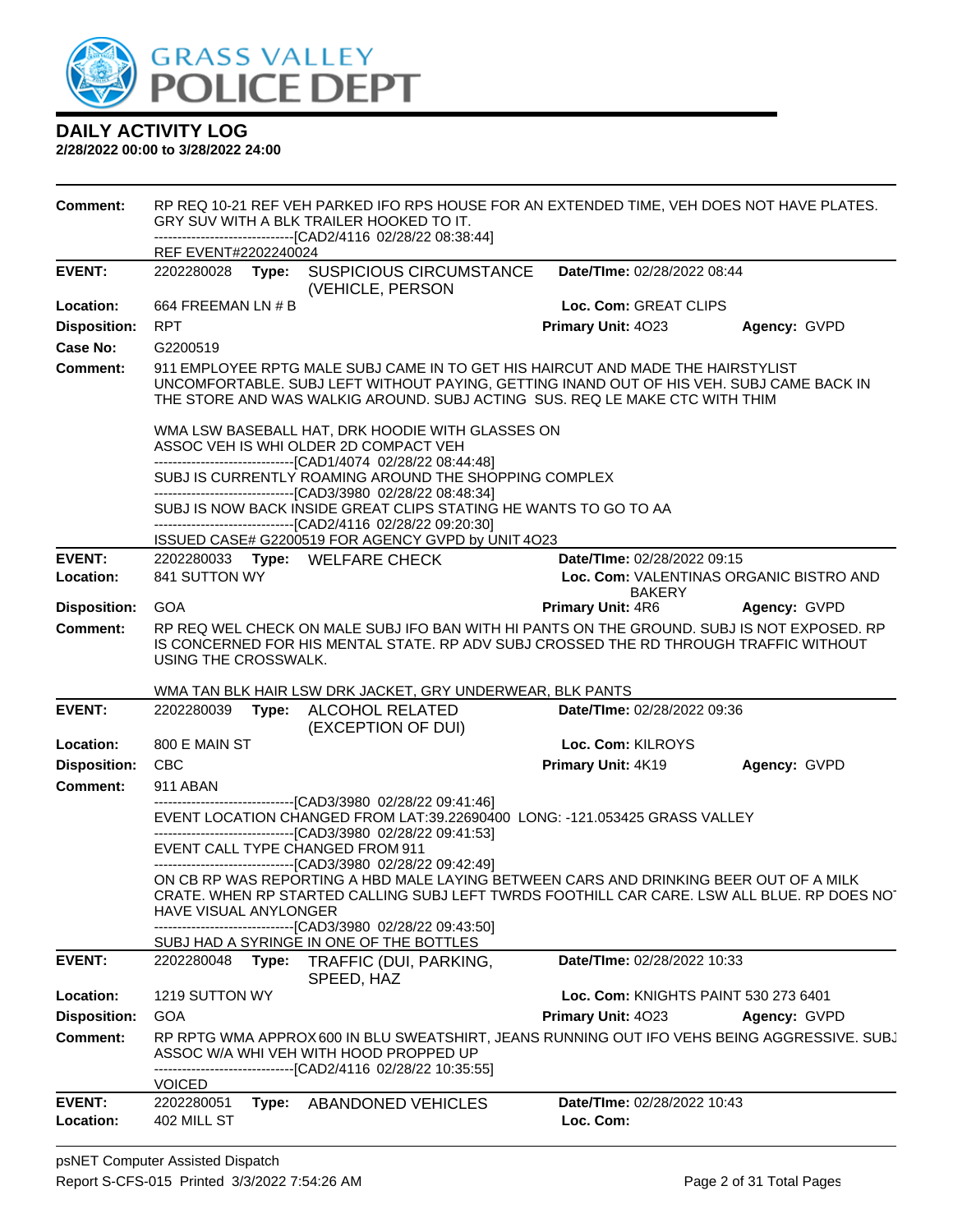

| <b>Disposition:</b><br>Case No: | G2200520                    | RPT VEHICLE STORAGE REPORT TAKEN                                                                                                                                                                                                        | <b>Primary Unit: 4R6</b>                 | Agency: GVPD                             |
|---------------------------------|-----------------------------|-----------------------------------------------------------------------------------------------------------------------------------------------------------------------------------------------------------------------------------------|------------------------------------------|------------------------------------------|
| <b>Comment:</b>                 |                             | -------------------------------[CAD1/4074 02/28/22 10:45:46]<br>EVENT LOCATION CHANGED FROM 402 MILL ST<br>-------------------------------[CAD1/4074 02/28/22 10:47:01]                                                                 |                                          |                                          |
|                                 |                             | TOW ASSIGNED-MMM TOWING, 647 E MAIN ST, GRASS VALLEY, 5302733180,                                                                                                                                                                       |                                          |                                          |
|                                 | MMM TOWING ENRT DRIVE TIME  | ------------------------------[CAD1/4074_02/28/22 10:47:11]<br>------------------------------[CAD2/4116 02/28/22 11:51:42]                                                                                                              |                                          |                                          |
|                                 |                             | ISSUED CASE# G2200520 FOR AGENCY GVPD by UNIT 4R6                                                                                                                                                                                       |                                          |                                          |
|                                 | FCN/3702205902244           | -------------------------------[CAD2/4116 02/28/22 12:10:11]                                                                                                                                                                            |                                          |                                          |
| <b>EVENT:</b>                   | 2202280058<br>Type:         | <b>ORDINANCES</b><br>(COUNTY/MUNICIPAL)                                                                                                                                                                                                 | Date/TIme: 02/28/2022 11:13              |                                          |
| Location:                       | 305 PLEASANT ST             |                                                                                                                                                                                                                                         | <b>FROM WALSH</b>                        | Loc. Com: PROPERTY NEXT TO FURTHER AWAY  |
| <b>Disposition:</b>             |                             | CBC RP TO CALL BACK WHEN SUBJ RETURNS                                                                                                                                                                                                   | <b>Primary Unit: 4K19</b>                | Agency: GVPD                             |
| Comment:                        |                             | RP RPTG SUBJ CAMPING IN VEH, CURRENTLY NOT OCCUPIED, DESC WHI DODGE PICK UP LP 6H50014.                                                                                                                                                 |                                          |                                          |
| <b>EVENT:</b>                   | 2202280059<br>Type:         | <b>CITIZEN ASSIST (CIVIL</b><br>STANDBY'S, LOCKOUT                                                                                                                                                                                      | Date/TIme: 02/28/2022 11:26              |                                          |
| Location:                       | 129 S AUBURN ST             |                                                                                                                                                                                                                                         |                                          | Loc. Com: GRASS VALLEY POLICE DEPARTMENT |
| <b>Disposition:</b>             | <b>CBC</b>                  |                                                                                                                                                                                                                                         | <b>Primary Unit: 4015</b>                | Agency: GVPD                             |
| <b>Comment:</b>                 |                             | -------------------------------[CAD3/3980 02/28/22 11:26:55]<br>EVENT LOCATION CHANGED FROM GVPD<br>------------------------------[CAD1/4074_02/28/22 11:27:18]                                                                         |                                          |                                          |
|                                 | SUBJ CALLED IN/ADV OFC ENRT |                                                                                                                                                                                                                                         |                                          |                                          |
| <b>EVENT:</b><br>Location:      | <b>SAINT PATRICKS</b>       | 2202280061 Type: INFORMATION                                                                                                                                                                                                            | Date/TIme: 02/28/2022 11:36<br>Loc. Com: |                                          |
| <b>Disposition:</b>             | HBD LOG PER 4K19            |                                                                                                                                                                                                                                         | <b>Primary Unit:</b>                     | Agency: GVPD                             |
| <b>Comment:</b>                 |                             | RP RPTG SHOOTING VOLLEY OCCURING AT 1300HRS/ INFO ONLY<br>***** EVENT CLOSED BY CAD2 WITH COMMENT-LOG PER 4K19                                                                                                                          |                                          |                                          |
| <b>EVENT:</b>                   | 2202280066                  | Type: DISTURBANCE (NOISE,<br>MUSIC, VERBAL, BARKI                                                                                                                                                                                       | Date/TIme: 02/28/2022 11:55              |                                          |
| Location:                       | 535 EA MAIN ST              |                                                                                                                                                                                                                                         | Loc. Com: SAMMIES NIFTY THRIFT           |                                          |
| <b>Disposition:</b>             | CBC SUBJ PLACED ON A HOLD   |                                                                                                                                                                                                                                         | <b>Primary Unit: 4K19 Agency: GVPD</b>   |                                          |
| <b>Comment:</b>                 |                             | 911 RPTG 11550 MALE KEEPS APPROACHING PEOPLE AND TELLING THEM HE IS STARTING A NEW LIFE,<br>CURRENTLY IN THE P LOT WAVING AT CARS, BRO/BRO509 LSW BLU HOODIE, BLK PANTS<br>-------------------------------[CAD3/3980 02/28/22 11:56:10] |                                          |                                          |
|                                 | STREET                      | ADD 911 FROM THE BUSINESS STATING HE IS ARRASSING CUSTOMERS/ CURRENTLY IN THE MIDDLE OF THE                                                                                                                                             |                                          |                                          |
|                                 | ADD'T 911 RPTG SAME         | ------------------------------[CAD1/4074 02/28/22 11:56:11]                                                                                                                                                                             |                                          |                                          |
|                                 |                             | ---------------------------------[CAD3/3980 02/28/22 11:56:25]<br>EVENT CALL TYPE CHANGED FROM WEL<br>------------------------------[CAD1/4074_02/28/22 11:56:29]                                                                       |                                          |                                          |
|                                 |                             | SECOND RP ADV HE WAS BEING AGGRESSIVE AND WALKING IFO VEHS<br>-------------------------------[CAD1/4074 02/28/22 11:57:31]                                                                                                              |                                          |                                          |
|                                 |                             | ADD'T 911 RPTG MALE IS VERY AGGRESSIVE                                                                                                                                                                                                  |                                          |                                          |
| <b>EVENT:</b>                   | 2202280070 Type:            | <b>ORDINANCES</b><br>(COUNTY/MUNICIPAL)                                                                                                                                                                                                 | Date/TIme: 02/28/2022 12:10              |                                          |
| Location:                       | 406 EUREKA ST#A             |                                                                                                                                                                                                                                         | Loc. Com:                                |                                          |
| <b>Disposition:</b>             |                             | CBC ADVISED ITS A PRIVATE PROPERTY TOW                                                                                                                                                                                                  | Primary Unit: 4021                       | Agency: GVPD                             |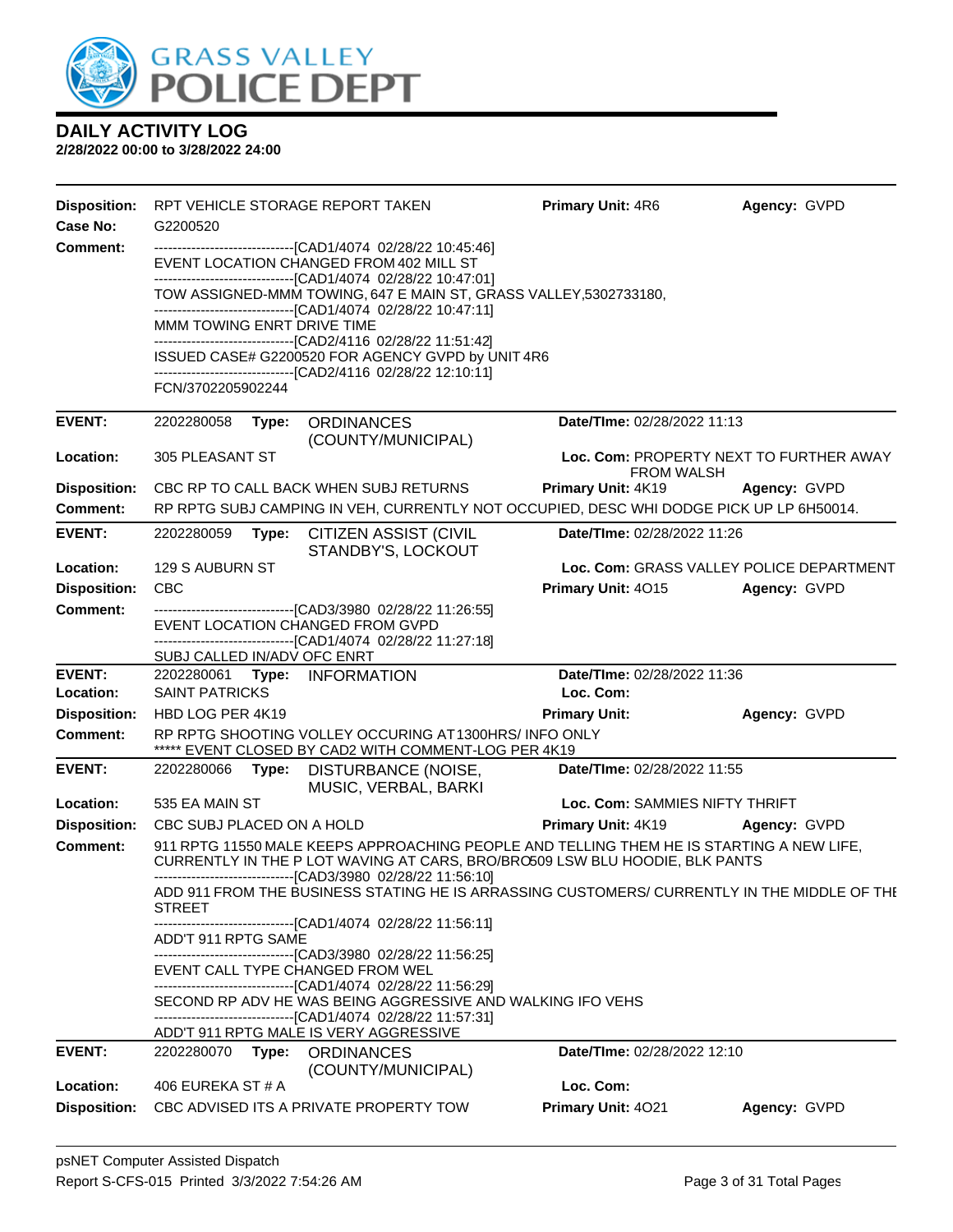

| <b>Comment:</b>     |                             |       | RP RPTG TRANSIENT PARKED HIS VEH IN PARKING LOT AND LEFT. GRY FORD ESCAPE LP: 8UXN849. UNK IF<br>PRIVATE PROPERTY OR NOT. REQ LE FOR ADVICE ON HOW TO HANDLE                                                                                                                                                                                                                                                                    |                                        |              |
|---------------------|-----------------------------|-------|---------------------------------------------------------------------------------------------------------------------------------------------------------------------------------------------------------------------------------------------------------------------------------------------------------------------------------------------------------------------------------------------------------------------------------|----------------------------------------|--------------|
| <b>EVENT:</b>       |                             |       | 2202280071 Type: WELFARE CHECK                                                                                                                                                                                                                                                                                                                                                                                                  | Date/TIme: 02/28/2022 12:15            |              |
| Location:           | <b>BRUNSWICK RD/49/20</b>   |       |                                                                                                                                                                                                                                                                                                                                                                                                                                 | Loc. Com: NB OFF RAMP                  |              |
| <b>Disposition:</b> | CBC SUBJ WAS SLEEPING       |       |                                                                                                                                                                                                                                                                                                                                                                                                                                 | Primary Unit: 405                      | Agency: GVPD |
| Comment:            |                             |       | RP RPTG SUBJ PASSED OUT IN BLK SWEATER AND GRN PANTS BUNDLED UP                                                                                                                                                                                                                                                                                                                                                                 |                                        |              |
| <b>EVENT:</b>       | 2202280079                  | Type: | <b>WELFARE CHECK</b>                                                                                                                                                                                                                                                                                                                                                                                                            | Date/TIme: 02/28/2022 13:05            |              |
| Location:           | BRUNSWICK RD/49/20          |       |                                                                                                                                                                                                                                                                                                                                                                                                                                 | Loc. Com:                              |              |
| <b>Disposition:</b> | CBC SUBJ C4                 |       |                                                                                                                                                                                                                                                                                                                                                                                                                                 | <b>Primary Unit: 405</b>               | Agency: GVPD |
| <b>Comment:</b>     |                             |       | 911 CALLER RPTG MENTALLY UNSTABLE SUBJ IS UNAWARE OF HIS SURROUNDINGS POSS THROWING<br>ROCKS INTO RDWY AND WALKING INTO TRAFFIC.                                                                                                                                                                                                                                                                                                |                                        |              |
|                     | WMA BLN HAIR LSW BLU JACKET |       |                                                                                                                                                                                                                                                                                                                                                                                                                                 |                                        |              |
| <b>EVENT:</b>       | 2202280082                  |       | Type: RESTRAINING ORDERS (TRO,<br>OAH, CUSTODY, C                                                                                                                                                                                                                                                                                                                                                                               | Date/TIme: 02/28/2022 13:24            |              |
| Location:           | 543 BUTLER ST               |       |                                                                                                                                                                                                                                                                                                                                                                                                                                 | Loc. Com:                              |              |
| <b>Disposition:</b> | <b>CBC</b>                  |       |                                                                                                                                                                                                                                                                                                                                                                                                                                 | Primary Unit: 4021                     | Agency: GVPD |
| <b>Comment:</b>     |                             |       | RP RPTG SHE RECIEVED EMAILS AND TEXT MESSAGES FROM RESTRAINED PARTY, REQG1021                                                                                                                                                                                                                                                                                                                                                   |                                        |              |
|                     |                             |       | -------------------------------[4O21/MDT 02/28/22 14:11]<br>RP STATED SHE DIDNT WANT TO PRESS CHARGES SHE WANTS US TO REACH OUT TO HIM AND REMIND HIM<br>OF RO. I CONTACTED RESTRAINED PARTY AND HE SAID RP IS ON HIS PHONE PLAN AND HAS BEEN HACKING<br>HIS ACCOUNT AND REACHING OUT TO HIM. RESTRAINED SAID SHE WAS AT HIS RESIDENCE MULTIPLE<br>TIMES LAST WEEK. HE SAID HE WILL BE FILING A RO AGAINST RP, RP"S BF, RP"S EX |                                        |              |
| <b>EVENT:</b>       | 2202280083 Type: FOLLOWUP   |       |                                                                                                                                                                                                                                                                                                                                                                                                                                 | Date/TIme: 02/28/2022 13:26            |              |
| Location:           | 972 SUTTON WY               |       |                                                                                                                                                                                                                                                                                                                                                                                                                                 | Loc. Com: BEST WESTERN                 |              |
| <b>Disposition:</b> | <b>UTL</b>                  |       |                                                                                                                                                                                                                                                                                                                                                                                                                                 | Primary Unit: 405                      | Agency: GVPD |
| <b>Comment:</b>     |                             |       | RP RPTG MISSING SUBJ IS CURRENTLY IFO LISTED ON THE RDWY. XRAY IS CURRENTLY WALKING TWD<br>HOSPITALITY HOUSE. REF CASE# G2200513<br>RP ADV XRAY IS KNWON TO USE DRUGS, POSS AT RISK                                                                                                                                                                                                                                             |                                        |              |
|                     |                             |       | HFA PARTIALLY SHAVED HEAD LSW BLK JACKET BLU JEANS<br>------------------------------[4O5/MDT 02/28/22 13:42]                                                                                                                                                                                                                                                                                                                    |                                        |              |
|                     | REPORT RP.                  |       | RP IS MP"S EX. HE POSTIVELY SAW HER AND DOESN"T KNOW WHERE SHE WENT NOW.10-39 TO MUPS                                                                                                                                                                                                                                                                                                                                           |                                        |              |
| <b>EVENT:</b>       | 2202280084                  | Type: | DISTURBANCE (NOISE,<br>MUSIC, VERBAL, BARKI                                                                                                                                                                                                                                                                                                                                                                                     | Date/TIme: 02/28/2022 13:36            |              |
| Location:           | 1963 NEVADA CITY HY         |       |                                                                                                                                                                                                                                                                                                                                                                                                                                 | Loc. Com: BOTTLE SHOP                  |              |
| <b>Disposition:</b> | <b>CBC</b>                  |       |                                                                                                                                                                                                                                                                                                                                                                                                                                 | <b>Primary Unit: 405</b>               | Agency: GVPD |
| Comment:            |                             |       | RP RPTG TRANSIENT IS CAUSING 415 YELLING AND OPENING THE DOORS. RP IS CONCERNED BECAUSE<br>SUBJ KEEPS WALKING UP TO PEOPLE IN THEIR VEH.                                                                                                                                                                                                                                                                                        |                                        |              |
|                     |                             |       | WMA BLN HAIR LSW BLU JACKET, GRN PANTS<br>-------------------------------[CAD1/4074 02/28/22 13:37:15]                                                                                                                                                                                                                                                                                                                          |                                        |              |
|                     |                             |       | RP ADV SUBJ IS NOW AT AMPM. BUT HAS BEEN GOING BTWN THE BSN ALL DAY                                                                                                                                                                                                                                                                                                                                                             |                                        |              |
| <b>EVENT:</b>       | 2202280092                  |       | Type: TRAFFIC (DUI, PARKING,<br>SPEED, HAZ                                                                                                                                                                                                                                                                                                                                                                                      | Date/TIme: 02/28/2022 14:33            |              |
| Location:           | 1043 SUTTON WY              |       |                                                                                                                                                                                                                                                                                                                                                                                                                                 | Loc. Com: SAMS BEAUTY SUPPLY AND SALON |              |
| <b>Disposition:</b> | UTL 98T                     |       |                                                                                                                                                                                                                                                                                                                                                                                                                                 | Primary Unit: 405                      | Agency: GVPD |
| <b>Comment:</b>     |                             |       | 911 EMPLOYEE RPTG FEMALE TRANSIENT IN THE MIDDLE OF THE P LOT, CREATING A HAZARD AND TRYING<br>TO STOP CARS. DESC ELDERLY FEMALE W/ WALKER LSW BLK TSHIRT, JEANS                                                                                                                                                                                                                                                                |                                        |              |
| <b>EVENT:</b>       | 2202280093                  |       | Type: FOLLOWUP                                                                                                                                                                                                                                                                                                                                                                                                                  | Date/TIme: 02/28/2022 14:34            |              |
| Location:           | 402 MILL ST                 |       |                                                                                                                                                                                                                                                                                                                                                                                                                                 | Loc. Com:                              |              |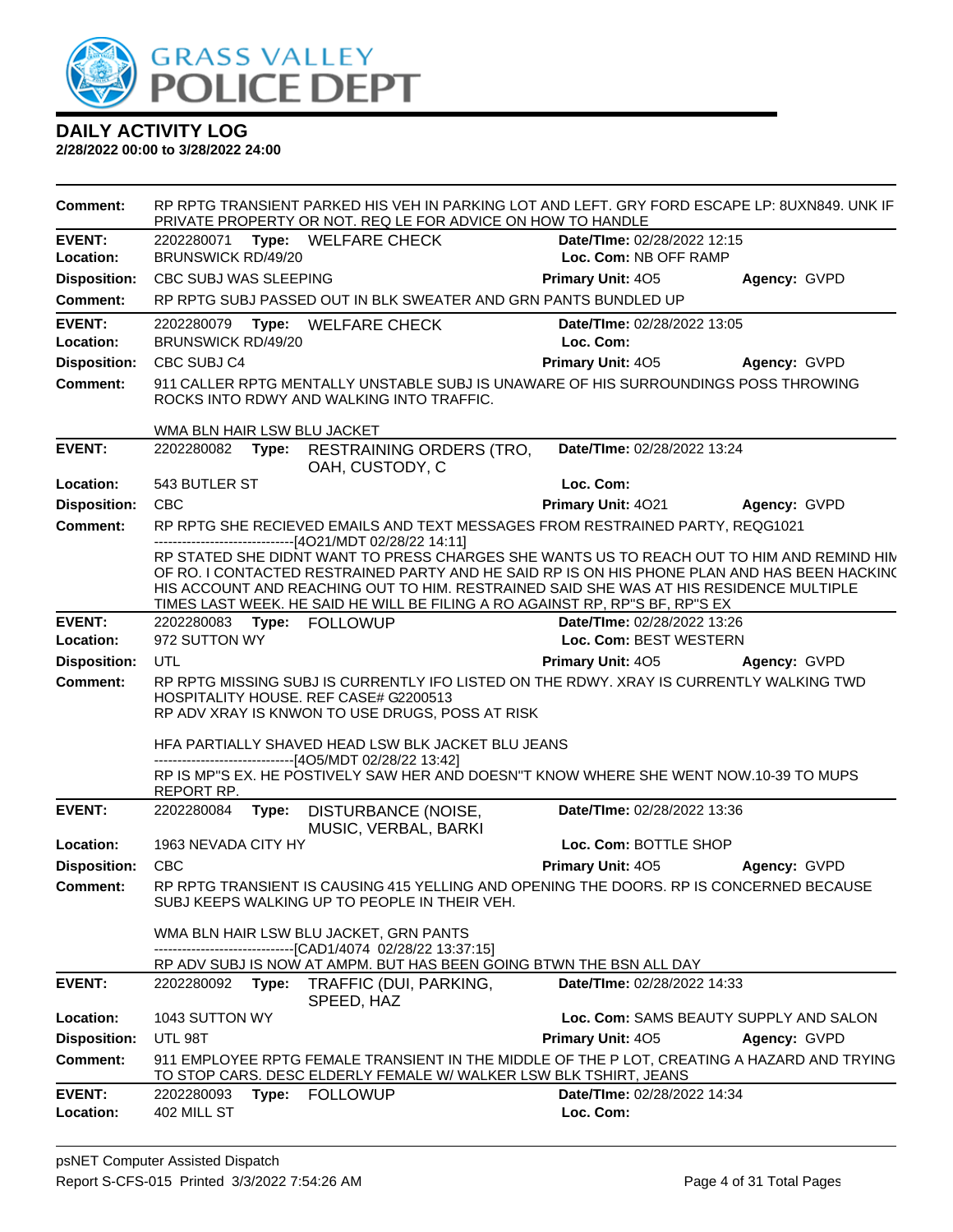

| <b>Disposition:</b>        | CBC                                            |                                                                                                                                                                                                                                                                              | <b>Primary Unit: 4021</b>                | <b>Agency: GVPD</b>                      |
|----------------------------|------------------------------------------------|------------------------------------------------------------------------------------------------------------------------------------------------------------------------------------------------------------------------------------------------------------------------------|------------------------------------------|------------------------------------------|
| <b>Comment:</b>            |                                                | RP REQ 10-21 REF VEH AND TRAILER BEING TOWED EARLIER TODAY. RP STATES HE IS SPEAKING ON<br>BEHALF OF HIS FATHER WHO IS THE REGISTERED OWNER, STATES HIS FATHER IS VERY ILL. RP STATES HE<br>IS STAYING IN AN AIR B AND B NEAR THERE.<br>REF EVENT# 2202280051 CASE# G2200520 |                                          |                                          |
| <b>EVENT:</b>              | 2202280094 Type:                               | DISTURBANCE (NOISE,<br>MUSIC, VERBAL, BARKI                                                                                                                                                                                                                                  | Date/TIme: 02/28/2022 14:37              |                                          |
| Location:                  | 526 SAINT PATRICKS DR                          |                                                                                                                                                                                                                                                                              | Loc. Com:                                |                                          |
| <b>Disposition:</b>        | <b>CBC MEDIATED</b>                            |                                                                                                                                                                                                                                                                              | <b>Primary Unit: 4K19</b>                | Agency: GVPD                             |
| <b>Comment:</b>            | MEDICAL.                                       | 911 RPTNG NEIGHBOR CURRENTLY IN 415V WITH RPS LANDLORD, SUBJ WAS THROWING ROCKS, NEG                                                                                                                                                                                         |                                          |                                          |
|                            |                                                | -------------------------------[CAD2/4116 02/28/22 14:37:27]<br>EVENT LOCATION CHANGED FROM 524 SAINT PATRICKS DR GV                                                                                                                                                         |                                          |                                          |
| <b>EVENT:</b><br>Location: | 14 WENDY CR                                    | 2202280096 Type: WELFARE CHECK                                                                                                                                                                                                                                               | Date/TIme: 02/28/2022 14:55<br>Loc. Com: |                                          |
| <b>Disposition:</b>        | CBC 98M                                        |                                                                                                                                                                                                                                                                              | Primary Unit: 4015 Agency: GVPD          |                                          |
| <b>Comment:</b>            |                                                | RP REQ CHECK ON BROTHER AND SISTER IN LAW, RP HAS NOT TALKED TO THEM FOR OVER2 MONTHS<br>WHICH IS NOT LIKE THEM. RP STATES BOTH HAVE DEMENTIA.<br>-------------------------------[4O15/MDT 02/28/22 15:38]                                                                   |                                          |                                          |
|                            | HOLD OF FAMILY FOR FURTHER. CBC                | CTC ATTEMPTED TO DAUGHTER (RP FROM2201210060) NEG ANSWER. DAUGHTER ADVISED ON 02/19/2022<br>(2202190132) THAT MALE HALF IS LIVING IN CARE FACILITY. RP ADVISED SHE WOULD ATTEMPT TO GET A                                                                                    |                                          |                                          |
| <b>EVENT:</b>              | 2202280104 Type: ALL OTHERS                    |                                                                                                                                                                                                                                                                              | Date/TIme: 02/28/2022 15:16              |                                          |
| Location:                  | 129 S AUBURN ST                                |                                                                                                                                                                                                                                                                              |                                          | Loc. Com: GRASS VALLEY POLICE DEPARTMENT |
| <b>Disposition:</b>        | <b>RPT</b>                                     |                                                                                                                                                                                                                                                                              | <b>Primary Unit: 4S4</b>                 | Agency: GVPD                             |
| Case No:                   | G2200521                                       |                                                                                                                                                                                                                                                                              |                                          |                                          |
| <b>Comment:</b>            | <b>ONLINE REPORTS</b>                          | -------------------------------[CAD1/4074 02/28/22 15:16:48]                                                                                                                                                                                                                 |                                          |                                          |
|                            |                                                | EVENT LOCATION CHANGED FROM GVPD<br>-------------------------------[CAD1/4074 02/28/22 15:17:47]                                                                                                                                                                             |                                          |                                          |
|                            |                                                | ISSUED CASE# G2200521-G2200522 FOR GVPD by UNIT 4S4                                                                                                                                                                                                                          |                                          |                                          |
| <b>EVENT:</b><br>Location: | 2202280104 Type: ALL OTHERS<br>129 S AUBURN ST |                                                                                                                                                                                                                                                                              | Date/TIme: 02/28/2022 15:16              | Loc. Com: GRASS VALLEY POLICE DEPARTMENT |
| <b>Disposition:</b>        | <b>RPT</b>                                     |                                                                                                                                                                                                                                                                              | <b>Primary Unit: 4S4</b>                 | Agency: GVPD                             |
| Case No:                   | G2200522                                       |                                                                                                                                                                                                                                                                              |                                          |                                          |
| <b>Comment:</b>            | <b>ONLINE REPORTS</b>                          |                                                                                                                                                                                                                                                                              |                                          |                                          |
|                            |                                                | --------------------------------[CAD1/4074 02/28/22 15:16:48]<br>EVENT LOCATION CHANGED FROM GVPD                                                                                                                                                                            |                                          |                                          |
|                            |                                                | ---------------------------------[CAD1/4074 02/28/22 15:17:47]                                                                                                                                                                                                               |                                          |                                          |
| <b>EVENT:</b>              | 2202280108<br>Type:                            | ISSUED CASE# G2200521-G2200522 FOR GVPD by UNIT 4S4<br><b>ORDINANCES</b>                                                                                                                                                                                                     | Date/TIme: 02/28/2022 15:31              |                                          |
|                            |                                                | (COUNTY/MUNICIPAL)                                                                                                                                                                                                                                                           |                                          |                                          |
| Location:                  | 616 SUTTON WY                                  |                                                                                                                                                                                                                                                                              |                                          | Loc. Com: GRASS VALLEY GROCERY OUTLET    |
| <b>Disposition:</b>        | ARA                                            |                                                                                                                                                                                                                                                                              | Primary Unit: 4K19                       | Agency: GVPD                             |
| Case No:                   | G2200523                                       |                                                                                                                                                                                                                                                                              |                                          |                                          |
| <b>Comment:</b>            |                                                | RP RPTNG TRANSIENT PANHANDLING IN THE PARKING LOT, RP STATES HE GETS CONFRONTATIONAL WITH<br>RP WHEN HE HAS DEALT WITH HIM IN THE PAST, REQ LE COME ASK HIM TO LEAVE.<br>-------------------------------[CAD1/4074 02/28/22 15:59:45]                                        |                                          |                                          |
|                            |                                                | ISSUED CASE# G2200523 FOR AGENCY GVPD by UNIT 4K19<br>-------------------------------[4K19/MDT 02/28/22 16:46]<br>AR ARRESTED AND BOOKED FOR 3 LOCAL MISD WARRANTS AND 1 OUT OF COUNTY MISD. WARRANT                                                                         |                                          |                                          |
| <b>EVENT:</b>              | 2202280110<br>Type:                            | TRAFFIC (DUI, PARKING,                                                                                                                                                                                                                                                       | <b>Date/Time: 02/28/2022 15:44</b>       |                                          |
|                            |                                                | SPEED, HAZ                                                                                                                                                                                                                                                                   |                                          |                                          |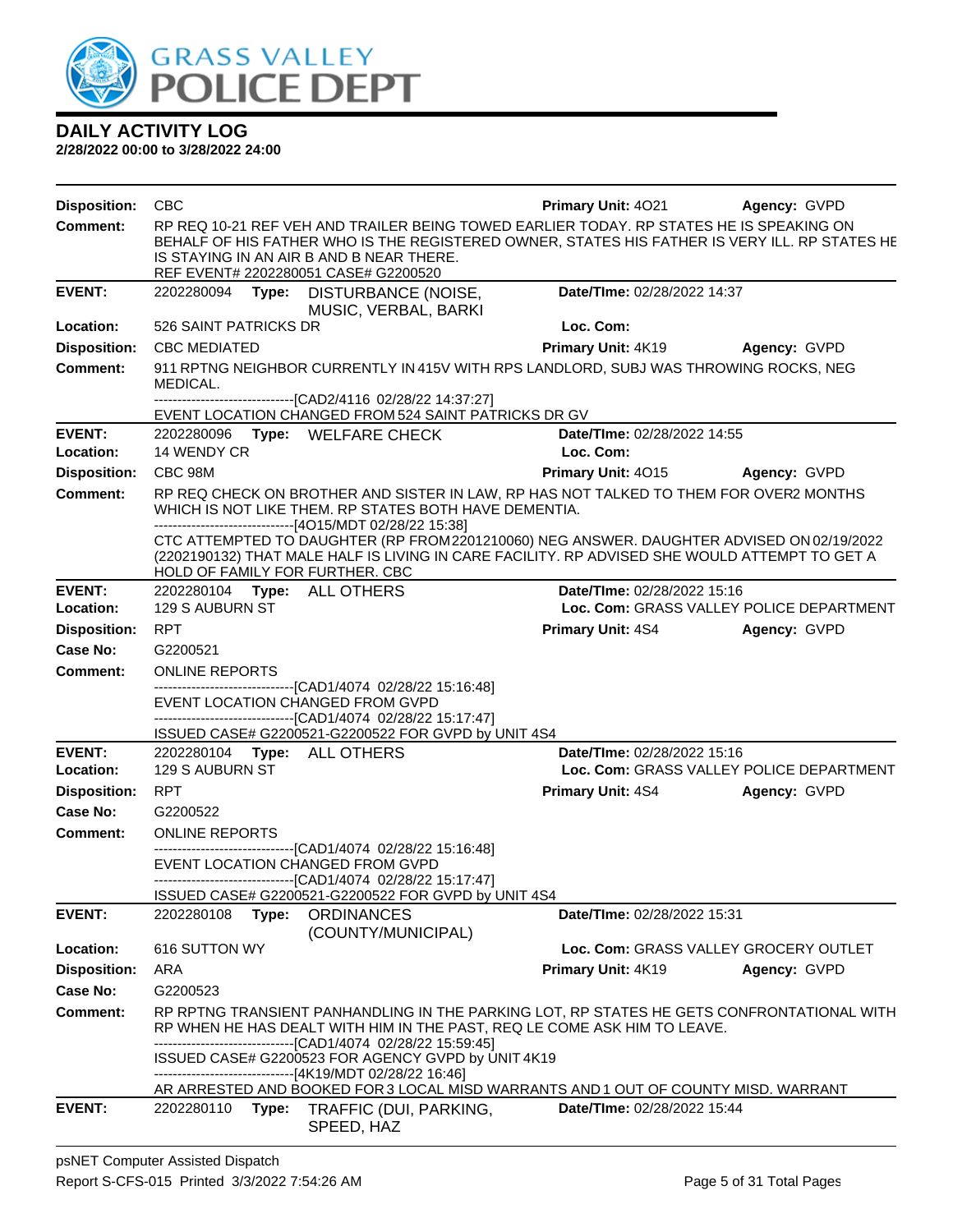

| Location:           | EA MAIN ST/SIERRA COLLEGE DR                                                                                                                                                                                             |       |                                                                                                                                                                                                                                                                                                                  | Loc. Com:                   |                                          |  |
|---------------------|--------------------------------------------------------------------------------------------------------------------------------------------------------------------------------------------------------------------------|-------|------------------------------------------------------------------------------------------------------------------------------------------------------------------------------------------------------------------------------------------------------------------------------------------------------------------|-----------------------------|------------------------------------------|--|
| <b>Disposition:</b> | <b>HBD</b>                                                                                                                                                                                                               |       |                                                                                                                                                                                                                                                                                                                  | <b>Primary Unit:</b>        | Agency: GVPD                             |  |
| <b>Comment:</b>     | RP RPTNG 23103 DRIVER WHO WENT AROUND RPS VEH ON THE DOUBLE YELLOW JUST BEFORE THE<br>SIGNAL, OCC'D APPROX 10 MINS AGO. WHI CHEVY TAHOE, OHIO LP HQS2029<br>-------------------------------[CAD1/4074_02/28/22 15:50:23] |       |                                                                                                                                                                                                                                                                                                                  |                             |                                          |  |
|                     | VOICED<br>***** EVENT CLOSED BY CAD1                                                                                                                                                                                     |       |                                                                                                                                                                                                                                                                                                                  |                             |                                          |  |
| <b>EVENT:</b>       |                                                                                                                                                                                                                          |       | 2202280114 Type: TRAFFIC (DUI, PARKING,<br>SPEED, HAZ                                                                                                                                                                                                                                                            | Date/TIme: 02/28/2022 16:14 |                                          |  |
| Location:           | <b>BRIGHTON ST/FRENCH AV</b>                                                                                                                                                                                             |       |                                                                                                                                                                                                                                                                                                                  | Loc. Com:                   |                                          |  |
| <b>Disposition:</b> | UTL                                                                                                                                                                                                                      |       |                                                                                                                                                                                                                                                                                                                  | <b>Primary Unit: 4015</b>   | <b>Agency: GVPD</b>                      |  |
| <b>Comment:</b>     | NEG DOT                                                                                                                                                                                                                  |       | RP RPTG TEENAGER RIDING A DIRT BIKE AT A HIGH RATE OF SPEED IN THE AREA, LAST SEEN MINS AGO,                                                                                                                                                                                                                     |                             |                                          |  |
|                     | <b>VOICED</b>                                                                                                                                                                                                            |       | ----------------------------[CAD1/4074_02/28/22 16:15:42]                                                                                                                                                                                                                                                        |                             |                                          |  |
| <b>EVENT:</b>       | 2202280119                                                                                                                                                                                                               |       | Type: DISTURBANCE (NOISE,<br>MUSIC, VERBAL, BARKI                                                                                                                                                                                                                                                                | Date/TIme: 02/28/2022 16:30 |                                          |  |
| Location:           | 1262 SUTTON WY                                                                                                                                                                                                           |       |                                                                                                                                                                                                                                                                                                                  |                             | Loc. Com: HOSPITALITY HOUSE 530 271 7144 |  |
| <b>Disposition:</b> | <b>CBC</b>                                                                                                                                                                                                               |       |                                                                                                                                                                                                                                                                                                                  | <b>Primary Unit: 405</b>    | Agency: GVPD                             |  |
| Comment:            |                                                                                                                                                                                                                          |       | EMPLOYEE REQG ASSIST FOR 415V BETWEEN CLIENTS OVER PROPERTY. CLIENTS ARE BEING SEPERATED<br>---------------------------------[CAD3/3980 02/28/22 16:30:44]                                                                                                                                                       |                             |                                          |  |
|                     | WHILE LL SU IS NOW WALKING DOWN SUTTON WAY WITH THE STOLEN PROPERTY<br>--------------------------------[CAD3/3980 02/28/22 16:31:28]                                                                                     |       |                                                                                                                                                                                                                                                                                                                  |                             |                                          |  |
|                     |                                                                                                                                                                                                                          |       | WMA LONG BRO HAIR, GRY JACKET, BRIGHT BLU SHIRT, DRK SWEAT PANTS<br>---------------------[CAD3/3980 02/28/22 16:32:32]                                                                                                                                                                                           |                             |                                          |  |
|                     |                                                                                                                                                                                                                          |       | SU IS NOW YELLING AT THE RP AND WILL CALL BACK IF ANYTHING CHANGES                                                                                                                                                                                                                                               |                             |                                          |  |
| <b>EVENT:</b>       |                                                                                                                                                                                                                          |       | 2202280122 Type: ORDINANCES<br>(COUNTY/MUNICIPAL)                                                                                                                                                                                                                                                                | Date/TIme: 02/28/2022 16:50 |                                          |  |
| Location:           | 423 MARSHALL ST                                                                                                                                                                                                          |       |                                                                                                                                                                                                                                                                                                                  | Loc. Com:                   |                                          |  |
| <b>Disposition:</b> | <b>CBC</b>                                                                                                                                                                                                               |       |                                                                                                                                                                                                                                                                                                                  | Primary Unit: 4D16          | Agency: GVPD                             |  |
| <b>Comment:</b>     | <b>CANNABIS COMPLIANCE</b>                                                                                                                                                                                               |       | --------------------------------[CAD1/4074 02/28/22 16:51:06]                                                                                                                                                                                                                                                    |                             |                                          |  |
|                     |                                                                                                                                                                                                                          |       | EVENT LOCATION CHANGED FROM 423 MARSHALL ST                                                                                                                                                                                                                                                                      |                             |                                          |  |
| <b>EVENT:</b>       |                                                                                                                                                                                                                          |       | 2202280124 Type: DISTURBANCE (NOISE,<br>MUSIC, VERBAL, BARKI                                                                                                                                                                                                                                                     | Date/TIme: 02/28/2022 16:52 |                                          |  |
| Location:           | 119 NEAL ST                                                                                                                                                                                                              |       |                                                                                                                                                                                                                                                                                                                  | Loc. Com:                   |                                          |  |
| <b>Disposition:</b> | <b>CBC</b>                                                                                                                                                                                                               |       |                                                                                                                                                                                                                                                                                                                  | <b>Primary Unit:</b>        | Agency: GVPD                             |  |
| <b>Comment:</b>     |                                                                                                                                                                                                                          |       | RP RPTNG JUV ARE NOW IFO THE BUSINESS TAKING PICTURES OF RP. SUBJ WALKING UP NEAL TOWARD<br>MILL ST. RP REQ TO GET AN RESTRAINING ORDER                                                                                                                                                                          |                             |                                          |  |
| <b>EVENT:</b>       | 2202280125                                                                                                                                                                                                               | Type: | TRAFFIC (DUI, PARKING,<br>SPEED, HAZ                                                                                                                                                                                                                                                                             | Date/TIme: 02/28/2022 16:55 |                                          |  |
| Location:           | 342 S SCHOOL ST                                                                                                                                                                                                          |       |                                                                                                                                                                                                                                                                                                                  | Loc. Com: BELL HILL SCHOOL  |                                          |  |
| <b>Disposition:</b> | <b>CBC</b>                                                                                                                                                                                                               |       |                                                                                                                                                                                                                                                                                                                  | Primary Unit: 4023          | Agency: GVPD                             |  |
| <b>Comment:</b>     |                                                                                                                                                                                                                          |       | RP RPTNG PARENT PICKED 2 JUVS UP FROM SCHOOL IN A BLK4DR SEDAN, POSS HEADING TOWARD 174,<br>DURING PICK UP, RP SMELLED BEER ON DRIVER, WHEN CONFRONTED, SUBJ HURRIED JUVS INTO THE VEH<br>AND LEFT. RP STATES SUBJ HAS HISTORY OF DRINKING ISSUE<br>-------------------------------[CAD2/4116 02/28/22 16:56:11] |                             |                                          |  |
|                     |                                                                                                                                                                                                                          |       | RP STATES LEFT APROX10 MINS AGO<br>--------------------------------[CAD1/4074 02/28/22 16:56:40]                                                                                                                                                                                                                 |                             |                                          |  |
|                     | <b>VOICED</b>                                                                                                                                                                                                            |       |                                                                                                                                                                                                                                                                                                                  |                             |                                          |  |
|                     |                                                                                                                                                                                                                          |       | ----------------------------------[CAD2/4116 02/28/22 16:59:02]<br>RP STATES DRIVER WEARING DARK TANK TOP AND BLK SHORTS, HAIR IN A PONY TAIL<br>-------------------------------[CAD2/4116 02/28/22 17:00:07]                                                                                                    |                             |                                          |  |
|                     | XFR CHP                                                                                                                                                                                                                  |       |                                                                                                                                                                                                                                                                                                                  |                             |                                          |  |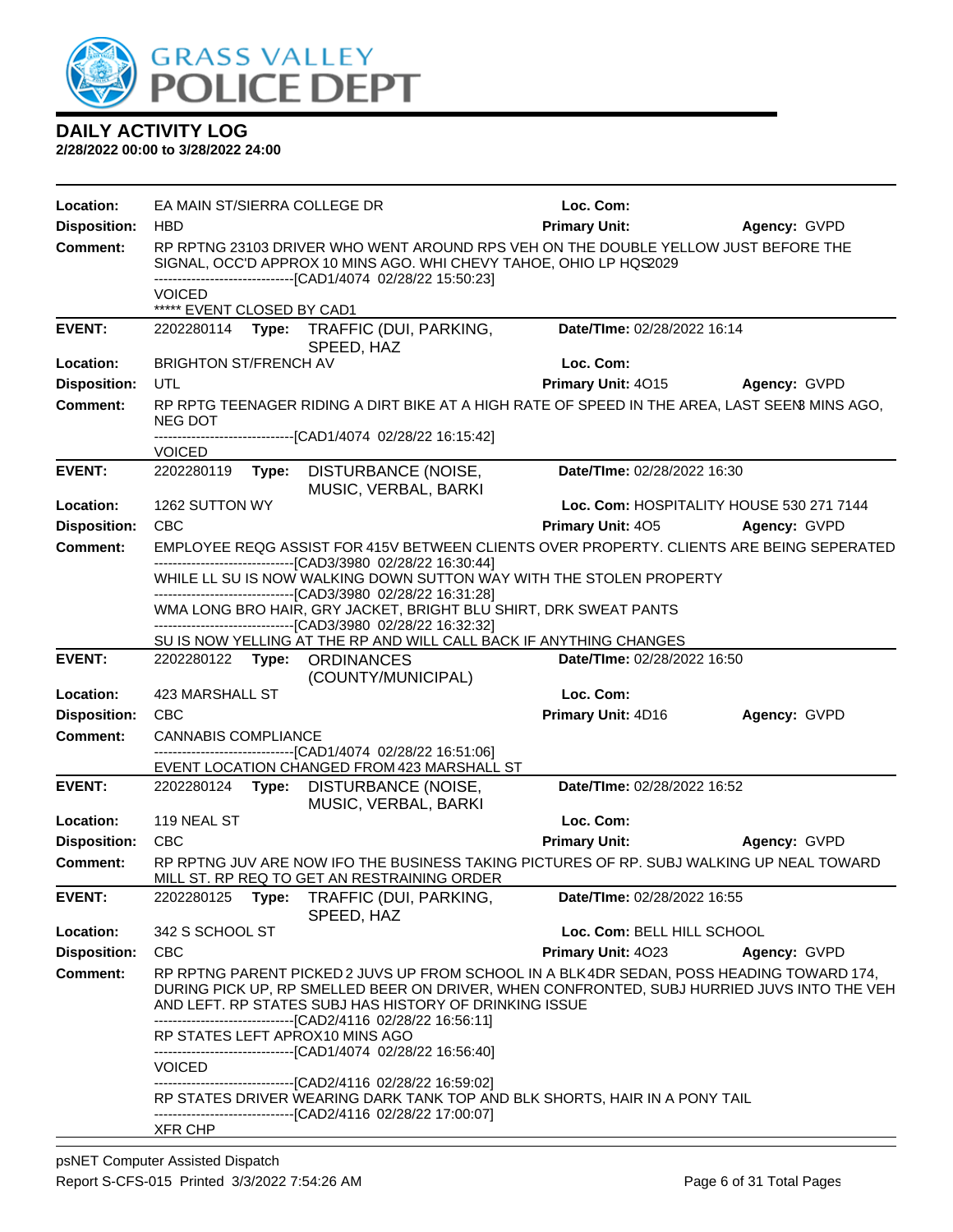

| <b>EVENT:</b><br>Location:        | 2202280132 Type: TRESPASS<br>867 SUTTON WY |                                                                                                                      | Date/TIme: 02/28/2022 17:22<br>Loc. Com: SAFEWAY                                      |              |
|-----------------------------------|--------------------------------------------|----------------------------------------------------------------------------------------------------------------------|---------------------------------------------------------------------------------------|--------------|
| <b>Disposition:</b>               | AST                                        |                                                                                                                      | Primary Unit: 4023 Agency: GVPD                                                       |              |
| <b>Comment:</b>                   | HOLD.                                      |                                                                                                                      | SECURITY RPTG A GROUP OF TRANSIENTS REFUSING TO MOVE ALONG, RP HUNG UP WHEN PLACED ON |              |
|                                   | 23152                                      | --------------------------------[CAD3/3980 02/28/22 17:24:58]                                                        | RP CALLED BACK/ SOME OF THE SUBJS ASSOCIATED W/ WHI HONDA ACCORD7HCM554 THAT IS POSS  |              |
|                                   |                                            | -------------------------------[CAD3/3980 02/28/22 17:25:43]                                                         |                                                                                       |              |
|                                   |                                            | SUBJS ARE INF SAMS BEAUTY SUPPLY IN THE P LOT<br>---------------------------------[CAD3/3980 02/28/22 17:27:47]      |                                                                                       |              |
|                                   |                                            |                                                                                                                      | WHI HONDA LEFT WHEN RP CALLED LE, RP NOW WANTS A DRIVE BY AND CAN SEND PICTURE TO LE  |              |
|                                   |                                            | --------------------------------[CAD1/4074 02/28/22 17:43:16]<br>RE-OPENED AS EVENT GVPD 2202280137                  |                                                                                       |              |
|                                   |                                            |                                                                                                                      |                                                                                       |              |
| <b>EVENT:</b><br><b>Location:</b> | 2202280137 Type: TRESPASS<br>867 SUTTON WY |                                                                                                                      | Date/TIme: 02/28/2022 17:43<br>Loc. Com: SAFEWAY                                      |              |
| <b>Disposition:</b>               | <b>CBC</b>                                 |                                                                                                                      | Primary Unit: 4023                                                                    | Agency: GVPD |
| Comment:                          |                                            | ***** RE-OPENED EVENT GVPD 2202280132                                                                                |                                                                                       |              |
|                                   |                                            | (opened 02/28/2022 17:22:57, 4O23, closed as AST 02/28/2022 17:42:00)                                                |                                                                                       |              |
|                                   | [comments event 2202280132]<br>HOLD.       |                                                                                                                      | SECURITY RPTG A GROUP OF TRANSIENTS REFUSING TO MOVE ALONG, RP HUNG UP WHEN PLACED ON |              |
|                                   |                                            | -------------------[CAD3/3980 02/28/22 17:24:58]                                                                     |                                                                                       |              |
|                                   | 23152                                      |                                                                                                                      | RP CALLED BACK/ SOME OF THE SUBJS ASSOCIATED W/ WHI HONDA ACCORD7HCM554 THAT IS POSS  |              |
|                                   |                                            | ---------------------------------[CAD3/3980 02/28/22 17:25:43]<br>SUBJS ARE INF SAMS BEAUTY SUPPLY IN THE P LOT      |                                                                                       |              |
|                                   |                                            | -------------------------------[CAD3/3980 02/28/22 17:27:47]                                                         |                                                                                       |              |
|                                   |                                            |                                                                                                                      | WHI HONDA LEFT WHEN RP CALLED LE, RP NOW WANTS A DRIVE BY AND CAN SEND PICTURE TO LE  |              |
| <b>EVENT:</b>                     | [end comments event 2202280132]            | 2202280142 Type: 911 UNKNOWN                                                                                         | Date/TIme: 02/28/2022 18:01                                                           |              |
|                                   |                                            | (HANGUPS, ABAN'S)                                                                                                    |                                                                                       |              |
| Location:                         |                                            | LAT: 39.22474800 LONG: -121.052738                                                                                   | Loc. Com: PHASE 2 METERS 19 PERCENT 90                                                |              |
| <b>Disposition:</b>               | <b>HBD</b>                                 |                                                                                                                      | <b>Primary Unit:</b>                                                                  | Agency: GVPD |
| Comment:                          |                                            | ------------------------[CAD3/3980 02/28/22 18:04:48]                                                                | 911 YELLING HEARD FROM ADULT FEMALE INAUDIBLE/ CHILD HEARD CRYING. UNABLE TO CB       |              |
|                                   | ***** EVENT CLOSED BY CAD3                 |                                                                                                                      | WHILE LL THINGS CALMED DOWN AND SOUNDED LIKE A NORMAL HOUSE HOLD WITH YOUNG KIDS      |              |
| <b>EVENT:</b>                     | 2202280143                                 | Type: TRAFFIC (DUI, PARKING,<br>SPEED, HAZ                                                                           | Date/TIme: 02/28/2022 18:03                                                           |              |
| Location:                         | 1857 EA MAIN ST                            |                                                                                                                      | Loc. Com: BURGER KING TWRDS AMPM                                                      |              |
| <b>Disposition:</b>               | <b>INF</b>                                 |                                                                                                                      | <b>Primary Unit: 405</b>                                                              | Agency: GVPD |
| <b>Comment:</b>                   |                                            | 911 11550 MALE RUNNING IN TRF, BLU JACKET BLK PANTS<br>--------------------------------[CAD3/3980_02/28/22 18:03:42] |                                                                                       |              |
|                                   |                                            | WMA 30-40YRS OLD, YELLING AND SCREAMING IN TRF                                                                       |                                                                                       |              |
|                                   |                                            | ---------------------------------[CAD3/3980 02/28/22 18:04:19]                                                       |                                                                                       |              |
|                                   |                                            | -------------------------------[4O5/MDT 02/28/22 18:19]                                                              | CURRENTLY INF AMPM AND IS POSSIBLY HEADING TWRDS DOLLAR GENERAL ON NEVADA CITY HY     |              |
|                                   | BEHAVIOR.                                  |                                                                                                                      | NO FURTHER CALLS, SIMILAR TO EARLIER CALLS WHERE CONTACT WAS MADE. NEG11550, TYPICAL  |              |
| <b>EVENT:</b>                     | 2202280144                                 | Type: WELFARE CHECK                                                                                                  | Date/TIme: 02/28/2022 18:16                                                           |              |
| Location:                         | 769 BUTLER ST                              |                                                                                                                      | Loc. Com: ACF OUTSIDE THE SIDE ENTRANCE                                               |              |
| <b>Disposition:</b>               | CBC DENYING MEDICAL, C4                    |                                                                                                                      | TO CONDON<br>Primary Unit: 4015                                                       | Agency: GVPD |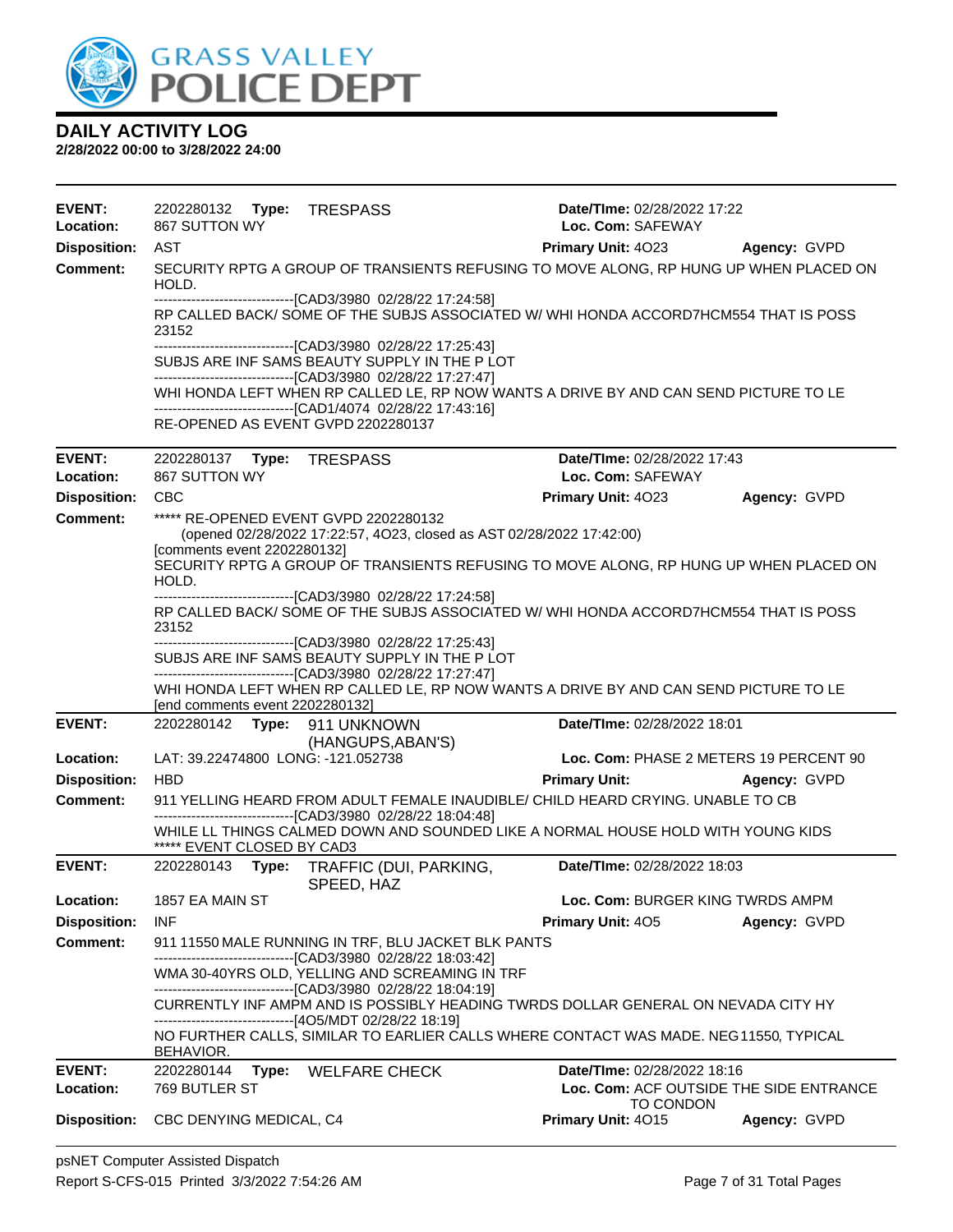

| <b>Comment:</b>     |                                                    | RP RPTG MALE PASSED OUT ON THE GROUND/ NEG DESC OTHER THEN JACKET AND PANTS                                                                                                                                                                           |                                    |              |
|---------------------|----------------------------------------------------|-------------------------------------------------------------------------------------------------------------------------------------------------------------------------------------------------------------------------------------------------------|------------------------------------|--------------|
|                     | 1039 CALFIRE                                       | ------------------------[CAD3/3980_02/28/22 18:17:39]                                                                                                                                                                                                 |                                    |              |
| <b>EVENT:</b>       |                                                    |                                                                                                                                                                                                                                                       | Date/TIme: 02/28/2022 18:25        |              |
| Location:           | 412 LINDEN AV                                      |                                                                                                                                                                                                                                                       | Loc. Com:                          |              |
| <b>Disposition:</b> | CBC XRAY PLACED ON A HOLD                          |                                                                                                                                                                                                                                                       | Primary Unit: 4D16                 | Agency: GVPD |
| <b>Comment:</b>     | CASE# G2200525                                     |                                                                                                                                                                                                                                                       |                                    |              |
|                     |                                                    | -------------------------------[CAD1/4074_02/28/22_18:25:50]<br>EVENT LOCATION CHANGED FROM 412 LINDEN AV                                                                                                                                             |                                    |              |
| <b>EVENT:</b>       |                                                    | 2202280152 Type: DISTURBANCE (NOISE,<br>MUSIC, VERBAL, BARKI                                                                                                                                                                                          | Date/TIme: 02/28/2022 18:53        |              |
| Location:           | 720 SUTTON WY                                      |                                                                                                                                                                                                                                                       | Loc. Com: RITE AID                 |              |
| <b>Disposition:</b> | <b>GOA</b>                                         |                                                                                                                                                                                                                                                       | Primary Unit: 4D16                 | Agency: GVPD |
| <b>Comment:</b>     | <b>TRUCK</b>                                       | 911 CHP XFER RPTG 415V BETWEEN MALE AND FEMALE. POSS CHILD CUSTODY ISSUE. ASSOC VEH BLK                                                                                                                                                               |                                    |              |
|                     | WMA GRY TSHIRT AND HAT<br>WFA GRY HOODIE AND JEANS | -------------------------------[CAD3/4051 02/28/22 18:54:00]<br>-------------------------------[CAD1/4074 02/28/22 18:54:20]                                                                                                                          |                                    |              |
|                     | <b>VOICED</b>                                      |                                                                                                                                                                                                                                                       |                                    |              |
| <b>EVENT:</b>       | 2202280156 Type: FOLLOWUP                          |                                                                                                                                                                                                                                                       | Date/TIme: 02/28/2022 19:38        |              |
| Location:           | 335 MILL ST # P                                    |                                                                                                                                                                                                                                                       | Loc. Com:                          |              |
| <b>Disposition:</b> | <b>CBC</b>                                         |                                                                                                                                                                                                                                                       | Primary Unit: 404                  | Agency: GVPD |
| <b>Comment:</b>     |                                                    | -------------------------------[CAD1/4074 02/28/22 19:38:38]<br>EVENT LOCATION CHANGED FROM 335 MILL P                                                                                                                                                |                                    |              |
| <b>EVENT:</b>       | 2202280158 Type: VANDALISM                         |                                                                                                                                                                                                                                                       | Date/TIme: 02/28/2022 19:50        |              |
| Location:           | 420 HENDERSON ST                                   |                                                                                                                                                                                                                                                       | Loc. Com: PROSPERITY LANES         |              |
| <b>Disposition:</b> | <b>RPT</b>                                         |                                                                                                                                                                                                                                                       | <b>Primary Unit: 4022</b>          | Agency: GVPD |
| Case No:            | G2200526                                           |                                                                                                                                                                                                                                                       |                                    |              |
| <b>Comment:</b>     |                                                    | RP RPTG 594 TO WINDHSIELD. SUBJ THREW WATER BOTTLE AT RPS VEH. SUBJ LEFT IN WHI SUBA OUTBACH<br>AND STOPPED AFTER RP WAS FOLLOWING AN THREW ROCK AT WINDOW. RP IN VEH WHI FORD FUSION<br>-------------------------------[CAD3/4051 02/28/22 19:50:25] |                                    |              |
|                     |                                                    | RP KNOWS ADDRESS OF WHERE SU WAS AT BEFORE LEAVING IN SUBA<br>-------------------------------[CAD1/3753 02/28/22 20:01:18]                                                                                                                            |                                    |              |
| <b>EVENT:</b>       |                                                    | ISSUED CASE# G2200526 FOR AGENCY GVPD by UNIT 4O22                                                                                                                                                                                                    | Date/TIme: 02/28/2022 20:03        |              |
|                     |                                                    | 2202280160 Type: RESTRAINING ORDERS (TRO,<br>OAH, CUSTODY, C                                                                                                                                                                                          |                                    |              |
| Location:           | 120 RICHARDSON ST #5                               |                                                                                                                                                                                                                                                       | Loc. Com:                          |              |
| <b>Disposition:</b> | <b>RPT</b>                                         |                                                                                                                                                                                                                                                       | Primary Unit: 4D16                 | Agency: GVPD |
| Case No:            | G2200527                                           |                                                                                                                                                                                                                                                       |                                    |              |
| <b>Comment:</b>     |                                                    | RP REQG 1021 REF RESTRAINING ORDER VIOLATION                                                                                                                                                                                                          |                                    |              |
|                     |                                                    | -------------------------------[CAD3/4051 02/28/22 20:05:08]<br>EVENT LOCATION CHANGED FROM 120 RICHARDSON ST GV                                                                                                                                      |                                    |              |
|                     |                                                    | -------------------------------[CAD1/3753 02/28/22 20:33:42]                                                                                                                                                                                          |                                    |              |
|                     |                                                    | ISSUED CASE# G2200527 FOR AGENCY GVPD by UNIT 4D16                                                                                                                                                                                                    |                                    |              |
| <b>EVENT:</b>       | 2202280163<br>Type:                                | ALARMS (SILENT, AUDIBLE,<br><b>COMMERCIAL, RES</b>                                                                                                                                                                                                    | <b>Date/Time: 02/28/2022 20:41</b> |              |
| Location:           | 120 YUBA RIVER CT                                  |                                                                                                                                                                                                                                                       | Loc. Com: TRACTOR SUPPLY           |              |
| <b>Disposition:</b> | HBD LOG PER 404                                    |                                                                                                                                                                                                                                                       | <b>Primary Unit:</b>               | Agency: GVPD |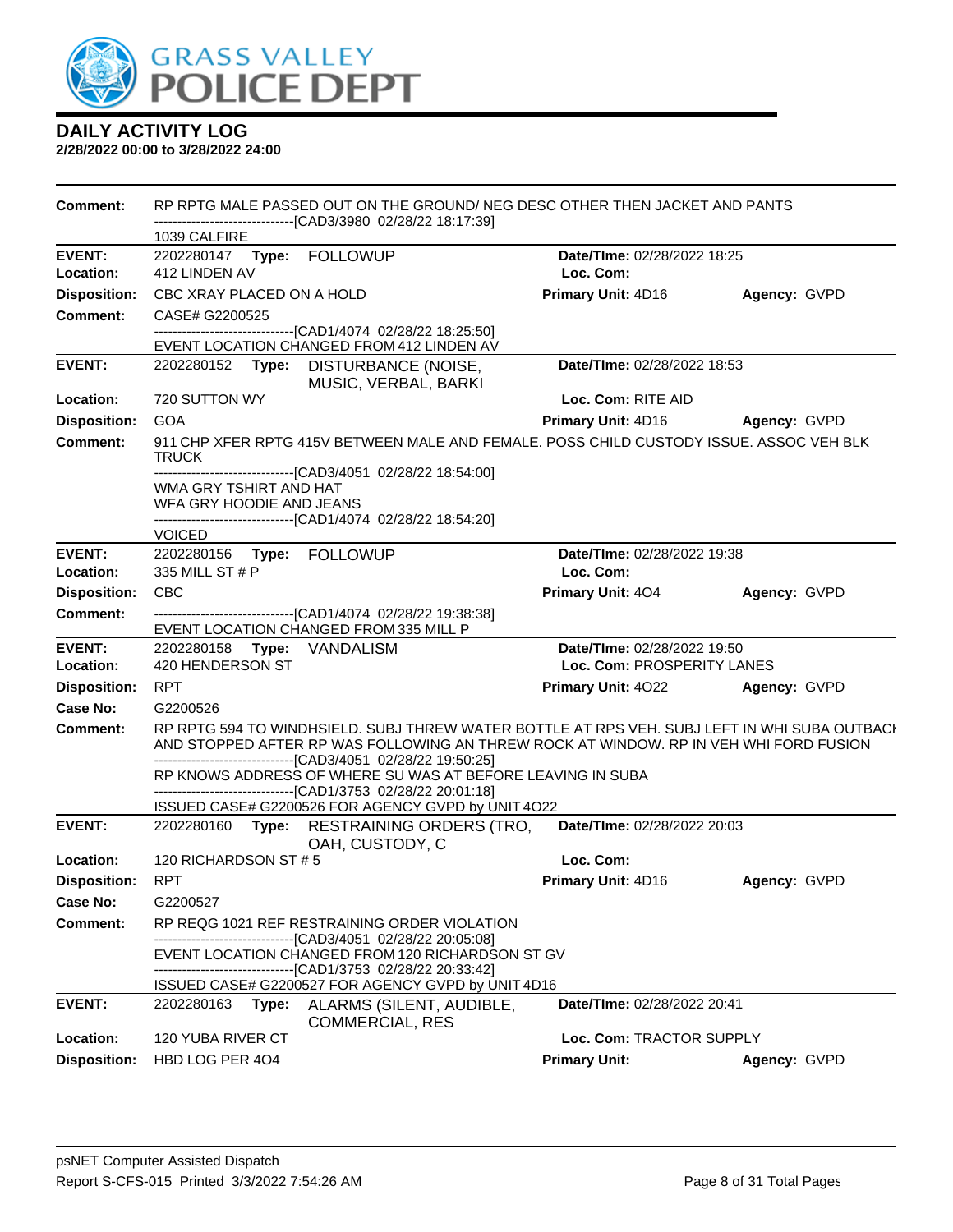

| <b>Comment:</b>     |                              |       | PE BEAM GRP 1 FRONT LEFT, AUD, NEG RESP                                                                                                  |                                    |                                                           |
|---------------------|------------------------------|-------|------------------------------------------------------------------------------------------------------------------------------------------|------------------------------------|-----------------------------------------------------------|
|                     | 404 ADVISED                  |       | ------------------------------[CAD1/3753_02/28/22 20:42:25]                                                                              |                                    |                                                           |
|                     |                              |       | ***** EVENT CLOSED BY CAD3 WITH COMMENT-LOG PER 404                                                                                      |                                    |                                                           |
|                     |                              |       | -------------------------------[CAD3/4051 02/28/22 21:00:36]<br>ADDTL ACTIVATION FROM SME AREA                                           |                                    |                                                           |
|                     |                              |       |                                                                                                                                          |                                    |                                                           |
| <b>EVENT:</b>       | 2202280169                   | Type: | <b>SUSPICIOUS CIRCUMSTANCE</b>                                                                                                           | Date/TIme: 02/28/2022 21:36        |                                                           |
| Location:           | 107 BAWDEN AV                |       | (VEHICLE, PERSON                                                                                                                         | Loc. Com:                          |                                                           |
| <b>Disposition:</b> | UTL UTL ANYTHING SUSP        |       |                                                                                                                                          | <b>Primary Unit: 409</b>           | Agency: GVPD                                              |
| <b>Comment:</b>     |                              |       | 911 RPTG SHE BELIEVES SOMEONE TRIED TO GET INTO HER HOUSE 25 AGO. RP HEARD DOOR HANDLE<br>TURN AND MOTION LIGHT TURNED ON. RP REQG CHECK |                                    |                                                           |
| <b>EVENT:</b>       |                              |       | 2202280173 Type: CITIZEN ASSIST (CIVIL<br>STANDBY'S, LOCKOUT                                                                             | Date/TIme: 02/28/2022 22:23        |                                                           |
| Location:           | 250 SIERRA COLLEGE DR        |       |                                                                                                                                          | Loc. Com: SIERRA COLLEGE           |                                                           |
| <b>Disposition:</b> | <b>HBD</b>                   |       |                                                                                                                                          | <b>Primary Unit:</b>               | Agency: GVPD                                              |
| <b>Comment:</b>     |                              |       | RP RPTG SHE IS STUCK BHD MAIN GATE IN VEH 2009 GRY FORD MUSTANG                                                                          |                                    |                                                           |
|                     |                              |       | -------------------------------[CAD3/4051 02/28/22 22:26:49]<br>1039 SECURITY- THEY WILL SEND SOMEONE TO OPEN THE GATE                   |                                    |                                                           |
|                     | ***** EVENT CLOSED BY CAD1   |       |                                                                                                                                          |                                    |                                                           |
| <b>EVENT:</b>       |                              |       | 2202280174 Type: TRESPASS                                                                                                                | Date/TIme: 02/28/2022 22:38        |                                                           |
| Location:           | 1262 SUTTON WY               |       |                                                                                                                                          |                                    | Loc. Com: HOSPITALITY HOUSE 530 271 7144                  |
| <b>Disposition:</b> | CBC 1148 TO CSU              |       |                                                                                                                                          | <b>Primary Unit: 404</b>           | Agency: GVPD                                              |
| <b>Comment:</b>     |                              |       | RP RPTG GUEST REFUSING TO LEAVE<br>-------------------------------[CAD1/3753 02/28/22 22:58:46]                                          |                                    |                                                           |
|                     | 10-39 ER                     |       |                                                                                                                                          |                                    |                                                           |
|                     |                              |       |                                                                                                                                          |                                    |                                                           |
| <b>EVENT:</b>       | 2202280177 Type: FIRE        |       |                                                                                                                                          | Date/TIme: 02/28/2022 23:28        |                                                           |
| Location:           | 512 WALSH ST                 |       |                                                                                                                                          | Loc. Com:                          |                                                           |
| <b>Disposition:</b> | <b>CBC FIRE EXTINGUISHED</b> |       |                                                                                                                                          | <b>Primary Unit: 409</b>           | Agency: GVPD                                              |
| <b>Comment:</b>     |                              |       | 911 XFER TO CALFIRE FOR TRASH CAN FIRE ON SIDEWALK                                                                                       |                                    |                                                           |
|                     | <b>VOICED</b>                |       | -------------------------------[CAD1/3753 02/28/22 23:29:19]                                                                             |                                    |                                                           |
| <b>EVENT:</b>       | 2202280178                   |       | Type: COMMUNITY POLICING                                                                                                                 | Date/TIme: 02/28/2022 23:54        |                                                           |
| Location:           | 265 SUTTON WY                |       | <b>ACTION</b>                                                                                                                            | Loc. Com:                          |                                                           |
| <b>Disposition:</b> |                              |       | ARA BOTH AR BOOKED ON WARRANTS                                                                                                           | <b>Primary Unit: 4022</b>          | Agency: GVPD                                              |
| Case No:            | G2200528                     |       |                                                                                                                                          |                                    |                                                           |
| <b>Comment:</b>     | OUT IN WOODED AREA           |       |                                                                                                                                          |                                    |                                                           |
|                     |                              |       | ------------------------------[CAD1/3753 03/01/22 00:14:15]<br>10 MIN HIT CONFIRMATION SENT TO MO ON EVANS.                              |                                    |                                                           |
|                     |                              |       | ------------------------------[CAD1/3753 03/01/22 00:22:04]<br>ISSUED CASE# G2200528 FOR AGENCY GVPD by UNIT 4O22                        |                                    |                                                           |
|                     |                              |       | -------------------------------[4O22/MDT 03/01/22 00:53]                                                                                 |                                    |                                                           |
| <b>EVENT:</b>       | 2203010004                   |       | 2 SUBJ 10-15 FOR WARRANTS//2 SUBJ CNR FOR 602                                                                                            | Date/TIme: 03/01/2022 00:32        |                                                           |
| Location:           | 155 GLASSON WY               | Type: | <b>ALL OTHERS</b>                                                                                                                        |                                    |                                                           |
| <b>Disposition:</b> | CBC SUBJ MOVED ALONG         |       |                                                                                                                                          | Primary Unit: 404                  | Loc. Com: SIERRA NEVADA MEMORIAL HOSPITAL<br>Agency: GVPD |
| <b>Comment:</b>     | STAFF REQ GVPD FOR SU        |       |                                                                                                                                          |                                    |                                                           |
| <b>EVENT:</b>       | 2203010008                   | Type: | ALARMS (SILENT, AUDIBLE,<br><b>COMMERCIAL, RES</b>                                                                                       | <b>Date/TIme: 03/01/2022 01:54</b> |                                                           |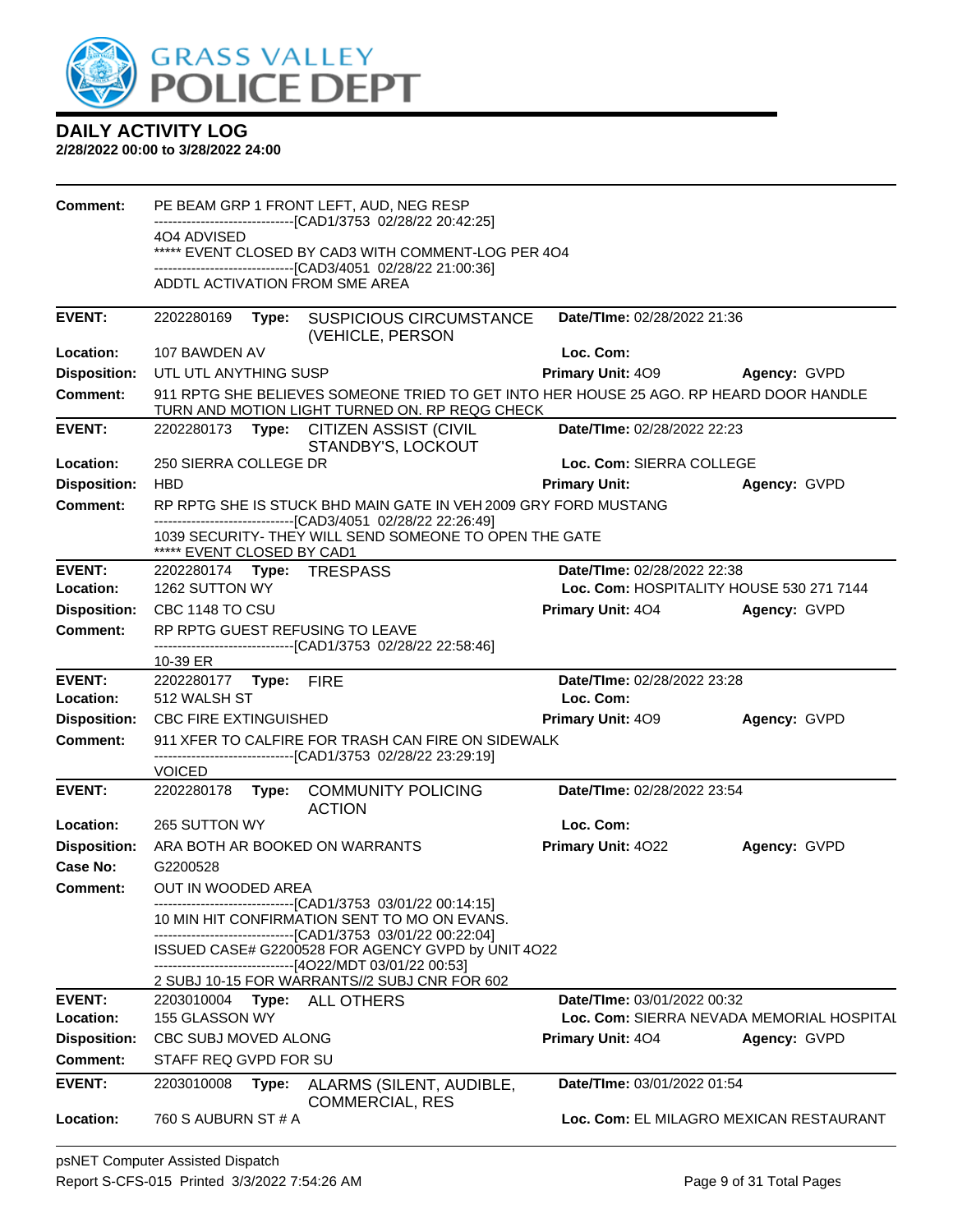

| <b>Disposition:</b>        | FA                       |       |                                                                                                                                                                                                                                                                                  | Primary Unit: 4022                       | Agency: GVPD |
|----------------------------|--------------------------|-------|----------------------------------------------------------------------------------------------------------------------------------------------------------------------------------------------------------------------------------------------------------------------------------|------------------------------------------|--------------|
| <b>Comment:</b>            |                          |       | RECEPTION AREA MOTION, AUD, RESP NOT RESPONDING                                                                                                                                                                                                                                  |                                          |              |
| <b>EVENT:</b>              | 2203010010               | Type: | ALARMS (SILENT, AUDIBLE,<br><b>COMMERCIAL, RES</b>                                                                                                                                                                                                                               | Date/TIme: 03/01/2022 03:08              |              |
| Location:                  | 120 YUBA RIVER CT        |       |                                                                                                                                                                                                                                                                                  | Loc. Com: TRACTOR SUPPLY                 |              |
| <b>Disposition:</b>        | HBD LOG PER 404          |       |                                                                                                                                                                                                                                                                                  | <b>Primary Unit:</b>                     | Agency: GVPD |
| <b>Comment:</b>            |                          |       | PE BEAM GRP 1 FRONT LEFT, AUD, NEG RESP<br>***** EVENT CLOSED BY CAD3 WITH COMMENT-LOG PER 4O4                                                                                                                                                                                   |                                          |              |
| <b>EVENT:</b><br>Location: | PRESLEY WY/EA MAIN ST    |       | 2203010017 Type: WELFARE CHECK                                                                                                                                                                                                                                                   | Date/TIme: 03/01/2022 05:11<br>Loc. Com: |              |
| <b>Disposition:</b>        | <b>CBC</b>               |       |                                                                                                                                                                                                                                                                                  | <b>Primary Unit: 404</b>                 | Agency: GVPD |
| <b>Comment:</b>            |                          |       | 911 CALLER REPORTS FEMALE WITH DEMENTIA WALKING AROUND WITH A WHI BLANKET WRAPPED<br>AROUND HER, LSW DK CLOTHING.                                                                                                                                                                |                                          |              |
| <b>EVENT:</b>              |                          |       | 2203010023 Type: 911 UNKNOWN<br>(HANGUPS, ABAN'S)                                                                                                                                                                                                                                | Date/TIme: 03/01/2022 06:41              |              |
| Location:                  |                          |       | LAT: 39.20943300 LONG: -121.072555                                                                                                                                                                                                                                               | Loc. Com:                                |              |
| <b>Disposition:</b>        | HBD LOG PER 4023         |       |                                                                                                                                                                                                                                                                                  | <b>Primary Unit:</b>                     | Agency: GVPD |
| <b>Comment:</b>            |                          |       | 911 OPEN LINE NOTHING SIG HEARD                                                                                                                                                                                                                                                  |                                          |              |
|                            | ON CB MSG LEFT           |       | ----------------------[CAD3/3980_03/01/22_06:41:26]<br>***** EVENT CLOSED BY CAD2 WITH COMMENT-LOG PER 4023                                                                                                                                                                      |                                          |              |
| <b>EVENT:</b>              | 2203010026 Type:         |       | TRAFFIC (DUI, PARKING,<br>SPEED, HAZ                                                                                                                                                                                                                                             | Date/TIme: 03/01/2022 07:06              |              |
| Location:                  |                          |       | BRUNSWICK RD/BUBBLING WELLS RD                                                                                                                                                                                                                                                   | Loc. Com:                                |              |
| <b>Disposition:</b>        | <b>CBC STUMP REMOVED</b> |       |                                                                                                                                                                                                                                                                                  | Primary Unit: 405                        | Agency: GVPD |
| <b>Comment:</b>            |                          |       | RP REPORTS TREE STUMP IN THE ROADWAY                                                                                                                                                                                                                                             |                                          |              |
| <b>EVENT:</b>              | 2203010027               | Type: | <b>ORDINANCES</b><br>(COUNTY/MUNICIPAL)                                                                                                                                                                                                                                          | Date/TIme: 03/01/2022 07:16              |              |
| Location:                  | 2096 NEVADA CITY HY      |       |                                                                                                                                                                                                                                                                                  | Loc. Com: SUBWAY                         |              |
| <b>Disposition:</b>        | <b>CBC MOVING ALONG</b>  |       |                                                                                                                                                                                                                                                                                  | Primary Unit: 405                        | Agency: GVPD |
| <b>Comment:</b>            |                          |       | RP RPTNG SIL CHEVY TRUCK LP IDAHO 1A0050G PARKED IN THE PARKING LOT WITH UNK SUBJ LIVING IN<br>THE TRUCK FOR ABOUT A MONTH.                                                                                                                                                      |                                          |              |
| <b>EVENT:</b>              | 2203010036               | Type: | <b>COMMUNITY POLICING</b><br><b>ACTION</b>                                                                                                                                                                                                                                       | Date/TIme: 03/01/2022 08:32              |              |
| <b>Disposition:</b>        | <b>CBC</b>               |       |                                                                                                                                                                                                                                                                                  | Primary Unit: 402                        | Agency: GVPD |
| <b>Comment:</b>            |                          |       |                                                                                                                                                                                                                                                                                  |                                          |              |
| <b>EVENT:</b>              |                          |       | 2203010039 Type: CITIZEN ASSIST (CIVIL<br>STANDBY'S, LOCKOUT                                                                                                                                                                                                                     | Date/TIme: 03/01/2022 08:42              |              |
| Location:                  | 1005 SUTTON WY           |       |                                                                                                                                                                                                                                                                                  | Loc. Com: CVS                            |              |
| <b>Disposition:</b>        | CBC <sub>C4</sub>        |       |                                                                                                                                                                                                                                                                                  | Primary Unit: 405                        | Agency: GVPD |
| <b>Comment:</b>            |                          |       | RP REQ STANDBY FOR CHILD CUSTODY EXCHANGE. RP STATES HISTORY OF DV IN THE PAST, MALE HALF<br>HAS BEEN MAKING THREATS RECENTLY AND ALL NIGHT LONG.<br>-------------------------------[4O5/MDT 03/01/22 09:26]                                                                     |                                          |              |
|                            | CALLS.                   |       | RP STATES EX RYAN KAPUT DRIVING GOLD YUKON HAS BEEN MAKING THREATS NOT TO BRING BACK HER<br>KIDS. SHE IS DUE TO DO EXCHANGE THIS MORNING AT END OF CVS PARKING LOT NEAR NEW WENDY"S<br>RESTAURANT. ADVISED WE WILL BE THERE FOR EXCHANGE, IF THERE ARE NO OTHER PENDING PRIORITY |                                          |              |
|                            | EXCHANGE IS SET FOR 10AM |       | -----------------[4O5/MDT 03/01/22 09:27]                                                                                                                                                                                                                                        |                                          |              |
| <b>EVENT:</b>              |                          |       | 2203010044 Type: ORDINANCES<br>(COUNTY/MUNICIPAL)                                                                                                                                                                                                                                | Date/TIme: 03/01/2022 08:55              |              |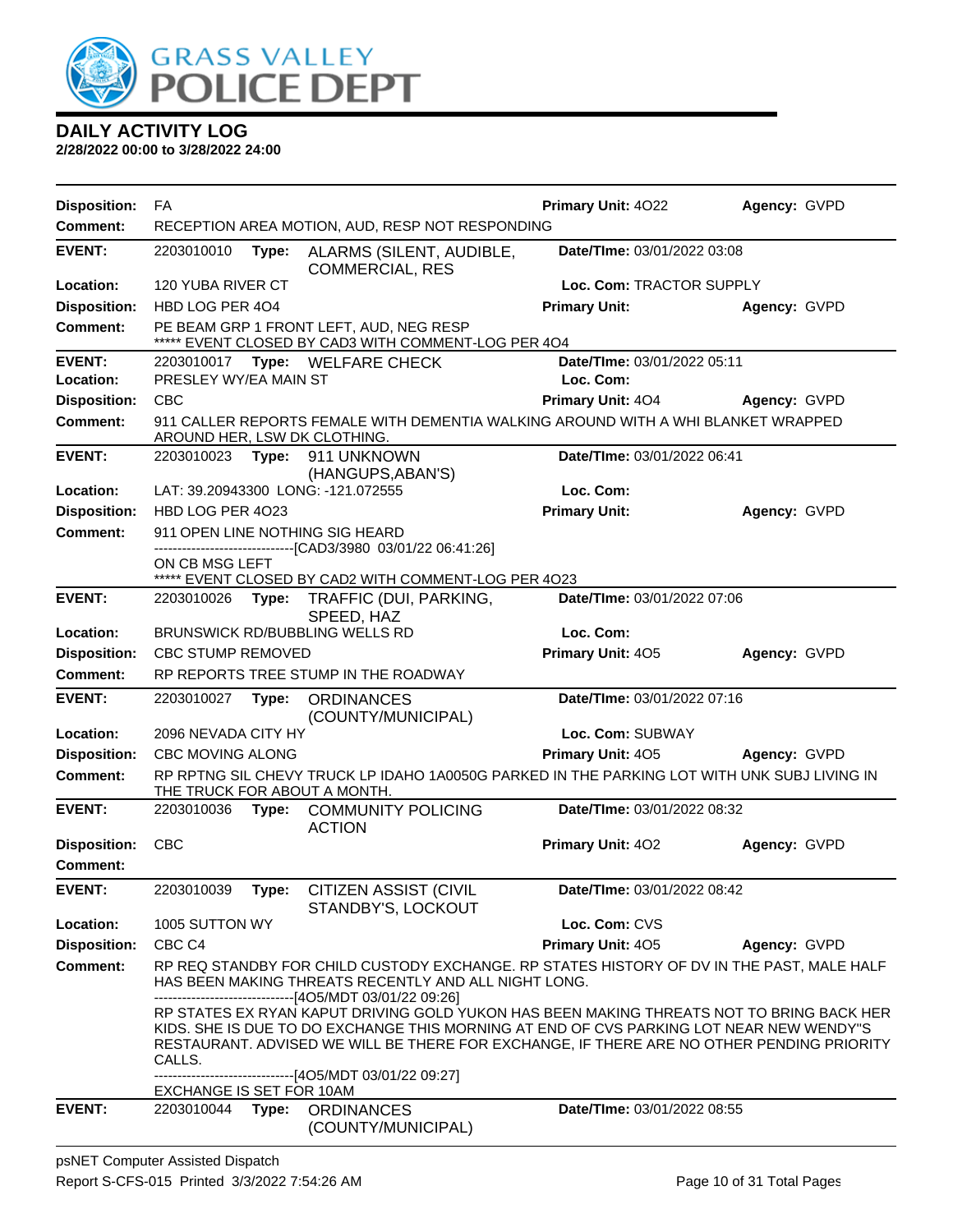

| Location:                  | 1043 SUTTON WY                           |            |                                                                                                                                                                                                          | Loc. Com: SAMS BEAUTY                       |              |
|----------------------------|------------------------------------------|------------|----------------------------------------------------------------------------------------------------------------------------------------------------------------------------------------------------------|---------------------------------------------|--------------|
| <b>Disposition:</b>        | UTL                                      |            |                                                                                                                                                                                                          | Primary Unit: 4023                          | Agency: GVPD |
| <b>Comment:</b>            |                                          |            | EMPLOYEE RPTG MALE TRANSIENT RIGHT OUTSIDE FRONT DOOR ROLLING JOINTS, NEG WEAPONS SEEN<br>BUT LOTS OF PROPERTY AROUND HIM                                                                                |                                             |              |
| <b>EVENT:</b>              | 2203010045                               | Type:      | <b>COMMUNITY POLICING</b><br><b>ACTION</b>                                                                                                                                                               | Date/TIme: 03/01/2022 08:55                 |              |
| <b>Disposition:</b>        | <b>CBC</b>                               |            |                                                                                                                                                                                                          | Primary Unit: 402                           | Agency: GVPD |
| <b>Comment:</b>            |                                          |            |                                                                                                                                                                                                          |                                             |              |
| <b>EVENT:</b>              | 2203010046                               | Type:      | <b>ORDINANCES</b><br>(COUNTY/MUNICIPAL)                                                                                                                                                                  | Date/TIme: 03/01/2022 09:00                 |              |
| Location:                  | SUTTON WY/BRUNSWICK RD                   |            |                                                                                                                                                                                                          | Loc. Com: LOMA RICA RANCH DEVELOPMENT       |              |
| <b>Disposition:</b>        | <b>CBC</b>                               |            |                                                                                                                                                                                                          | Primary Unit: 4023                          | Agency: GVPD |
| <b>Comment:</b>            | <b>RACK</b>                              |            | RP RPTNG HOMELESS ENCAMPMENT, UNK HOW MANY OCCUPANTS, RP REQ THEY BE MOVED ALONG. RP<br>STANDING BY ACROSS THE STREET FROM 208 SUTTON WY IN A WHI 2005 CHEVY SILVERADO WITH LUMBER                       |                                             |              |
| <b>EVENT:</b>              | 2203010049                               | Type:      | THEFT (GRAND, PETTY, FROM<br><b>MERCHANT)</b>                                                                                                                                                            | Date/TIme: 03/01/2022 09:21                 |              |
| Location:                  | 234 S AUBURN ST                          |            |                                                                                                                                                                                                          | Loc. Com: CHEVRON                           |              |
| <b>Disposition:</b>        | RPT THEFT REPORT TAKEN                   |            |                                                                                                                                                                                                          | Primary Unit: 4R6                           | Agency: GVPD |
| Case No:                   | G2200529                                 |            |                                                                                                                                                                                                          |                                             |              |
| Comment:                   | <b>CHARGES</b>                           |            | RP RPTNG SUBJ LEFT WITH A HANDFUL OF ITEMS WITHOUT PAYING, TRAVELING TOWARD WINDCHESTER<br>LSW BLK CAP, BLK HAIR, SCRUFFY BLK BEARD, BLK HAIR, BLK HOODIE, BLU JEANS. RP REQ TO PRESS                    |                                             |              |
|                            |                                          |            | --------------------------------[CAD2/4116 03/01/22 09:24:03]<br>RP STATES SUBJ WITH ANOTHER MALE DESCRIBED AS300 POUND MALE WITH A BLK AFRO<br>------------------[CAD1/4074_03/01/22_09:45:14]          |                                             |              |
|                            |                                          |            | ISSUED CASE# G2200529 FOR AGENCY GVPD by UNIT 4R6                                                                                                                                                        |                                             |              |
| <b>EVENT:</b><br>Location: | 2203010054<br>49 RAMP STATE/WE EMPIRE ST | Type: FIRE |                                                                                                                                                                                                          | Date/TIme: 03/01/2022 09:37<br>Loc. Com: EB |              |
| <b>Disposition:</b>        | UTL                                      |            |                                                                                                                                                                                                          | Primary Unit: 4023                          | Agency: GVPD |
| <b>Comment:</b>            |                                          |            | 911 RPTG WHI SMOKE IN THE FOREST, XFR TO CALFIRE                                                                                                                                                         |                                             |              |
|                            |                                          |            |                                                                                                                                                                                                          |                                             |              |
| <b>EVENT:</b>              | 2203010056                               | Type:      | <b>RESTRAINING ORDERS (TRO,</b><br>OAH, CUSTODY, C                                                                                                                                                       | Date/TIme: 03/01/2022 09:46                 |              |
| Location:                  | 275 DORSEY DR #58                        |            |                                                                                                                                                                                                          | Loc. Com:                                   |              |
| <b>Disposition:</b>        | CBC REF TO COURTS                        |            |                                                                                                                                                                                                          | Primary Unit: 405                           | Agency: GVPD |
| Comment:                   |                                          |            | RP REQ 10-21 REF RESTRAINING ORDER AGAINST RPS GRANDMOTHER                                                                                                                                               |                                             |              |
| <b>EVENT:</b>              | 2203010057                               | Type:      | <b>ORDINANCES</b><br>(COUNTY/MUNICIPAL)                                                                                                                                                                  | Date/TIme: 03/01/2022 09:47                 |              |
| Location:                  | 1781 MAIN ST                             |            |                                                                                                                                                                                                          | <b>Loc. Com: ADVENTURE TRAVEL</b>           |              |
| <b>Disposition:</b>        | <b>CBC</b>                               |            |                                                                                                                                                                                                          | Primary Unit: 405                           | Agency: GVPD |
| <b>Comment:</b>            |                                          |            | EMPLOYEE REPORTING TRASH, BLANK CHECKS, AND RESTRAINING ORDER PAPER WORK WERE LEFT IN<br>THE WATERFALL INSIDE THE BSN SOMETIME LAST NIGHT, REQ1021 TO START<br>-----------------[4O5/MDT 03/01/22 10:11] |                                             |              |
|                            | DAMAGE. CBC.                             |            | RP LOCATED DAMAGED PAPERWORK BELONGING TO THE INVOLVED. SHE WILL DISPOSE OF DUE TO WATEI                                                                                                                 |                                             |              |
| <b>EVENT:</b><br>Location: | 2203010060<br>UNION SQUARE LOT           | Type:      | PROPERTY LOST OR FOUND                                                                                                                                                                                   | Date/TIme: 03/01/2022 10:02<br>Loc. Com:    |              |
| <b>Disposition:</b>        | <b>RPT</b>                               |            |                                                                                                                                                                                                          | Primary Unit: 4R6                           | Agency: GVPD |
| <b>Case No:</b>            | G2200530                                 |            |                                                                                                                                                                                                          |                                             |              |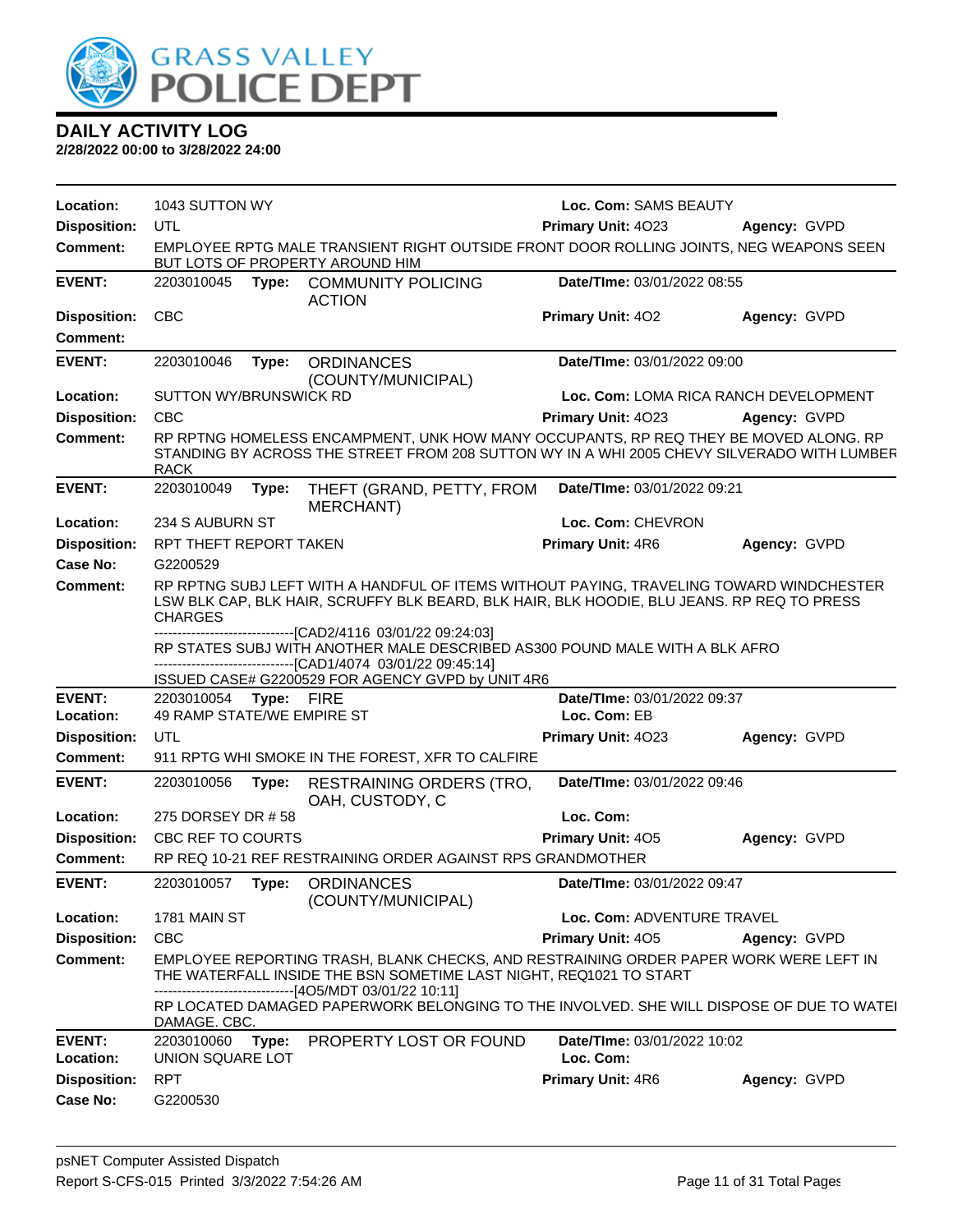

| Comment:            | RP RPTG JACKET AND CELL PHONE LEFT BY WASH STATION. REQ PICKUP                                                                                                               |                                      |              |  |  |  |
|---------------------|------------------------------------------------------------------------------------------------------------------------------------------------------------------------------|--------------------------------------|--------------|--|--|--|
|                     | -------------------------------[CAD1/4074 03/01/22 10:03:43]<br>EVENT LOCATION CHANGED FROM UNION STREET LOT<br>-------------------------------[CAD1/4074 03/01/22 10:14:36] |                                      |              |  |  |  |
|                     | ISSUED CASE# G2200530 FOR AGENCY GVPD by UNIT 4R6                                                                                                                            |                                      |              |  |  |  |
| <b>EVENT:</b>       | 2203010062 Type: VEHICLE STOP                                                                                                                                                | Date/TIme: 03/01/2022 10:15          |              |  |  |  |
| Location:           | CENTENNIAL DR/IDAHO MARYLAND RD                                                                                                                                              | Loc. Com:                            |              |  |  |  |
| <b>Disposition:</b> | WA                                                                                                                                                                           | Primary Unit: 4K19                   | Agency: GVPD |  |  |  |
| <b>Comment:</b>     | License: 5BJS713                                                                                                                                                             |                                      |              |  |  |  |
|                     | ------------------------------[CAD1/4074 03/01/22 10:16:54]<br>EVENT LOCATION CHANGED FROM IDAHO MARYLAND/SPRING                                                             |                                      |              |  |  |  |
| <b>EVENT:</b>       | 2203010071 Type: DISTURBANCE (NOISE,<br>MUSIC, VERBAL, BARKI                                                                                                                 | Date/TIme: 03/01/2022 10:35          |              |  |  |  |
| Location:           | 350 PLEASANT ST # 22                                                                                                                                                         | Loc. Com:                            |              |  |  |  |
| <b>Disposition:</b> | <b>RPT</b>                                                                                                                                                                   | <b>Primary Unit: 4R6</b>             | Agency: GVPD |  |  |  |
| Case No:            | G2200531                                                                                                                                                                     |                                      |              |  |  |  |
| <b>Comment:</b>     | RP REQ 1021 REF HER CHILD BEING BULLIED                                                                                                                                      |                                      |              |  |  |  |
|                     | --------------------------------[CAD3/4106 03/01/22 10:35:49]<br>EVENT CALL TYPE CHANGED FROM DIS                                                                            |                                      |              |  |  |  |
|                     | -------------------------------[CAD1/4074 03/01/22 11:02:01]<br>ISSUED CASE# G2200531 FOR AGENCY GVPD by UNIT 4R6                                                            |                                      |              |  |  |  |
| <b>EVENT:</b>       | 2203010072 Type: ANIMALS (ABUSE, LOOSE,<br>FOUND, INJURED)                                                                                                                   | Date/TIme: 03/01/2022 10:37          |              |  |  |  |
| Location:           | 123 INDEPENDENCE CT                                                                                                                                                          | Loc. Com:                            |              |  |  |  |
| <b>Disposition:</b> | <b>CBC NO BARKING</b>                                                                                                                                                        | <b>Primary Unit: 4Z32</b>            | Agency: GVPD |  |  |  |
| <b>Comment:</b>     | -------------------------------[CAD1/4074 03/01/22 10:37:43]<br>EVENT LOCATION CHANGED FROM 123 INDEPENDENCE CT                                                              |                                      |              |  |  |  |
| <b>EVENT:</b>       |                                                                                                                                                                              | Date/TIme: 03/01/2022 10:51          |              |  |  |  |
| Location:           | 121 DORSEY DR                                                                                                                                                                | Loc. Com: GOLDEN EMPIRE CONVALESCENT |              |  |  |  |
| <b>Disposition:</b> | <b>CBC</b>                                                                                                                                                                   | <b>Primary Unit: 4D7</b>             | Agency: GVPD |  |  |  |
| <b>Comment:</b>     | C4 NO RADIO                                                                                                                                                                  |                                      |              |  |  |  |
|                     | ------------------------------[CAD3/4106 03/01/22 10:53:45]<br>EVENT LOCATION CHANGED FROM 121 DORSEY DR                                                                     |                                      |              |  |  |  |
| <b>EVENT:</b>       |                                                                                                                                                                              | Date/TIme: 03/01/2022 10:56          |              |  |  |  |
| Location:           | <b>COLFAX AV/TINLOY ST</b>                                                                                                                                                   | Loc. Com:                            |              |  |  |  |
| <b>Disposition:</b> | <b>CBC</b>                                                                                                                                                                   | <b>Primary Unit: 402</b>             | Agency: GVPD |  |  |  |
| <b>Comment:</b>     | <b>GRAFFITI REMOVAL</b>                                                                                                                                                      |                                      |              |  |  |  |
|                     | -------------------------------[CAD1/4074 03/01/22 10:58:05]<br>EVENT LOCATION CHANGED FROM COLFAX AT TINLOY ST                                                              |                                      |              |  |  |  |
| <b>EVENT:</b>       | 2203010081 Type: ANIMALS (ABUSE, LOOSE,<br>FOUND, INJURED)                                                                                                                   | Date/TIme: 03/01/2022 11:05          |              |  |  |  |
| Location:           | 107 CYPRESS HILL DR                                                                                                                                                          | Loc. Com:                            |              |  |  |  |
| <b>Disposition:</b> | <b>CBC NO BARKING</b>                                                                                                                                                        | Primary Unit: 4Z32                   | Agency: GVPD |  |  |  |
| <b>Comment:</b>     | -------------------------------[CAD1/4074 03/01/22 11:05:41]<br>EVENT LOCATION CHANGED FROM 107 CYPRESS HILL                                                                 |                                      |              |  |  |  |
| <b>EVENT:</b>       | 911 UNKNOWN<br>2203010082 <b>Type:</b><br>(HANGUPS, ABAN'S)                                                                                                                  | Date/TIme: 03/01/2022 11:05          |              |  |  |  |
| Location:           | SIERRA COLLEGE/LITTON                                                                                                                                                        | Loc. Com:                            |              |  |  |  |
| <b>Disposition:</b> | CNOP CTC W/RP                                                                                                                                                                | Primary Unit: 4R6                    | Agency: GVPD |  |  |  |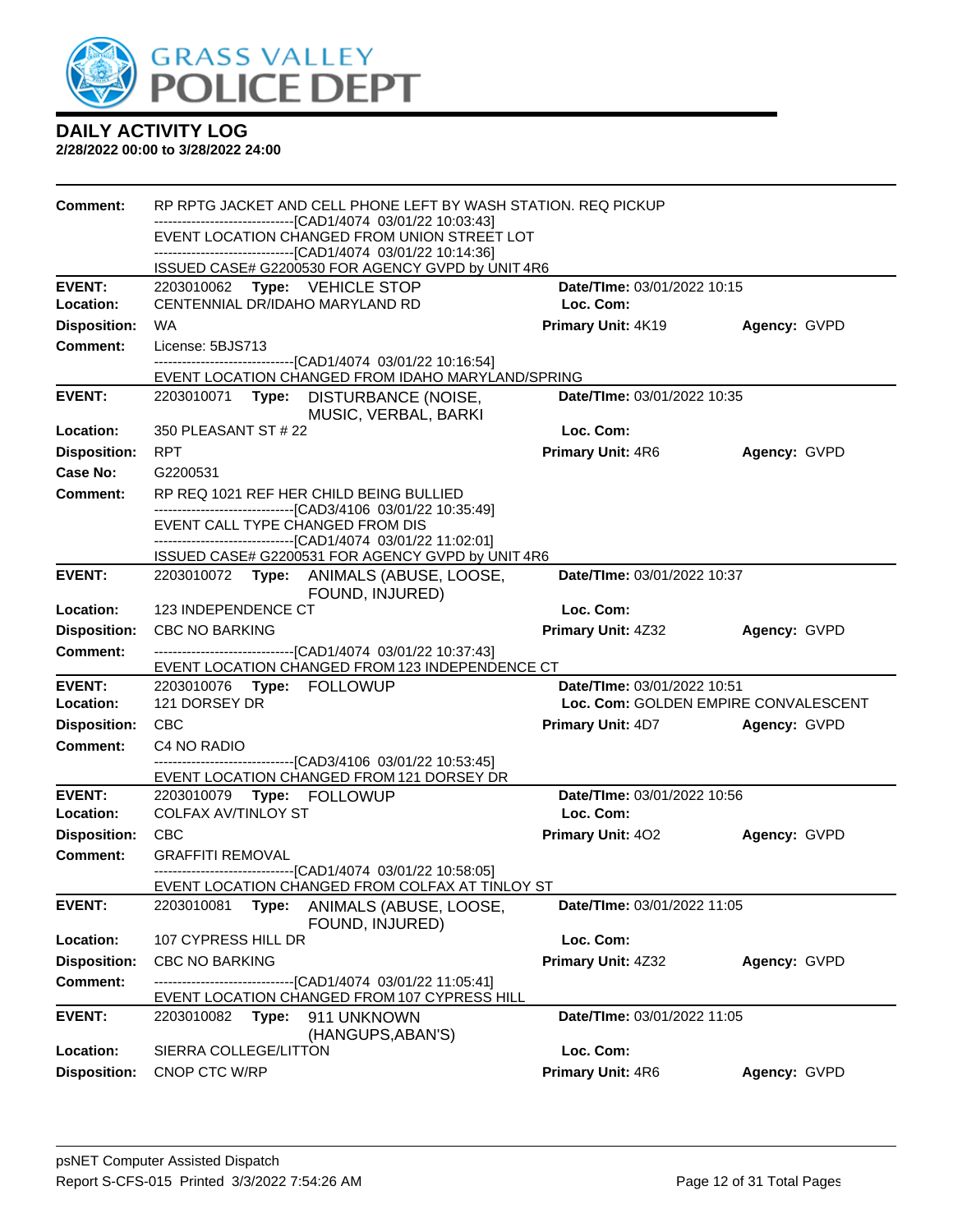

#### **2/28/2022 00:00 to 3/28/2022 24:00**

| <b>Comment:</b>     | PH 2, 6 METERS 90PERCENT                                                                                                                                                 | 911 OPEN LINE, FEMALE OR CHILD HEARD POSS IN DISTRESS, MALE VOICE HEARD IN THE BACKGROUND.                                                                                         |  |  |  |  |
|---------------------|--------------------------------------------------------------------------------------------------------------------------------------------------------------------------|------------------------------------------------------------------------------------------------------------------------------------------------------------------------------------|--|--|--|--|
|                     | ------------------------------[CAD2/4116 03/01/22 11:07:05]                                                                                                              |                                                                                                                                                                                    |  |  |  |  |
|                     | EVENT LOCATION CHANGED FROM LAT:39.23555700 LONG: -121.038716 GRASS VALLEY<br>-------------------------------[CAD2/4116 03/01/22 11:08:08]                               |                                                                                                                                                                                    |  |  |  |  |
|                     | PLOTS CLOSEST TO 1350 E MAIN, POSS IN A VEH E MAIN CLOSEST CROSS SIERRA COLLEGE<br>------------------------------[CAD2/4116 03/01/22 11:11:39]                           |                                                                                                                                                                                    |  |  |  |  |
|                     | EVENT LOCATION CHANGED FROM LAT:39.23211300 LONG: -121.046011 GRASS VALLEY<br>-----------------------------[CAD2/4116_03/01/22_11:13:13]                                 |                                                                                                                                                                                    |  |  |  |  |
|                     |                                                                                                                                                                          | ON CALL BACK, RP STATES HER PHONE IS BROKEN AND SHE CANNOT SEE THE SCREEN, STATES HER<br>DISABLED DAUGHTER GRABBED THE PHONE AND ACCIDENTALLY ACTIVATED911. RP IS PARKED IN A VEH. |  |  |  |  |
| <b>EVENT:</b>       | CODE 4<br>2203010084<br>Type: FOLLOWUP                                                                                                                                   | Date/TIme: 03/01/2022 11:06                                                                                                                                                        |  |  |  |  |
| Location:           | 129 S AUBURN ST                                                                                                                                                          | Loc. Com: GRASS VALLEY POLICE DEPARTMENT                                                                                                                                           |  |  |  |  |
| <b>Disposition:</b> | <b>CBC</b>                                                                                                                                                               | <b>Primary Unit: 405</b><br>Agency: GVPD                                                                                                                                           |  |  |  |  |
| <b>Comment:</b>     | 849B FORM FOR JAIL REF G2200528<br>------------------------------[CAD1/4074 03/01/22 11:08:37]                                                                           |                                                                                                                                                                                    |  |  |  |  |
| <b>EVENT:</b>       | EVENT LOCATION CHANGED FROM 129 S AUBURN ST                                                                                                                              | Date/TIme: 03/01/2022 11:07                                                                                                                                                        |  |  |  |  |
|                     | 2203010085 Type: ALCOHOL RELATED<br>(EXCEPTION OF DUI)                                                                                                                   |                                                                                                                                                                                    |  |  |  |  |
| Location:           | 1008 PLAZA DR                                                                                                                                                            | Loc. Com: FLYERS/EXXON                                                                                                                                                             |  |  |  |  |
| <b>Disposition:</b> | CBC SUBJ C4, MOVED OFF RD                                                                                                                                                | Primary Unit: 4023<br>Agency: GVPD                                                                                                                                                 |  |  |  |  |
| <b>Comment:</b>     | SUBJ WITH OPEN CONTAINER POSS HBD                                                                                                                                        |                                                                                                                                                                                    |  |  |  |  |
|                     | -------------------------------[CAD3/4106 03/01/22 11:08:12]<br>EVENT LOCATION CHANGED FROM 1008 PLAZA DR                                                                |                                                                                                                                                                                    |  |  |  |  |
| <b>EVENT:</b>       | 2203010086 Type: ANIMALS (ABUSE, LOOSE,<br>FOUND, INJURED)                                                                                                               | Date/TIme: 03/01/2022 11:10                                                                                                                                                        |  |  |  |  |
| Location:           | 139 CELESTA DR                                                                                                                                                           | Loc. Com:                                                                                                                                                                          |  |  |  |  |
| <b>Disposition:</b> | <b>CBC NO BARKING</b>                                                                                                                                                    | Primary Unit: 4Z32<br>Agency: GVPD                                                                                                                                                 |  |  |  |  |
| <b>Comment:</b>     | ------------------------------[CAD1/4074 03/01/22 11:15:47]<br>EVENT LOCATION CHANGED FROM 139 CELESTA                                                                   |                                                                                                                                                                                    |  |  |  |  |
| <b>EVENT:</b>       | 2203010089 Type: ANIMALS (ABUSE, LOOSE,<br>FOUND, INJURED)                                                                                                               | Date/TIme: 03/01/2022 11:16                                                                                                                                                        |  |  |  |  |
| Location:           | 111 NEW MOHAWK RD                                                                                                                                                        | Loc. Com:                                                                                                                                                                          |  |  |  |  |
| <b>Disposition:</b> | CBC                                                                                                                                                                      | Primary Unit: 4Z32<br>Agency: GVPD                                                                                                                                                 |  |  |  |  |
| <b>Comment:</b>     | ANIMAL PICK UP                                                                                                                                                           |                                                                                                                                                                                    |  |  |  |  |
|                     | ------------------------------[CAD3/4106 03/01/22 11:18:42]<br>EVENT LOCATION CHANGED FROM 115 NEW MOHAWK<br>------------------------------[CAD1/4074 03/01/22 11:27:44] |                                                                                                                                                                                    |  |  |  |  |
|                     | EVENT LOCATION CHANGED FROM 117 NEW MOHAWK RD NC                                                                                                                         |                                                                                                                                                                                    |  |  |  |  |
| <b>EVENT:</b>       | 2203010096<br>Type:<br>TRAFFIC (DUI, PARKING,<br>SPEED, HAZ                                                                                                              | Date/TIme: 03/01/2022 12:01                                                                                                                                                        |  |  |  |  |
| Location:           | <b>BRUNSWICK RD/SUTTON WY</b>                                                                                                                                            | Loc. Com: IFO AUTOZONE                                                                                                                                                             |  |  |  |  |
| <b>Disposition:</b> | <b>HBD</b>                                                                                                                                                               | <b>Primary Unit:</b><br>Agency: GVPD                                                                                                                                               |  |  |  |  |
| <b>Comment:</b>     | 911 BROKEN GLASS IN THE ROADWAY<br>-----------------------[CAD1/4074_03/01/22 12:04:37]                                                                                  |                                                                                                                                                                                    |  |  |  |  |
|                     | <b>VOICED</b>                                                                                                                                                            |                                                                                                                                                                                    |  |  |  |  |
| <b>EVENT:</b>       | ***** EVENT CLOSED BY CAD1<br>911 UNKNOWN<br>2203010097<br>Type:                                                                                                         | Date/TIme: 03/01/2022 12:05                                                                                                                                                        |  |  |  |  |
|                     | (HANGUPS, ABAN'S)                                                                                                                                                        |                                                                                                                                                                                    |  |  |  |  |
| Location:           | 155 GLASSON WY                                                                                                                                                           | Loc. Com: SIERRA NEVADA MEMORIAL HOSPITAL                                                                                                                                          |  |  |  |  |
| <b>Disposition:</b> | HBD                                                                                                                                                                      | <b>Primary Unit:</b><br>Agency: GVPD                                                                                                                                               |  |  |  |  |
| <b>Comment:</b>     | 911 MALE STATED HE DIALED WRONG THEN HUNG UP<br>***** EVENT CLOSED BY CAD1                                                                                               |                                                                                                                                                                                    |  |  |  |  |
|                     | entra Antioted Dionated                                                                                                                                                  |                                                                                                                                                                                    |  |  |  |  |

psNET Computer Assisted Dispatch Report S-CFS-015 Printed 3/3/2022 7:54:26 AM Page 13 of 31 Total Pages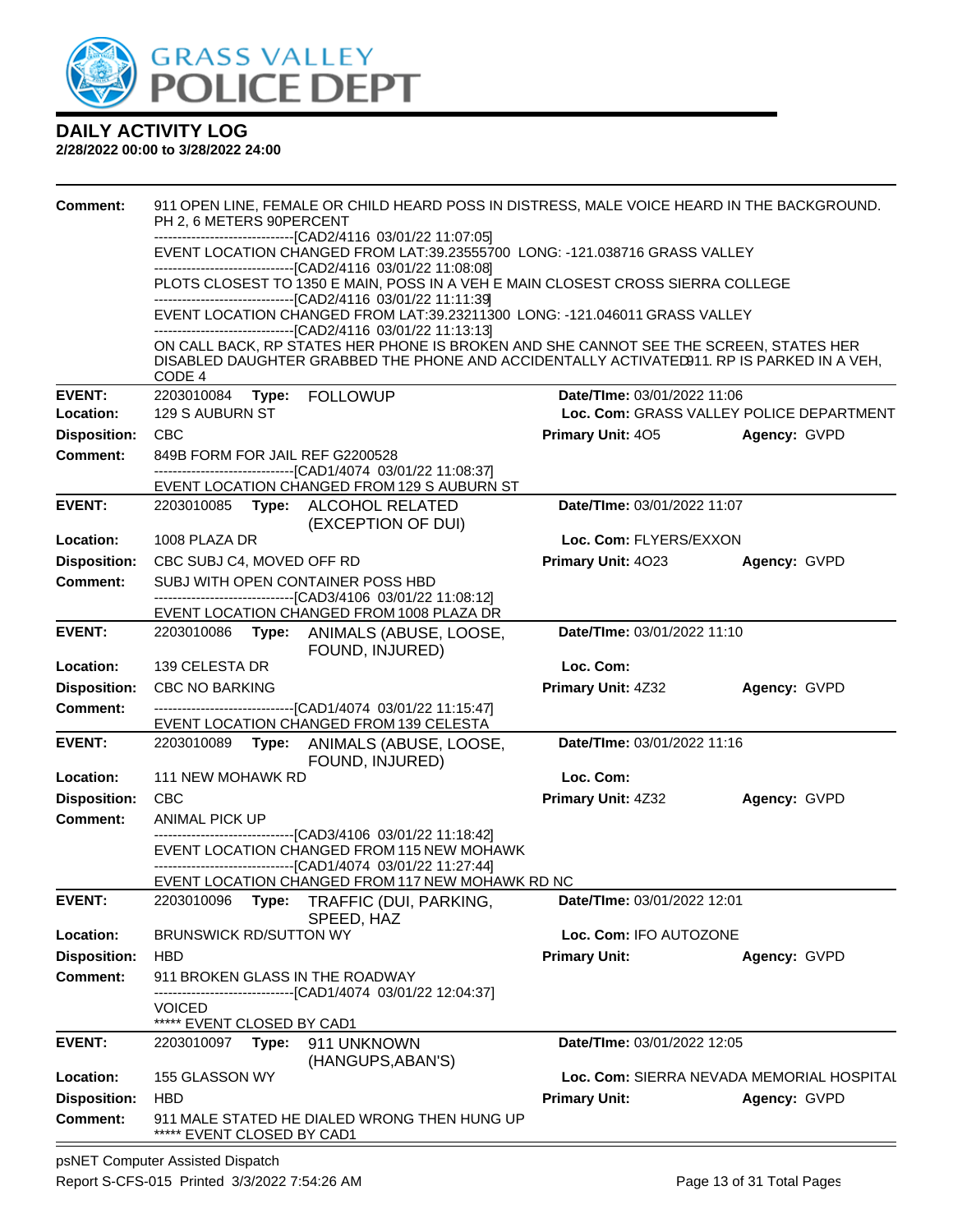

| <b>EVENT:</b><br>Location: | 2203010100<br>647 E MAIN ST |       | <b>Type: ALL OTHERS</b>                                                                                                                                                                                                                                                    | Date/TIme: 03/01/2022 12:13<br>Loc. Com: MMM TOWING 530 273 3180 |              |
|----------------------------|-----------------------------|-------|----------------------------------------------------------------------------------------------------------------------------------------------------------------------------------------------------------------------------------------------------------------------------|------------------------------------------------------------------|--------------|
| <b>Disposition:</b>        | <b>CBC</b>                  |       |                                                                                                                                                                                                                                                                            | <b>Primary Unit: 4S4</b>                                         | Agency: GVPD |
| <b>Comment:</b>            |                             |       | RP REQ 1021 REF GETTING HIS FATHERS VEH RELEASED                                                                                                                                                                                                                           |                                                                  |              |
|                            |                             |       |                                                                                                                                                                                                                                                                            |                                                                  |              |
| <b>EVENT:</b>              | 2203010101                  | Type: | THEFT (GRAND, PETTY, FROM<br>MERCHANT)                                                                                                                                                                                                                                     | Date/TIme: 03/01/2022 12:16                                      |              |
| Location:                  | 646 SUTTON WY               |       |                                                                                                                                                                                                                                                                            | Loc. Com: STAPLES                                                |              |
| <b>Disposition:</b>        | <b>RPT</b>                  |       |                                                                                                                                                                                                                                                                            | Primary Unit: 405                                                | Agency: GVPD |
| <b>Case No:</b>            | G2200532                    |       |                                                                                                                                                                                                                                                                            |                                                                  |              |
| Comment:                   | YESTERDAY.                  |       | RP REQ 10-21 RPTNG THEFT OF WALLET FROM PURSE WHILE RP WAS IN THE STORE, OCC'D1600                                                                                                                                                                                         |                                                                  |              |
|                            |                             |       | ------------------------------[CAD1/4074_03/01/22 12:43:04]<br>ISSUED CASE# G2200532 FOR AGENCY GVPD by UNIT 4O5                                                                                                                                                           |                                                                  |              |
| <b>EVENT:</b>              |                             |       | 2203010103 Type: WELFARE CHECK                                                                                                                                                                                                                                             | Date/TIme: 03/01/2022 12:35                                      |              |
| Location:                  | 403 COLFAX AV               |       |                                                                                                                                                                                                                                                                            | Loc. Com:                                                        |              |
| <b>Disposition:</b>        | CBC 98M                     |       |                                                                                                                                                                                                                                                                            | <b>Primary Unit: 4K19</b>                                        | Agency: GVPD |
| <b>Comment:</b>            | MOTHER SINCE LAST NIGHT     |       | RP REQ WELFARE CHECK ON HIS CHILDREN AND THE CHILDS MOTHER. PER RP HE HAS NO HEARD FROM                                                                                                                                                                                    |                                                                  |              |
|                            |                             |       | -------------------------------[CAD3/4106 03/01/22 12:40:09]<br>EVENT LOCATION CHANGED FROM 405 UNION LN<br>---------------------------------[CAD3/4106 03/01/22 12:40:52]<br>PER RP NEG HS OR HBD. PER RP THERE IS POSS A FIREARM IN HOUSE JUST REQ CHECK ON SON SINCE HE |                                                                  |              |
|                            |                             |       | HASNT HEARD ANYTHING FROM THE MOTHER<br>--------------------------------[CAD3/4106 03/01/22 12:43:01]                                                                                                                                                                      |                                                                  |              |
|                            | RP REQ 1021 AFTER CTC       |       | ------------------------------[4K19/MDT 03/01/22 13:07]                                                                                                                                                                                                                    |                                                                  |              |
|                            |                             |       | INVALID ADDRESS PROVIDED. CONTACT MADE WITH MOTHER VIA21 WHO ADVISED NO ONE WAS HOME<br>AND CHILD WAS AT SCHOOL. 10-39 RP.<br>-------------------------------[CAD1/4074_03/01/22_19:17:39]                                                                                 |                                                                  |              |
|                            | DISCONNECTED.               |       | RP CALLED IN FOR DISPO AND STARTED YELLING AND BECOMING IRATE WITH DISPATCH. DISPATCH                                                                                                                                                                                      |                                                                  |              |
| <b>EVENT:</b>              | 2203010105                  | Type: | THEFT (GRAND, PETTY, FROM<br><b>MERCHANT)</b>                                                                                                                                                                                                                              | Date/TIme: 03/01/2022 12:39                                      |              |
| Location:                  | UNION SQUARE LOT            |       |                                                                                                                                                                                                                                                                            | Loc. Com:                                                        |              |
| <b>Disposition:</b>        | <b>CBC COMMENT ADDED</b>    |       |                                                                                                                                                                                                                                                                            | Primary Unit: 4R6 Agency: GVPD                                   |              |
| <b>Comment:</b>            |                             |       | RP RPTG THEFT OF TOOLS OUT OF HIS WHI SUBARU FORESTER. OCC'D AROUND 10-1030. REQ 10-21.<br>-------------------------------[4R6/MDT 03/01/22 12:53]                                                                                                                         |                                                                  |              |
|                            | HERRERA FOR FURTHER BOL.    |       | THE RP WANTED TO REPORT THE THEFT BUT NOT FILE A COMPREHENSIVE CLAIM WITH VEHICLE<br>INSURANCE. HE WAS PROVIDED THE EVENT NUMBER FOR REFERENCE AND WAS GOING TO ADVISE LOCAL<br>PAWN SHOPS OF THE SAW AND DRILL THAT WERE TAKEN. INFORMATION FORWARDED TO OFFICER          |                                                                  |              |
| <b>EVENT:</b>              | 2203010106                  | Type: | <b>SUSPICIOUS CIRCUMSTANCE</b><br>(VEHICLE, PERSON                                                                                                                                                                                                                         | Date/TIme: 03/01/2022 12:39                                      |              |
| Location:                  | 109 RUBY LEDGE CT           |       |                                                                                                                                                                                                                                                                            | Loc. Com:                                                        |              |
| <b>Disposition:</b>        | <b>CBC</b>                  |       |                                                                                                                                                                                                                                                                            | Primary Unit: 4023                                               | Agency: GVPD |
| <b>Comment:</b>            |                             |       | RP REQ 10-21 REG SUBJS WANDERING ON RPS PROPERTY, POSS COMING FROM RPS NEIGHBOR WHO<br>FREQUENTLY HAS SUBJ IN AND OUT OF THE PROPERTY                                                                                                                                      |                                                                  |              |
| <b>EVENT:</b>              | 2203010107                  | Type: | ALCOHOL RELATED<br>(EXCEPTION OF DUI)                                                                                                                                                                                                                                      | Date/TIme: 03/01/2022 12:43                                      |              |
| Location:                  | 867 SUTTON WY               |       |                                                                                                                                                                                                                                                                            | Loc. Com: SAFEWAY                                                |              |
| <b>Disposition:</b>        | CBC TRANSPORTED BY MEDICAL  |       |                                                                                                                                                                                                                                                                            | Primary Unit: 405                                                | Agency: GVPD |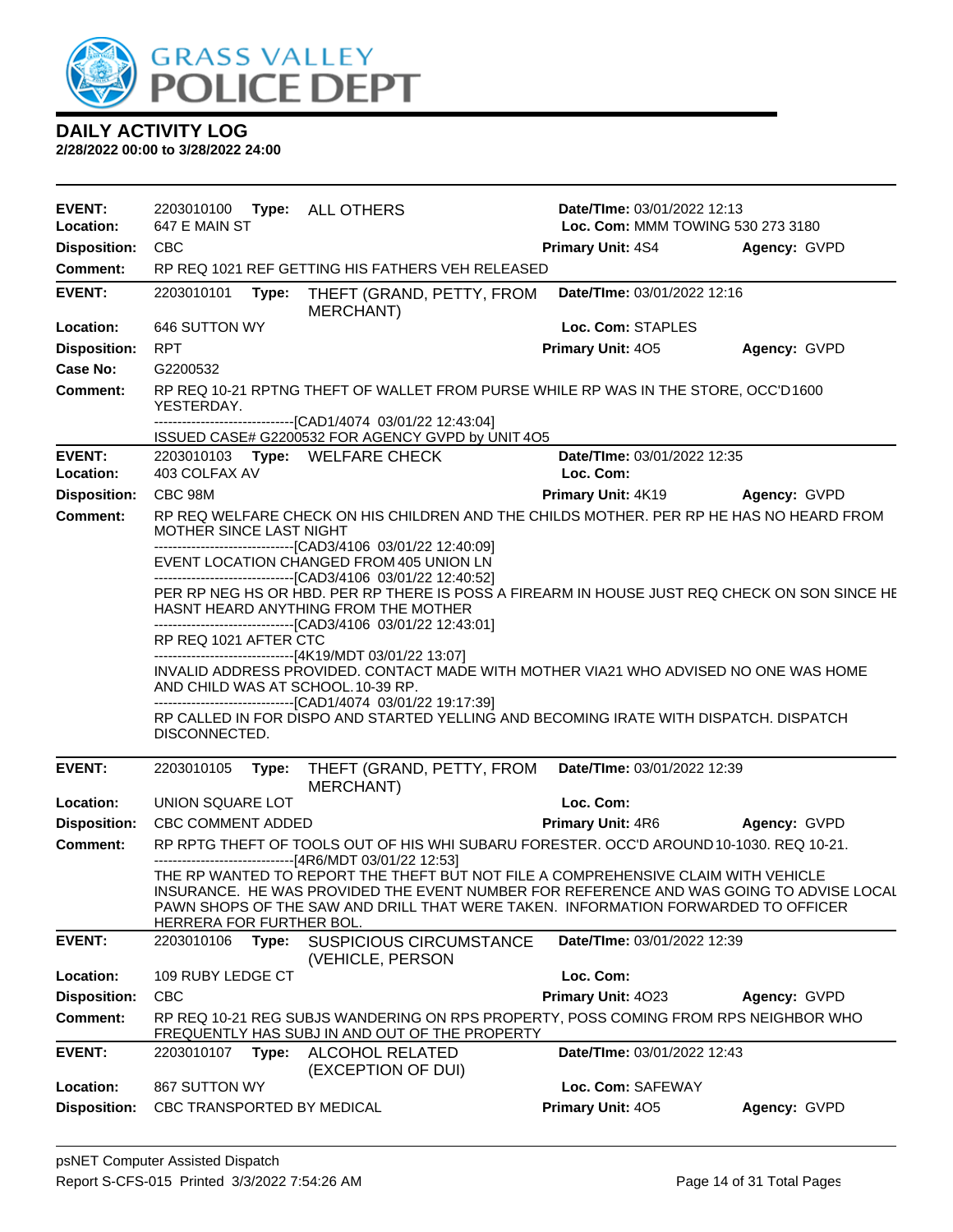

| <b>Comment:</b>            | EMPLOYEE RPTG HBD MALE IS PASSING IN AND OUT, HARD TO WAKE UP. RP IS RECEIVEING A LOT OF<br>COMPLAINTS. CURRENTLY BEHIND SIGN THAT SAYS GOLD COUNTRY CENTER. REQ HE BE MOVED ALONG. |                                                                                                                                                             |                                                  |              |
|----------------------------|-------------------------------------------------------------------------------------------------------------------------------------------------------------------------------------|-------------------------------------------------------------------------------------------------------------------------------------------------------------|--------------------------------------------------|--------------|
|                            | WMA LSW GREY SHIRT GREY PANTS                                                                                                                                                       |                                                                                                                                                             |                                                  |              |
|                            |                                                                                                                                                                                     | ------------------------------[CAD1/4074 03/01/22 12:43:34]<br>SUBJ DISCONNECTED BEFORE PROVIDING CTC INFO                                                  |                                                  |              |
| <b>EVENT:</b>              |                                                                                                                                                                                     | 2203010114 Type: TRAFFIC ACCIDENT                                                                                                                           | Date/TIme: 03/01/2022 13:03                      |              |
| Location:                  | BRUNSWICK RD/49/20                                                                                                                                                                  |                                                                                                                                                             | Loc. Com:                                        |              |
| <b>Disposition:</b>        | <b>CBC</b>                                                                                                                                                                          |                                                                                                                                                             | Primary Unit: 4D16 Agency: GVPD                  |              |
| <b>Comment:</b>            | SAVEMART5 AGO                                                                                                                                                                       | 911 REPORTING A WHI EMPIRE MECHANICAL SERVICES VAN LIC:8Y43003 HIT HER VEH AND LEFT TOWARDS<br>-------------------------------[CAD3/4106 03/01/22 13:04:14] |                                                  |              |
|                            |                                                                                                                                                                                     | NEG INJURIES RP NO LONGER ON SCENE REQ 1021<br>-------------------------------[CAD1/4074_03/01/22_13:09:03]                                                 |                                                  |              |
|                            | <b>VOICED</b>                                                                                                                                                                       |                                                                                                                                                             |                                                  |              |
|                            |                                                                                                                                                                                     | ------------------------------[4D16/MDT 03/01/22 13:24]<br>MULTIPLE 10-21 ATTEMPTS. CALL GOES TO VOICEMAIL. CLOSED PENDING CALLBACK.                        |                                                  |              |
| <b>EVENT:</b>              |                                                                                                                                                                                     | 2203010115 Type: CITIZEN ASSIST (CIVIL<br>STANDBY'S, LOCKOUT                                                                                                | Date/TIme: 03/01/2022 13:06                      |              |
| Location:                  | 1262 SUTTON WY                                                                                                                                                                      |                                                                                                                                                             | Loc. Com: HOSPITALITY HOUSE 530 271 7144         |              |
| <b>Disposition:</b>        | <b>CBC MSG LEFT</b>                                                                                                                                                                 |                                                                                                                                                             | Primary Unit: 405                                | Agency: GVPD |
| Comment:                   | <b>CLEARANCE X1</b>                                                                                                                                                                 |                                                                                                                                                             |                                                  |              |
| <b>EVENT:</b>              | 2203010116<br>Type:                                                                                                                                                                 | <b>COMMUNITY POLICING</b><br><b>ACTION</b>                                                                                                                  | Date/TIme: 03/01/2022 13:18                      |              |
| Location:                  | 660 MINNIE ST                                                                                                                                                                       |                                                                                                                                                             | Loc. Com: CONDON PARK                            |              |
| <b>Disposition:</b>        | CBC                                                                                                                                                                                 |                                                                                                                                                             | <b>Primary Unit: 402</b>                         | Agency: GVPD |
| <b>Comment:</b>            |                                                                                                                                                                                     | -------------------------------[CAD1/4074 03/01/22 13:19:40]<br>EVENT LOCATION CHANGED FROM 660 MINNIE ST.                                                  |                                                  |              |
| <b>EVENT:</b><br>Location: | 107 E MCKNIGHT WY                                                                                                                                                                   |                                                                                                                                                             | Date/TIme: 03/01/2022 13:20<br>Loc. Com: CHEVRON |              |
| <b>Disposition:</b>        | <b>CBC</b>                                                                                                                                                                          |                                                                                                                                                             | <b>Primary Unit: 405</b>                         | Agency: GVPD |
| <b>Comment:</b>            | HAS DAMAGE TO THE DRIVER DOOR                                                                                                                                                       | RP REPORTING HIS WHI WITH BLACK TRIM DODGE CARAVAN LIC:8MPD069 WAS STOLEN 3 DAYS AGO. VEH                                                                   |                                                  |              |
|                            | REQ 10-21 REF CASE# G2200506<br>EVENT CALL TYPE CHANGED FROM GTA                                                                                                                    | -------------------------------[CAD1/4074_03/01/22 13:23:13]                                                                                                |                                                  |              |
|                            |                                                                                                                                                                                     | EVENT LOCATION CHANGED FROM 234 S AUBURN ST GV<br>-------------------------------[4O5/MDT 03/01/22 13:26]                                                   |                                                  |              |
|                            | TO OFFICERS AND IS NOT THE RO.                                                                                                                                                      | HIS PHONE WILL NOT ACCEPT CALLS AT THIS TIME PER VERIZON. REF CASE FOR INFO, RP ALREADY LIED                                                                |                                                  |              |
| <b>EVENT:</b>              | 2203010119<br>Type:                                                                                                                                                                 | 911 UNKNOWN<br>(HANGUPS, ABAN'S)                                                                                                                            | Date/TIme: 03/01/2022 13:30                      |              |
| Location:                  | 107 MILL ST                                                                                                                                                                         |                                                                                                                                                             | Loc. Com: THE BOOK SELLER                        |              |
| <b>Disposition:</b>        | <b>HBD</b>                                                                                                                                                                          |                                                                                                                                                             | <b>Primary Unit:</b>                             | Agency: GVPD |
| <b>Comment:</b>            | 911 HANG UP                                                                                                                                                                         | ----------[CAD2/4116_03/01/22 13:30:21]                                                                                                                     |                                                  |              |
|                            | ON CALL BACK, MISDIAL, CODE 4<br>***** EVENT CLOSED BY CAD1                                                                                                                         |                                                                                                                                                             |                                                  |              |
| <b>EVENT:</b>              | 2203010122<br>Type:                                                                                                                                                                 | <b>SUSPICIOUS CIRCUMSTANCE</b><br>(VEHICLE, PERSON                                                                                                          | Date/TIme: 03/01/2022 13:51                      |              |
| Location:                  | 124 E MCKNIGHT WY                                                                                                                                                                   |                                                                                                                                                             | Loc. Com: DIAMOND PACIFIC                        |              |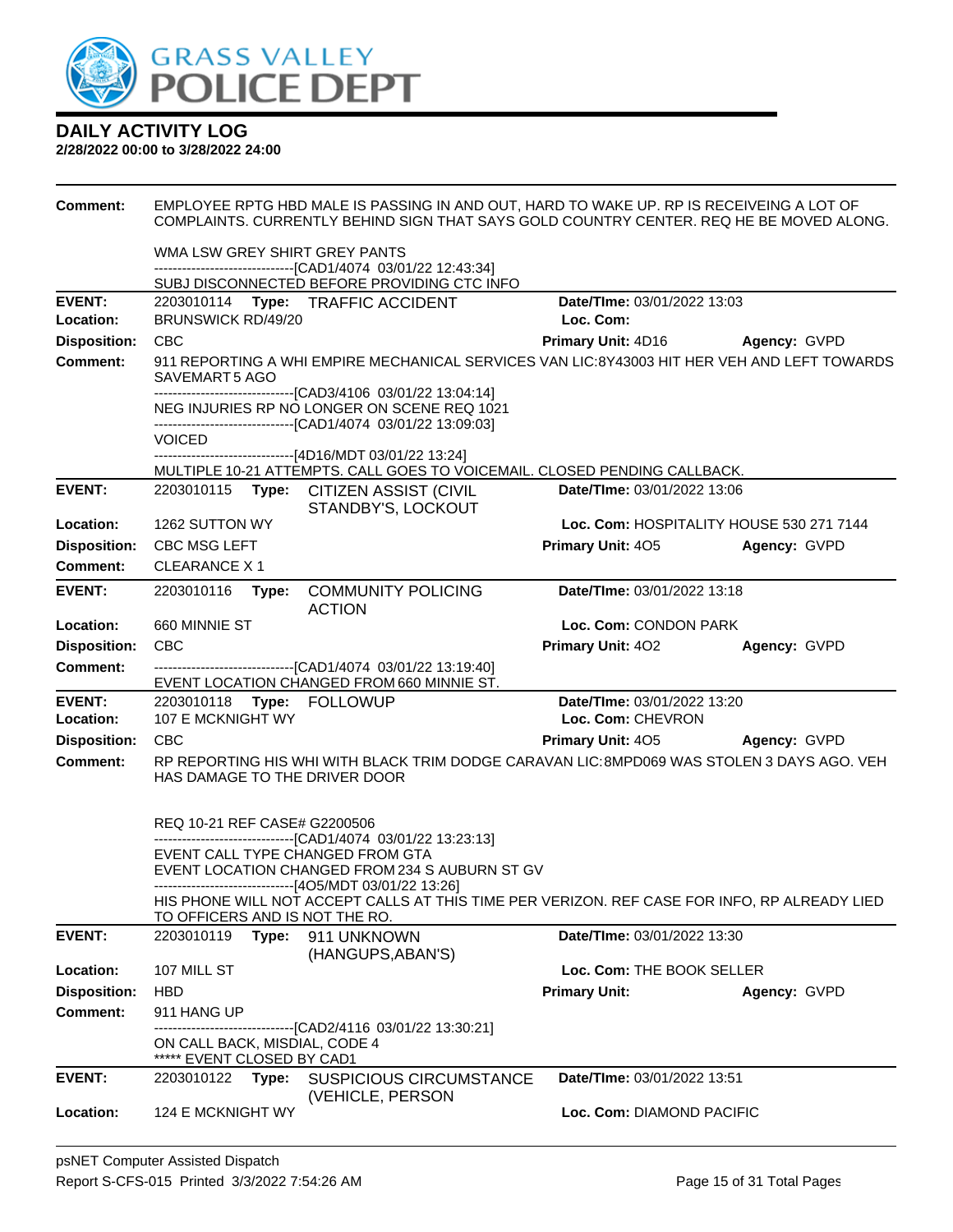

| <b>Case No:</b><br>G2200533<br><b>Comment:</b><br>RP RPTNG SUBJ ACTING STRANGELY, PULLING ITEMS OFF THE SHELVES, RP REQ HE BE REMOVED.<br>-------------------------------[CAD2/4116 03/01/22 13:53:43]<br>SUBJ IS A WMA, SCRUFFY BLK BEARD, LSW BLK SHIRT THAT SAYS CALIFORNIA, BLK SWEATS. CURRENTLY<br>LOOKING AT A MAGAZINE AT THE FRONT COUNTER. RP STATES SUBJ IS "JITTERY" AND MOVING BACK AND<br>FORTH, NEG MEDICAL, POSS UNDER THE INFLUENCE<br>-------------------------------[CAD1/4074 03/01/22 14:51:22]<br>ISSUED CASE# G2200533 FOR AGENCY GVPD by UNIT 4O23<br>------------------------------[4O23/MDT 03/01/22 15:22]<br>BOOKED FOR: 11550HS, 11364HS, 1203.2PC, 484E(C)PC, & 485PC<br><b>EVENT:</b><br>DISTURBANCE (NOISE,<br>Date/TIme: 03/01/2022 14:55<br>2203010135<br>Type:<br>MUSIC, VERBAL, BARKI<br>Location:<br>522 SUTTON WY<br>Loc. Com: BEACH HUT DELI<br><b>Disposition:</b><br><b>Primary Unit: 405</b><br><b>CBC MOVING ALONG</b><br>Agency: GVPD<br>PER 1P26 HE WAS ADV OF SUBJ IN DIRT LOT PAST BEACH HUT DELI THROWING KIFVES AND HATCHET AT<br><b>Comment:</b><br>TREE<br>--------------------------------[CAD3/4106 03/01/22 14:56:00]<br>ADDITIONAL RP REPORTING SAME. PER BY STANDERS THEY TOLD RP SUBJ MAY BE MENTALLY ILL. PER RP<br>ALL SUBJS TOLD HIM SUBJ WASNT BEING AGRESSIVE BUT SEEMED ERRATIC<br>--------------------------------[CAD3/4106 03/01/22 14:57:33]<br>PER RP 3 WMAS ONE IN ALL BLACK, ONE IN RED SHIRT, ANOTHER IN A WHI T SHIRT IN THE GRASSY AREA<br>NEXT TO BEACH HUT. PER RP SUBJS ARENT AGGRESSIVE OR THROWING ANYTHING<br><b>EVENT:</b><br>2203010141<br>Date/TIme: 03/01/2022 15:15<br>Type: 911 UNKNOWN<br>(HANGUPS, ABAN'S)<br>Location:<br><b>131 EUREKA ST</b><br>Loc. Com: HILLTOP COMMONS APTS<br><b>Disposition:</b><br><b>HBD</b><br><b>Primary Unit:</b><br>Agency: GVPD<br><b>Comment:</b><br>911 OPEN LINE, DISCONNECTED<br>-------------------------------[CAD2/4116 03/01/22 15:20:37]<br>ON CALL BACK, ACCIDENTAL, C4<br>***** EVENT CLOSED BY CAD3<br><b>EVENT:</b><br>Date/TIme: 03/01/2022 15:39<br>2203010149<br>Type: CITIZEN ASSIST (CIVIL<br>STANDBY'S, LOCKOUT<br>Location:<br>1262 SUTTON WY<br>Loc. Com: HOSPITALITY HOUSE 530 271 7144<br><b>Disposition:</b><br><b>CBC</b><br>Primary Unit: 4K19<br>Agency: GVPD<br><b>CLEARANCE FOR 2</b><br>Comment:<br><b>EVENT:</b><br>Date/TIme: 03/01/2022 15:48<br>2203010152<br>Type:<br><b>FOLLOWUP</b><br>Loc. Com:<br>Location:<br>BRUNSWICK RD/49/20<br><b>RPT</b><br><b>Primary Unit: 405</b><br><b>Disposition:</b><br>Agency: GVPD<br>Case No:<br>G2200534<br><b>Comment:</b><br>REF EVENT 2203010114<br>-----------------------[CAD3/4106_03/01/22 15:49:05]<br>ISSUED CASE# G2200534 FOR AGENCY GVPD by UNIT 4O5<br>------------------------------[CAD3/4106 03/01/22 15:49:21]<br>EVENT LOCATION CHANGED FROM BRUNSWICK AT49<br><b>EVENT:</b><br>Date/TIme: 03/01/2022 16:06<br>2203010157 Type: WELFARE CHECK<br>Loc. Com:<br>Location:<br><b>OLD TUNNEL</b><br><b>Disposition:</b><br><b>Primary Unit:</b><br>MERGED 2203010158<br>Agency: GVPD<br><b>Comment:</b><br>911 CALLER REQ WEL CHECK ON MOTHER. DID NOT HAVE ADDRESS WILL CB ON BSN LINE WITH ADDRESS<br>***** EVENT CLOSED BY CAD3 WITH COMMENT-2203010158<br>Date/TIme: 03/01/2022 16:08<br><b>EVENT:</b><br>2203010158<br>Type: WELFARE CHECK<br>841 OLD TUNNEL RD # 18<br>Loc. Com:<br>Location: | <b>Disposition:</b> | ARA | Primary Unit: 4023 | Agency: GVPD |
|------------------------------------------------------------------------------------------------------------------------------------------------------------------------------------------------------------------------------------------------------------------------------------------------------------------------------------------------------------------------------------------------------------------------------------------------------------------------------------------------------------------------------------------------------------------------------------------------------------------------------------------------------------------------------------------------------------------------------------------------------------------------------------------------------------------------------------------------------------------------------------------------------------------------------------------------------------------------------------------------------------------------------------------------------------------------------------------------------------------------------------------------------------------------------------------------------------------------------------------------------------------------------------------------------------------------------------------------------------------------------------------------------------------------------------------------------------------------------------------------------------------------------------------------------------------------------------------------------------------------------------------------------------------------------------------------------------------------------------------------------------------------------------------------------------------------------------------------------------------------------------------------------------------------------------------------------------------------------------------------------------------------------------------------------------------------------------------------------------------------------------------------------------------------------------------------------------------------------------------------------------------------------------------------------------------------------------------------------------------------------------------------------------------------------------------------------------------------------------------------------------------------------------------------------------------------------------------------------------------------------------------------------------------------------------------------------------------------------------------------------------------------------------------------------------------------------------------------------------------------------------------------------------------------------------------------------------------------------------------------------------------------------------------------------------------------------------------------------------------------------------------------------------------------------------------------------------------------------------------------------------------------------------------------------------------------------------------------------------------------------------------------------------------|---------------------|-----|--------------------|--------------|
|                                                                                                                                                                                                                                                                                                                                                                                                                                                                                                                                                                                                                                                                                                                                                                                                                                                                                                                                                                                                                                                                                                                                                                                                                                                                                                                                                                                                                                                                                                                                                                                                                                                                                                                                                                                                                                                                                                                                                                                                                                                                                                                                                                                                                                                                                                                                                                                                                                                                                                                                                                                                                                                                                                                                                                                                                                                                                                                                                                                                                                                                                                                                                                                                                                                                                                                                                                                                                  |                     |     |                    |              |
|                                                                                                                                                                                                                                                                                                                                                                                                                                                                                                                                                                                                                                                                                                                                                                                                                                                                                                                                                                                                                                                                                                                                                                                                                                                                                                                                                                                                                                                                                                                                                                                                                                                                                                                                                                                                                                                                                                                                                                                                                                                                                                                                                                                                                                                                                                                                                                                                                                                                                                                                                                                                                                                                                                                                                                                                                                                                                                                                                                                                                                                                                                                                                                                                                                                                                                                                                                                                                  |                     |     |                    |              |
|                                                                                                                                                                                                                                                                                                                                                                                                                                                                                                                                                                                                                                                                                                                                                                                                                                                                                                                                                                                                                                                                                                                                                                                                                                                                                                                                                                                                                                                                                                                                                                                                                                                                                                                                                                                                                                                                                                                                                                                                                                                                                                                                                                                                                                                                                                                                                                                                                                                                                                                                                                                                                                                                                                                                                                                                                                                                                                                                                                                                                                                                                                                                                                                                                                                                                                                                                                                                                  |                     |     |                    |              |
|                                                                                                                                                                                                                                                                                                                                                                                                                                                                                                                                                                                                                                                                                                                                                                                                                                                                                                                                                                                                                                                                                                                                                                                                                                                                                                                                                                                                                                                                                                                                                                                                                                                                                                                                                                                                                                                                                                                                                                                                                                                                                                                                                                                                                                                                                                                                                                                                                                                                                                                                                                                                                                                                                                                                                                                                                                                                                                                                                                                                                                                                                                                                                                                                                                                                                                                                                                                                                  |                     |     |                    |              |
|                                                                                                                                                                                                                                                                                                                                                                                                                                                                                                                                                                                                                                                                                                                                                                                                                                                                                                                                                                                                                                                                                                                                                                                                                                                                                                                                                                                                                                                                                                                                                                                                                                                                                                                                                                                                                                                                                                                                                                                                                                                                                                                                                                                                                                                                                                                                                                                                                                                                                                                                                                                                                                                                                                                                                                                                                                                                                                                                                                                                                                                                                                                                                                                                                                                                                                                                                                                                                  |                     |     |                    |              |
|                                                                                                                                                                                                                                                                                                                                                                                                                                                                                                                                                                                                                                                                                                                                                                                                                                                                                                                                                                                                                                                                                                                                                                                                                                                                                                                                                                                                                                                                                                                                                                                                                                                                                                                                                                                                                                                                                                                                                                                                                                                                                                                                                                                                                                                                                                                                                                                                                                                                                                                                                                                                                                                                                                                                                                                                                                                                                                                                                                                                                                                                                                                                                                                                                                                                                                                                                                                                                  |                     |     |                    |              |
|                                                                                                                                                                                                                                                                                                                                                                                                                                                                                                                                                                                                                                                                                                                                                                                                                                                                                                                                                                                                                                                                                                                                                                                                                                                                                                                                                                                                                                                                                                                                                                                                                                                                                                                                                                                                                                                                                                                                                                                                                                                                                                                                                                                                                                                                                                                                                                                                                                                                                                                                                                                                                                                                                                                                                                                                                                                                                                                                                                                                                                                                                                                                                                                                                                                                                                                                                                                                                  |                     |     |                    |              |
|                                                                                                                                                                                                                                                                                                                                                                                                                                                                                                                                                                                                                                                                                                                                                                                                                                                                                                                                                                                                                                                                                                                                                                                                                                                                                                                                                                                                                                                                                                                                                                                                                                                                                                                                                                                                                                                                                                                                                                                                                                                                                                                                                                                                                                                                                                                                                                                                                                                                                                                                                                                                                                                                                                                                                                                                                                                                                                                                                                                                                                                                                                                                                                                                                                                                                                                                                                                                                  |                     |     |                    |              |
|                                                                                                                                                                                                                                                                                                                                                                                                                                                                                                                                                                                                                                                                                                                                                                                                                                                                                                                                                                                                                                                                                                                                                                                                                                                                                                                                                                                                                                                                                                                                                                                                                                                                                                                                                                                                                                                                                                                                                                                                                                                                                                                                                                                                                                                                                                                                                                                                                                                                                                                                                                                                                                                                                                                                                                                                                                                                                                                                                                                                                                                                                                                                                                                                                                                                                                                                                                                                                  |                     |     |                    |              |
|                                                                                                                                                                                                                                                                                                                                                                                                                                                                                                                                                                                                                                                                                                                                                                                                                                                                                                                                                                                                                                                                                                                                                                                                                                                                                                                                                                                                                                                                                                                                                                                                                                                                                                                                                                                                                                                                                                                                                                                                                                                                                                                                                                                                                                                                                                                                                                                                                                                                                                                                                                                                                                                                                                                                                                                                                                                                                                                                                                                                                                                                                                                                                                                                                                                                                                                                                                                                                  |                     |     |                    |              |
|                                                                                                                                                                                                                                                                                                                                                                                                                                                                                                                                                                                                                                                                                                                                                                                                                                                                                                                                                                                                                                                                                                                                                                                                                                                                                                                                                                                                                                                                                                                                                                                                                                                                                                                                                                                                                                                                                                                                                                                                                                                                                                                                                                                                                                                                                                                                                                                                                                                                                                                                                                                                                                                                                                                                                                                                                                                                                                                                                                                                                                                                                                                                                                                                                                                                                                                                                                                                                  |                     |     |                    |              |
|                                                                                                                                                                                                                                                                                                                                                                                                                                                                                                                                                                                                                                                                                                                                                                                                                                                                                                                                                                                                                                                                                                                                                                                                                                                                                                                                                                                                                                                                                                                                                                                                                                                                                                                                                                                                                                                                                                                                                                                                                                                                                                                                                                                                                                                                                                                                                                                                                                                                                                                                                                                                                                                                                                                                                                                                                                                                                                                                                                                                                                                                                                                                                                                                                                                                                                                                                                                                                  |                     |     |                    |              |
|                                                                                                                                                                                                                                                                                                                                                                                                                                                                                                                                                                                                                                                                                                                                                                                                                                                                                                                                                                                                                                                                                                                                                                                                                                                                                                                                                                                                                                                                                                                                                                                                                                                                                                                                                                                                                                                                                                                                                                                                                                                                                                                                                                                                                                                                                                                                                                                                                                                                                                                                                                                                                                                                                                                                                                                                                                                                                                                                                                                                                                                                                                                                                                                                                                                                                                                                                                                                                  |                     |     |                    |              |
|                                                                                                                                                                                                                                                                                                                                                                                                                                                                                                                                                                                                                                                                                                                                                                                                                                                                                                                                                                                                                                                                                                                                                                                                                                                                                                                                                                                                                                                                                                                                                                                                                                                                                                                                                                                                                                                                                                                                                                                                                                                                                                                                                                                                                                                                                                                                                                                                                                                                                                                                                                                                                                                                                                                                                                                                                                                                                                                                                                                                                                                                                                                                                                                                                                                                                                                                                                                                                  |                     |     |                    |              |
|                                                                                                                                                                                                                                                                                                                                                                                                                                                                                                                                                                                                                                                                                                                                                                                                                                                                                                                                                                                                                                                                                                                                                                                                                                                                                                                                                                                                                                                                                                                                                                                                                                                                                                                                                                                                                                                                                                                                                                                                                                                                                                                                                                                                                                                                                                                                                                                                                                                                                                                                                                                                                                                                                                                                                                                                                                                                                                                                                                                                                                                                                                                                                                                                                                                                                                                                                                                                                  |                     |     |                    |              |
|                                                                                                                                                                                                                                                                                                                                                                                                                                                                                                                                                                                                                                                                                                                                                                                                                                                                                                                                                                                                                                                                                                                                                                                                                                                                                                                                                                                                                                                                                                                                                                                                                                                                                                                                                                                                                                                                                                                                                                                                                                                                                                                                                                                                                                                                                                                                                                                                                                                                                                                                                                                                                                                                                                                                                                                                                                                                                                                                                                                                                                                                                                                                                                                                                                                                                                                                                                                                                  |                     |     |                    |              |
|                                                                                                                                                                                                                                                                                                                                                                                                                                                                                                                                                                                                                                                                                                                                                                                                                                                                                                                                                                                                                                                                                                                                                                                                                                                                                                                                                                                                                                                                                                                                                                                                                                                                                                                                                                                                                                                                                                                                                                                                                                                                                                                                                                                                                                                                                                                                                                                                                                                                                                                                                                                                                                                                                                                                                                                                                                                                                                                                                                                                                                                                                                                                                                                                                                                                                                                                                                                                                  |                     |     |                    |              |
|                                                                                                                                                                                                                                                                                                                                                                                                                                                                                                                                                                                                                                                                                                                                                                                                                                                                                                                                                                                                                                                                                                                                                                                                                                                                                                                                                                                                                                                                                                                                                                                                                                                                                                                                                                                                                                                                                                                                                                                                                                                                                                                                                                                                                                                                                                                                                                                                                                                                                                                                                                                                                                                                                                                                                                                                                                                                                                                                                                                                                                                                                                                                                                                                                                                                                                                                                                                                                  |                     |     |                    |              |
|                                                                                                                                                                                                                                                                                                                                                                                                                                                                                                                                                                                                                                                                                                                                                                                                                                                                                                                                                                                                                                                                                                                                                                                                                                                                                                                                                                                                                                                                                                                                                                                                                                                                                                                                                                                                                                                                                                                                                                                                                                                                                                                                                                                                                                                                                                                                                                                                                                                                                                                                                                                                                                                                                                                                                                                                                                                                                                                                                                                                                                                                                                                                                                                                                                                                                                                                                                                                                  |                     |     |                    |              |
|                                                                                                                                                                                                                                                                                                                                                                                                                                                                                                                                                                                                                                                                                                                                                                                                                                                                                                                                                                                                                                                                                                                                                                                                                                                                                                                                                                                                                                                                                                                                                                                                                                                                                                                                                                                                                                                                                                                                                                                                                                                                                                                                                                                                                                                                                                                                                                                                                                                                                                                                                                                                                                                                                                                                                                                                                                                                                                                                                                                                                                                                                                                                                                                                                                                                                                                                                                                                                  |                     |     |                    |              |
|                                                                                                                                                                                                                                                                                                                                                                                                                                                                                                                                                                                                                                                                                                                                                                                                                                                                                                                                                                                                                                                                                                                                                                                                                                                                                                                                                                                                                                                                                                                                                                                                                                                                                                                                                                                                                                                                                                                                                                                                                                                                                                                                                                                                                                                                                                                                                                                                                                                                                                                                                                                                                                                                                                                                                                                                                                                                                                                                                                                                                                                                                                                                                                                                                                                                                                                                                                                                                  |                     |     |                    |              |
|                                                                                                                                                                                                                                                                                                                                                                                                                                                                                                                                                                                                                                                                                                                                                                                                                                                                                                                                                                                                                                                                                                                                                                                                                                                                                                                                                                                                                                                                                                                                                                                                                                                                                                                                                                                                                                                                                                                                                                                                                                                                                                                                                                                                                                                                                                                                                                                                                                                                                                                                                                                                                                                                                                                                                                                                                                                                                                                                                                                                                                                                                                                                                                                                                                                                                                                                                                                                                  |                     |     |                    |              |
|                                                                                                                                                                                                                                                                                                                                                                                                                                                                                                                                                                                                                                                                                                                                                                                                                                                                                                                                                                                                                                                                                                                                                                                                                                                                                                                                                                                                                                                                                                                                                                                                                                                                                                                                                                                                                                                                                                                                                                                                                                                                                                                                                                                                                                                                                                                                                                                                                                                                                                                                                                                                                                                                                                                                                                                                                                                                                                                                                                                                                                                                                                                                                                                                                                                                                                                                                                                                                  |                     |     |                    |              |
|                                                                                                                                                                                                                                                                                                                                                                                                                                                                                                                                                                                                                                                                                                                                                                                                                                                                                                                                                                                                                                                                                                                                                                                                                                                                                                                                                                                                                                                                                                                                                                                                                                                                                                                                                                                                                                                                                                                                                                                                                                                                                                                                                                                                                                                                                                                                                                                                                                                                                                                                                                                                                                                                                                                                                                                                                                                                                                                                                                                                                                                                                                                                                                                                                                                                                                                                                                                                                  |                     |     |                    |              |
|                                                                                                                                                                                                                                                                                                                                                                                                                                                                                                                                                                                                                                                                                                                                                                                                                                                                                                                                                                                                                                                                                                                                                                                                                                                                                                                                                                                                                                                                                                                                                                                                                                                                                                                                                                                                                                                                                                                                                                                                                                                                                                                                                                                                                                                                                                                                                                                                                                                                                                                                                                                                                                                                                                                                                                                                                                                                                                                                                                                                                                                                                                                                                                                                                                                                                                                                                                                                                  |                     |     |                    |              |
|                                                                                                                                                                                                                                                                                                                                                                                                                                                                                                                                                                                                                                                                                                                                                                                                                                                                                                                                                                                                                                                                                                                                                                                                                                                                                                                                                                                                                                                                                                                                                                                                                                                                                                                                                                                                                                                                                                                                                                                                                                                                                                                                                                                                                                                                                                                                                                                                                                                                                                                                                                                                                                                                                                                                                                                                                                                                                                                                                                                                                                                                                                                                                                                                                                                                                                                                                                                                                  |                     |     |                    |              |
|                                                                                                                                                                                                                                                                                                                                                                                                                                                                                                                                                                                                                                                                                                                                                                                                                                                                                                                                                                                                                                                                                                                                                                                                                                                                                                                                                                                                                                                                                                                                                                                                                                                                                                                                                                                                                                                                                                                                                                                                                                                                                                                                                                                                                                                                                                                                                                                                                                                                                                                                                                                                                                                                                                                                                                                                                                                                                                                                                                                                                                                                                                                                                                                                                                                                                                                                                                                                                  |                     |     |                    |              |
|                                                                                                                                                                                                                                                                                                                                                                                                                                                                                                                                                                                                                                                                                                                                                                                                                                                                                                                                                                                                                                                                                                                                                                                                                                                                                                                                                                                                                                                                                                                                                                                                                                                                                                                                                                                                                                                                                                                                                                                                                                                                                                                                                                                                                                                                                                                                                                                                                                                                                                                                                                                                                                                                                                                                                                                                                                                                                                                                                                                                                                                                                                                                                                                                                                                                                                                                                                                                                  |                     |     |                    |              |
|                                                                                                                                                                                                                                                                                                                                                                                                                                                                                                                                                                                                                                                                                                                                                                                                                                                                                                                                                                                                                                                                                                                                                                                                                                                                                                                                                                                                                                                                                                                                                                                                                                                                                                                                                                                                                                                                                                                                                                                                                                                                                                                                                                                                                                                                                                                                                                                                                                                                                                                                                                                                                                                                                                                                                                                                                                                                                                                                                                                                                                                                                                                                                                                                                                                                                                                                                                                                                  |                     |     |                    |              |
|                                                                                                                                                                                                                                                                                                                                                                                                                                                                                                                                                                                                                                                                                                                                                                                                                                                                                                                                                                                                                                                                                                                                                                                                                                                                                                                                                                                                                                                                                                                                                                                                                                                                                                                                                                                                                                                                                                                                                                                                                                                                                                                                                                                                                                                                                                                                                                                                                                                                                                                                                                                                                                                                                                                                                                                                                                                                                                                                                                                                                                                                                                                                                                                                                                                                                                                                                                                                                  |                     |     |                    |              |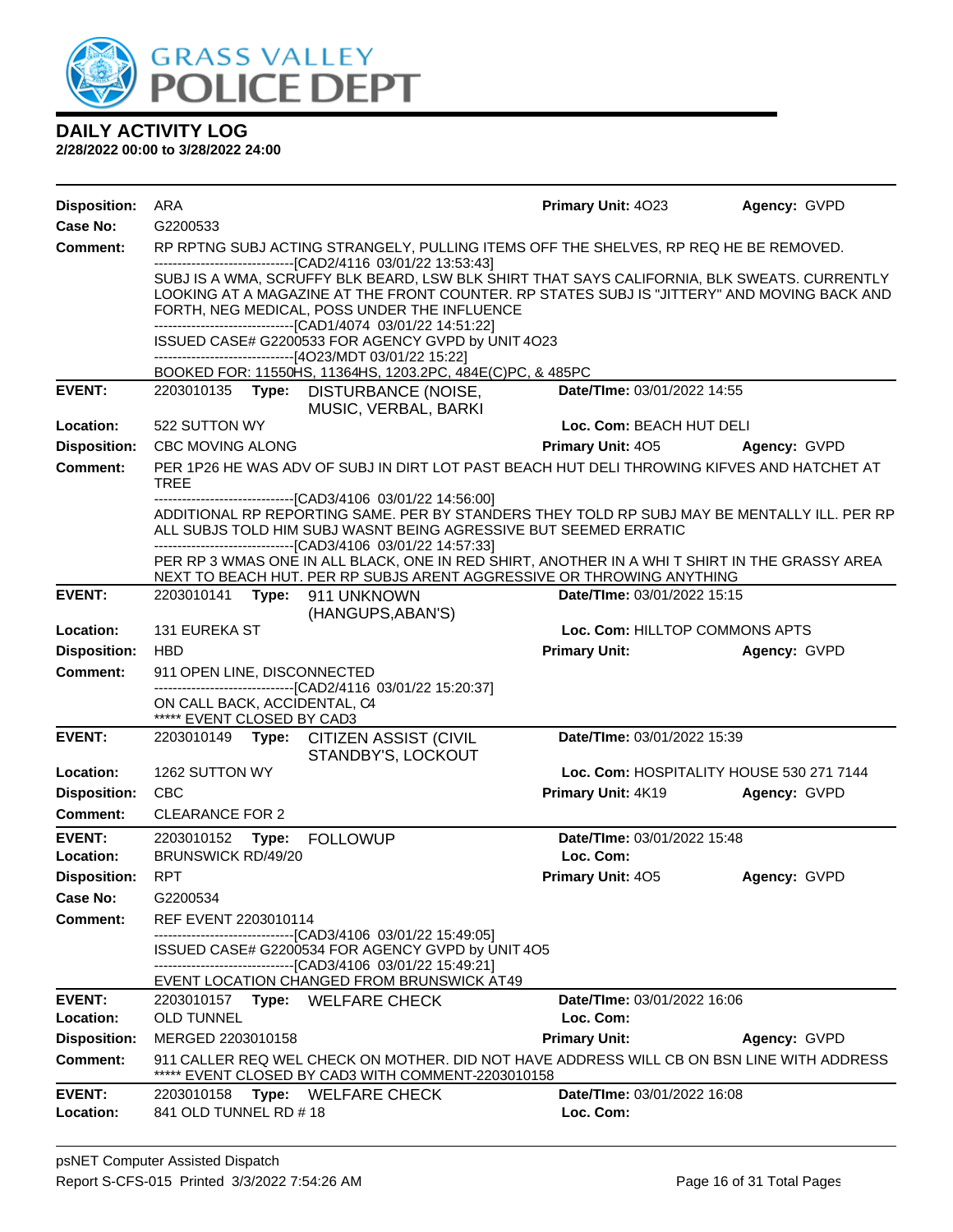

| <b>Disposition:</b> | CBC SUBJ C4                 |       |                                                                                                                                                                                                                            | <b>Primary Unit: 4K19 Agency: GVPD</b> |              |
|---------------------|-----------------------------|-------|----------------------------------------------------------------------------------------------------------------------------------------------------------------------------------------------------------------------------|----------------------------------------|--------------|
| <b>Comment:</b>     |                             |       | RP REQ CHECK ON MOTHER, RP HAS NOT SPOKEN TO SUBJ FOR AT LEAST A WEEK AND A HALF. SUBJ HAS<br>EXISTING HEALTH CONDITIONS. RP REQ 10-21 WITH DISPO<br>-------------------------------[MERGED CAD3/4106 03/01/2022 16:09:11] |                                        |              |
|                     | <b>LOCATION: OLD TUNNEL</b> |       | MERGED 2203010157 TYPE: WEL                                                                                                                                                                                                |                                        |              |
|                     | RP: PHONE: 9139056 (530)    |       |                                                                                                                                                                                                                            |                                        |              |
|                     | <b>WITH ADDRESS</b>         |       | COMMENTS: 911 CALLER REQ WEL CHECK ON MOTHER. DID NOT HAVE ADDRESS WILL CB ON BSN LINE                                                                                                                                     |                                        |              |
|                     |                             |       | ------------------------------[CAD3/4106 03/01/22 16:25:41]                                                                                                                                                                |                                        |              |
|                     |                             |       | EVENT LOCATION CHANGED FROM 841 OLD TUNNEL RD 19 GV                                                                                                                                                                        |                                        |              |
| <b>EVENT:</b>       |                             |       | 2203010161 Type: 911 UNKNOWN<br>(HANGUPS, ABAN'S)                                                                                                                                                                          | Date/TIme: 03/01/2022 16:28            |              |
| Location:           |                             |       | LAT: 39.23408200 LONG: -121.039112                                                                                                                                                                                         | Loc. Com:                              |              |
| <b>Disposition:</b> | <b>HBD</b>                  |       |                                                                                                                                                                                                                            | <b>Primary Unit:</b>                   | Agency: GVPD |
| <b>Comment:</b>     |                             |       | 911 OPEN LINE, FEMALE SAID ACCIDENT AND DISCONNECTED                                                                                                                                                                       |                                        |              |
|                     |                             |       | -------------------------------[CAD2/4116 03/01/22 16:30:57]<br>ON CALL BACK, NUMBER SAID IT IS NOT AVAILABLE, UNABLE TO LEAVE A MSG                                                                                       |                                        |              |
|                     | ***** EVENT CLOSED BY CAD3  |       |                                                                                                                                                                                                                            |                                        |              |
| <b>EVENT:</b>       |                             |       | 2203010164 Type: THEFT (GRAND, PETTY, FROM<br><b>MERCHANT</b> )                                                                                                                                                            | Date/TIme: 03/01/2022 16:43            |              |
| Location:           | 235 S AUBURN ST             |       |                                                                                                                                                                                                                            | Loc. Com: FAMILY RESOURCE CENTER       |              |
| <b>Disposition:</b> | RPT                         |       |                                                                                                                                                                                                                            | Primary Unit: 4023 Agency: GVPD        |              |
| Case No:            | G2200536                    |       |                                                                                                                                                                                                                            |                                        |              |
| Comment:            |                             |       | RP RPTNG LIGHT BRO PURSE STOLEN APROX 30 MINS AGO                                                                                                                                                                          |                                        |              |
|                     |                             |       | -------------------------------[CAD3/4106 03/01/22 17:37:31]<br>ISSUED CASE# G2200536 FOR AGENCY GVPD by UNIT 4O23                                                                                                         |                                        |              |
| <b>EVENT:</b>       |                             |       | 2203010171 Type: FOLLOWUP                                                                                                                                                                                                  | Date/TIme: 03/01/2022 18:02            |              |
| Location:           | 1010 LAUREL LN              |       |                                                                                                                                                                                                                            | Loc. Com:                              |              |
| <b>Disposition:</b> |                             |       | CBC ADV RP WE ARE LOOKING OUT FOR DON                                                                                                                                                                                      | <b>Primary Unit: 405</b>               | Agency: GVPD |
| <b>Comment:</b>     |                             |       | RP REQ 10-21 REF EVENT 2203010170. ADV SHE DOESNT REMEMBER TALKING TO LE<br>--------------------------------[CAD3/4106 03/01/22 18:10:55]                                                                                  |                                        |              |
|                     | ADDITIONAL 911 FROM RP      |       |                                                                                                                                                                                                                            |                                        |              |
|                     |                             |       |                                                                                                                                                                                                                            |                                        |              |
|                     |                             |       | ------------------------------[CAD1/4074 03/01/22 18:14:14]<br>ADD'T 911 RPTG SHE NEEDS HELP FINDING HER HUSBAND. RP ADV HE IS SUPPOSED TO BE TAKING CARE                                                                  |                                        |              |
|                     |                             |       | OF HER. RP DECLINGING MEDICAL                                                                                                                                                                                              |                                        |              |
| <b>EVENT:</b>       |                             |       | 2203010174 Type: ALCOHOL RELATED<br>(EXCEPTION OF DUI)                                                                                                                                                                     | Date/TIme: 03/01/2022 18:12            |              |
| Location:           | 692 FREEMAN LN # A          |       |                                                                                                                                                                                                                            | Loc. Com: RALEYS                       |              |
| <b>Disposition:</b> | <b>INF</b>                  |       |                                                                                                                                                                                                                            | <b>Primary Unit: 4D16</b>              | Agency: GVPD |
| Comment:            |                             |       | EMPLOYEE RPTG A MALE OUTSIDE HAS AN OPEN CONTAINER LOOKING THROUGH VEH. NEG DESC OTHER                                                                                                                                     |                                        |              |
| <b>EVENT:</b>       | THAN WMA.<br>2203010177     | Type: | THEFT (GRAND, PETTY, FROM                                                                                                                                                                                                  | Date/TIme: 03/01/2022 18:38            |              |
| Location:           | 180 SIERRA COLLEGE DR       |       | <b>MERCHANT)</b>                                                                                                                                                                                                           | Loc. Com:                              |              |
| <b>Disposition:</b> | <b>RPT</b>                  |       |                                                                                                                                                                                                                            | Primary Unit: 4D16                     | Agency: GVPD |
| Case No:            | G2200537                    |       |                                                                                                                                                                                                                            |                                        |              |
| <b>Comment:</b>     | AT 1750. REQG 1021          |       | 911 CHP XFER RPTG WALLET WAS STOLEN OUT OF VEH. SU ATTEMPTED TO USE CREDIT CARD AT STAPLES                                                                                                                                 |                                        |              |
|                     |                             |       | --------------------------[CAD1/4074_03/01/22_19:20:23]<br>ISSUED CASE# G2200537 FOR AGENCY GVPD by UNIT 4D16                                                                                                              |                                        |              |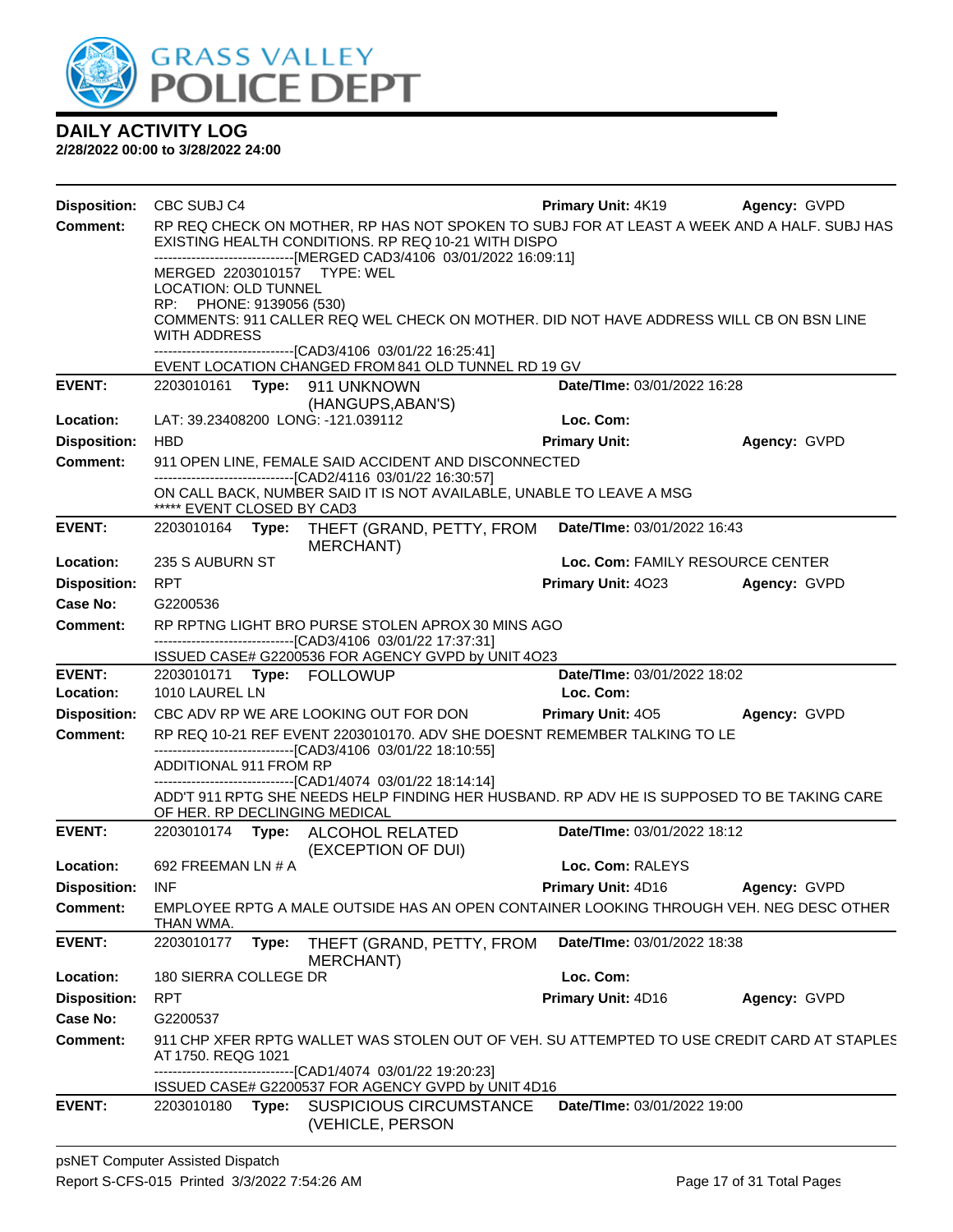

| Location:<br><b>Disposition:</b> | 616 SUTTON WY<br>UTL                                                                                                                                                                           | Loc. Com: GRASS VALLEY GROCERY OUTLET<br><b>Primary Unit: 404</b>        | Agency: GVPD |
|----------------------------------|------------------------------------------------------------------------------------------------------------------------------------------------------------------------------------------------|--------------------------------------------------------------------------|--------------|
| <b>Comment:</b>                  | RP RPTG 1 MALE AND 1 XRAY LOOKING IN CARS FOR THE LAST HOURS                                                                                                                                   |                                                                          |              |
|                                  | WMA BLU/WHI PLAID<br>WFA RED/BLK SHIRT PINK HAIR                                                                                                                                               |                                                                          |              |
| <b>EVENT:</b><br>Location:       | 2203010186 Type: VEH CITES, VIN, TOWS, DUI<br><b>BRUNSWICK RD/IDAHO MARYLAND RD</b>                                                                                                            | Date/TIme: 03/01/2022 19:36<br>Loc. Com: TWD IDAHO MARYLAND              |              |
| <b>Disposition:</b>              | <b>RPT</b>                                                                                                                                                                                     | <b>Primary Unit: 404</b>                                                 | Agency: GVPD |
| Case No:<br>Comment:             | G2200538<br>911 RPTG VEH WAS DRIVING IN RPS LANE GOING WRONG WAY. LARGE SUV NO FURTHER DESC                                                                                                    |                                                                          |              |
|                                  | -------------------------------[CAD1/4074 03/01/22 19:45:26]<br>10-39 CALFIRE<br>------------------------------[CAD3/4051_03/01/22 19:54:29]                                                   |                                                                          |              |
|                                  | 1039 AAA CALL#41512 ETA 20<br>------------------------------[CAD3/4051 03/01/22 20:13:41]                                                                                                      |                                                                          |              |
|                                  | ISSUED CASE# G2200538 FOR AGENCY GVPD by UNIT 4O4                                                                                                                                              |                                                                          |              |
| <b>EVENT:</b>                    | 2203010190 Type: 911 UNKNOWN<br>(HANGUPS, ABAN'S)                                                                                                                                              | Date/TIme: 03/01/2022 20:24                                              |              |
| Location:                        | 13534 WHEELER ACRES RD                                                                                                                                                                         | Loc. Com:                                                                |              |
| <b>Disposition:</b>              | <b>HBD</b>                                                                                                                                                                                     | <b>Primary Unit:</b>                                                     | Agency: GVPD |
| <b>Comment:</b>                  | 911 ABANDON<br>--------------------------------[CAD1/3753 03/01/22 20:25:16]                                                                                                                   |                                                                          |              |
|                                  | EVENT LOCATION CHANGED FROM LAT:39.20055400 LONG: -121.056772 GRASS VALLEY                                                                                                                     |                                                                          |              |
|                                  | -------------------------------[CAD1/3753_03/01/22_20:25:30]<br>ON CALL BACK, ACCIDENTAL TURNING OFF THE PHONE.<br>***** EVENT CLOSED BY CAD1                                                  |                                                                          |              |
| <b>EVENT:</b>                    | 2203010195<br>Type: SUSPICIOUS CIRCUMSTANCE<br>(VEHICLE, PERSON                                                                                                                                | Date/TIme: 03/01/2022 21:35                                              |              |
| Location:                        | 104 LIDSTER AV                                                                                                                                                                                 | Loc. Com:                                                                |              |
| <b>Disposition:</b>              | ARA                                                                                                                                                                                            | Primary Unit: 4D16                                                       | Agency: GVPD |
| Case No:<br><b>Comment:</b>      | G2200539<br>RP REPORTS FEMALE PASSED OUT IN A SIL LEXUS4D, FEMALE IS BREATHING BUT NOT RESPONDING TO                                                                                           |                                                                          |              |
|                                  | RP KNOCKING ON THE WINDOWS.<br>-------------------------------[CAD1/3753 03/01/22 21:38:13]                                                                                                    |                                                                          |              |
|                                  | 10-39 CALFIRE<br>--------------------------------[CAD3/4051 03/01/22 22:19:08]                                                                                                                 |                                                                          |              |
|                                  | ISSUED CASE# G2200539 FOR AGENCY GVPD by UNIT 4D16                                                                                                                                             |                                                                          |              |
|                                  | --------------------------------[CAD1/3753 03/01/22 22:20:10]<br>TOW ASSIGNED-KILROYS, 800 E MAIN ST, GRASS VALLEY,5302733495<br>--------------------------------[CAD1/3753 03/01/22 22:20:19] |                                                                          |              |
|                                  | 10-39 KILNROYS/ENRT                                                                                                                                                                            |                                                                          |              |
| <b>EVENT:</b><br>Location:       | Type:<br><b>FOLLOWUP</b><br>2203010198<br>155 GLASSON WY                                                                                                                                       | Date/TIme: 03/01/2022 22:01<br>Loc. Com: SIERRA NEVADA MEMORIAL HOSPITAL |              |
| <b>Disposition:</b>              | <b>CBC</b>                                                                                                                                                                                     | <b>Primary Unit: 404</b>                                                 | Agency: GVPD |
| <b>Comment:</b>                  | ER REQ CTC FROM 4O4, HE HAS THE CAR KEYS OF A PATIENT THAT IS REQ THEM.                                                                                                                        |                                                                          |              |
| <b>EVENT:</b><br>Location:       | 2203010199<br>Type:<br><b>TRESPASS</b><br>155 GLASSON WY                                                                                                                                       | Date/TIme: 03/01/2022 22:33<br>Loc. Com: SIERRA NEVADA MEMORIAL HOSPITAL |              |
| <b>Disposition:</b>              | ARA                                                                                                                                                                                            | Primary Unit: 4022                                                       | Agency: GVPD |
| <b>Case No:</b>                  | G2200540                                                                                                                                                                                       |                                                                          |              |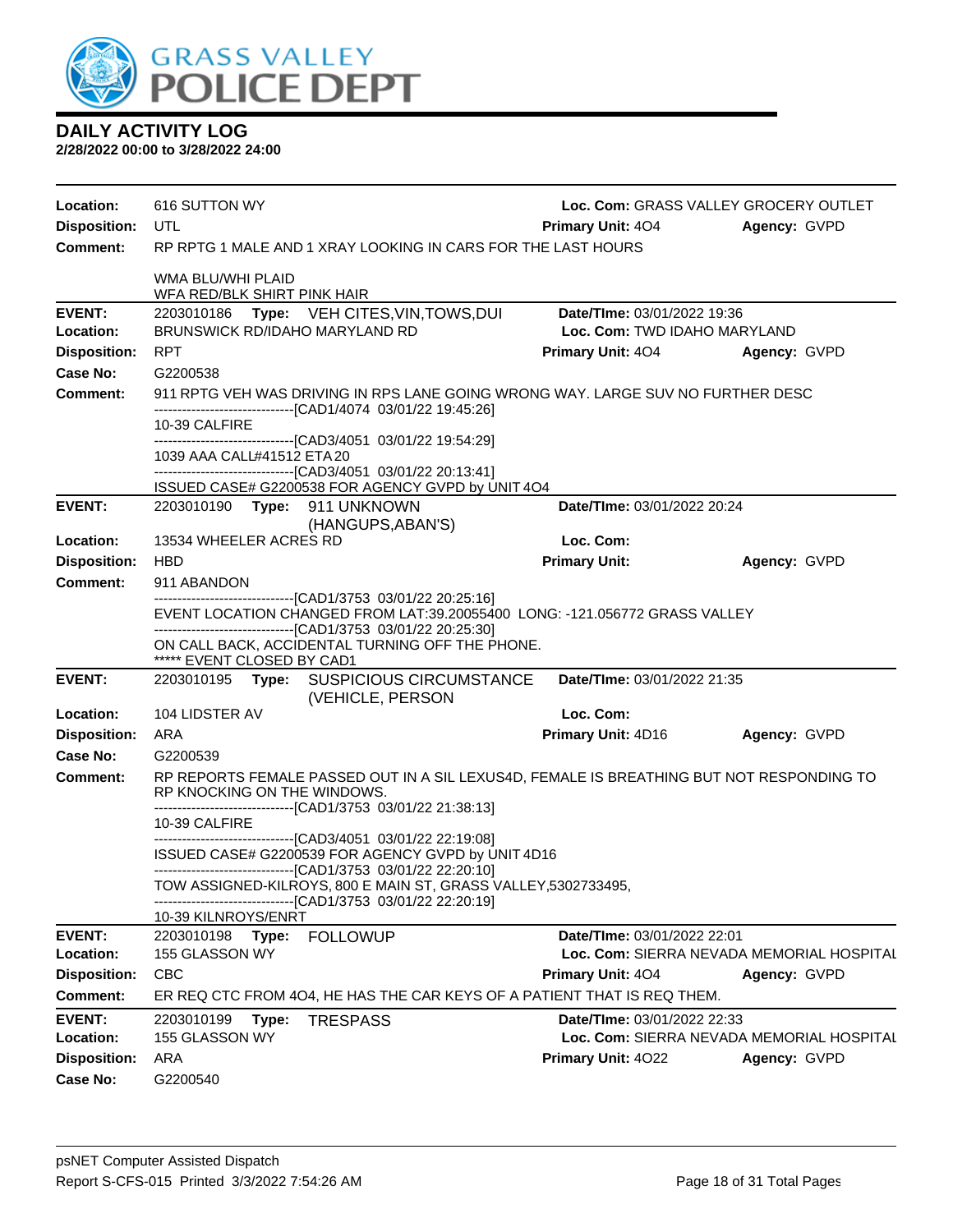

| <b>Comment:</b>     |                                  | RP REPORTS FEMALE REFUSING TO LEAVE AFTER BEING DISCHARGED                                                                                                                                            |                                      |              |
|---------------------|----------------------------------|-------------------------------------------------------------------------------------------------------------------------------------------------------------------------------------------------------|--------------------------------------|--------------|
|                     |                                  | --------------------------[CAD1/3753_03/01/22_22:56:07]<br>ISSUED CASE# G2200540 FOR AGENCY GVPD by UNIT 4O22                                                                                         |                                      |              |
|                     | BOOKED FOR 602 PC                | ------------------------------[4O22/MDT 03/01/22 23:28]                                                                                                                                               |                                      |              |
| <b>EVENT:</b>       |                                  | 2203010205 Type: COMMUNITY POLICING<br><b>ACTION</b>                                                                                                                                                  | Date/TIme: 03/01/2022 23:20          |              |
| Location:           | 265 SUTTON WY                    |                                                                                                                                                                                                       | Loc. Com: WOODS BHD                  |              |
| <b>Disposition:</b> | <b>INF</b>                       |                                                                                                                                                                                                       | Primary Unit: 4D16                   | Agency: GVPD |
| <b>Comment:</b>     |                                  | -------------------------------[CAD3/4051 03/01/22 23:21:46]<br>EVENT LOCATION CHANGED FROM WOODS BHD 265 SUTTON WAY                                                                                  |                                      |              |
| <b>EVENT:</b>       | 2203010207<br>Type:              | DISTURBANCE (NOISE,<br>MUSIC, VERBAL, BARKI                                                                                                                                                           | Date/TIme: 03/01/2022 23:34          |              |
| Location:           | 932 WE MAIN ST # 50              |                                                                                                                                                                                                       | Loc. Com:                            |              |
| <b>Disposition:</b> | ARJ                              |                                                                                                                                                                                                       | <b>Primary Unit: 409</b>             | Agency: GVPD |
| Case No:            | G2200541                         |                                                                                                                                                                                                       |                                      |              |
| <b>Comment:</b>     |                                  | 911 CALLER REPORTS SHE AND HER SON GOT INTO A PHYSICAL ALTERCATION. THEY BOTH HAVE MINOR<br>INJURIES AND DECLINING MEDICAL. SON IS 14<br>-------------------------------[CAD1/3753_03/01/22_23:34:38] |                                      |              |
|                     |                                  | SON WON'T LET THE RP LEAVE HER ROOM.                                                                                                                                                                  |                                      |              |
|                     |                                  | --------------------------------[CAD1/3753 03/01/22 23:35:16]<br>NEG WEAPONS, RP THINKS HER SON'S VAPE PEN HAS FENTANYL IN IT.                                                                        |                                      |              |
|                     |                                  | -------------------------------[CAD1/3753_03/01/22_23:41:38]                                                                                                                                          |                                      |              |
|                     | 10-39 CALFIRE                    | -------------------------------[CAD1/3753_03/02/22_01:05:33]                                                                                                                                          |                                      |              |
|                     |                                  | ISSUED CASE# G2200541 FOR AGENCY GVPD by UNIT 4O9                                                                                                                                                     |                                      |              |
|                     |                                  | -------------------------------[CAD1/3753_03/02/22_01:28:06]                                                                                                                                          |                                      |              |
| <b>EVENT:</b>       | 2203010210 Type: SUBJECT STOP    | J WAS BOOKED JUV HALL FOR 236PC, 242PC, 777WI                                                                                                                                                         | Date/TIme: 03/01/2022 23:52          |              |
| Location:           | DORSEY DR/EA MAIN ST             |                                                                                                                                                                                                       | Loc. Com:                            |              |
| <b>Disposition:</b> | <b>CBC</b>                       |                                                                                                                                                                                                       | <b>Primary Unit: 4022</b>            | Agency: GVPD |
|                     |                                  |                                                                                                                                                                                                       |                                      |              |
| <b>Comment:</b>     | O/W 1 MALE                       |                                                                                                                                                                                                       |                                      |              |
|                     |                                  | -------------------------------[CAD3/4051_03/01/22 23:52:18]                                                                                                                                          |                                      |              |
|                     |                                  | EVENT LOCATION CHANGED FROM DORSEY / E MAIN                                                                                                                                                           |                                      |              |
| <b>EVENT:</b>       |                                  | 2203020004 Type: ALARMS (SILENT, AUDIBLE,                                                                                                                                                             | Date/TIme: 03/02/2022 02:01          |              |
| Location:           | <b>1040 E MAIN ST</b>            | <b>COMMERCIAL, RES</b>                                                                                                                                                                                | Loc. Com: NEVADA COUNTY COUNTRY CLUB |              |
| <b>Disposition:</b> | <b>CNOP</b>                      |                                                                                                                                                                                                       | <b>Primary Unit: 404</b>             | Agency: GVPD |
| <b>Comment:</b>     |                                  | OP:204 10-33 AUDIBLE HALL DOORS AND LIQUOR STORAGE DOOR RESP PENDING                                                                                                                                  |                                      |              |
|                     | 1022 PER ALARM CO                | ----------[CAD3/4051 03/02/22 02:03:50]                                                                                                                                                               |                                      |              |
| <b>EVENT:</b>       | 2203020005<br>Type:              | <b>SUSPICIOUS CIRCUMSTANCE</b><br>(VEHICLE, PERSON                                                                                                                                                    | Date/TIme: 03/02/2022 02:38          |              |
| Location:           | 1913 NEVADA CITY HY              |                                                                                                                                                                                                       | Loc. Com: ARCO AMPM                  |              |
| <b>Disposition:</b> | INF BEAT OFFICER ADVISED PER 404 |                                                                                                                                                                                                       | Primary Unit: 404                    | Agency: GVPD |
| <b>Comment:</b>     |                                  | RP RPTG BFA IN DRK COLORED SUV "BURNING RUBBER" AND DRIVING WRECKLESSLY<br>--[CAD3/4051 03/02/22 02:38:27]                                                                                            |                                      |              |
|                     |                                  | RP THINKS SHE IS GOING TO BE A PROBLEM AND WANTS LE TO KNOW WHATS GOING ON                                                                                                                            |                                      |              |
| <b>EVENT:</b>       | 2203020006 Type:                 | <b>DISTURBANCE (NOISE,</b>                                                                                                                                                                            | Date/TIme: 03/02/2022 02:40          |              |
| Location:           | 110 DORSEY DR # 2                | MUSIC, VERBAL, BARKI                                                                                                                                                                                  | Loc. Com:                            |              |
| <b>Disposition:</b> | AST                              |                                                                                                                                                                                                       | Primary Unit: 4024                   | Agency: GVPD |
| <b>Case No:</b>     | G2200542                         |                                                                                                                                                                                                       |                                      |              |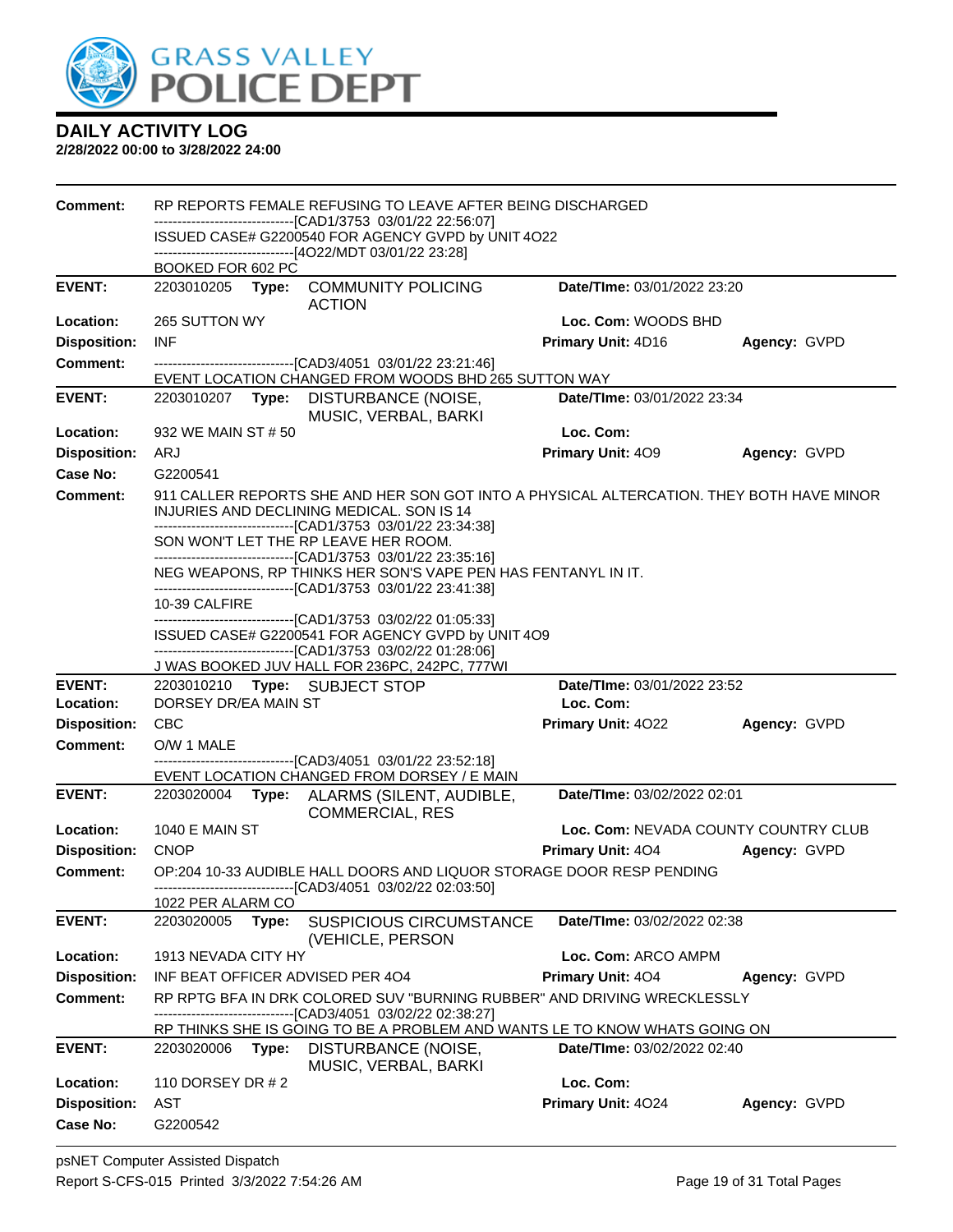

| Comment:            | 911 RPTG 415 BETWEEN RP AND OTHER SUBJ IN APT. RP WOULDNT GIVE ANY FURTHER INFO AND<br><b>DISCONNECTED</b>                                                                                                                                                                   |                              |              |
|---------------------|------------------------------------------------------------------------------------------------------------------------------------------------------------------------------------------------------------------------------------------------------------------------------|------------------------------|--------------|
|                     | -------------------------------[CAD1/3753 03/02/22 03:20:58]<br>ISSUED CASE# G2200542 FOR AGENCY GVPD by UNIT 4O24                                                                                                                                                           |                              |              |
|                     | -------------------------------[CAD1/3753 03/02/22 03:21:29]                                                                                                                                                                                                                 |                              |              |
|                     | AR WAS ARRESTED AND BOOKED WBCF FOR 243E1PC<br>-------------------------------[CAD3/4051 03/02/22 03:49:10]                                                                                                                                                                  |                              |              |
|                     | 1039 ER                                                                                                                                                                                                                                                                      |                              |              |
| <b>EVENT:</b>       | 2203020007 Type: FIRE                                                                                                                                                                                                                                                        | Date/TIme: 03/02/2022 03:33  |              |
| Location:           | <b>BENNETT ST/OPHIR ST</b>                                                                                                                                                                                                                                                   | Loc. Com:                    |              |
| <b>Disposition:</b> | <b>HBD</b>                                                                                                                                                                                                                                                                   | <b>Primary Unit:</b>         | Agency: GVPD |
| Comment:            | BNS LINE XFER TO CALFIRE FOR FIRE SEEN IN FIELD. POSS WARMING FIRE<br>***** EVENT CLOSED BY CAD1                                                                                                                                                                             |                              |              |
| <b>EVENT:</b>       | 2203020011<br>Type:<br><b>DISTURBANCE (NOISE,</b><br>MUSIC, VERBAL, BARKI                                                                                                                                                                                                    | Date/TIme: 03/02/2022 04:21  |              |
| Location:           | 1400 SEGSWORTH WY # 8                                                                                                                                                                                                                                                        | Loc. Com:                    |              |
| <b>Disposition:</b> | <b>RPT</b>                                                                                                                                                                                                                                                                   | <b>Primary Unit: 404</b>     | Agency: GVPD |
| Case No:            | G2200543                                                                                                                                                                                                                                                                     |                              |              |
| Comment:            | RP RPTG 415 HEARD BETWEEN 2 FEMALES. SLAMMING DOORS AND SCREAMING<br>----------------------[CAD1/3753_03/02/22_04:22:16]                                                                                                                                                     |                              |              |
|                     | 4O4 ADVISED                                                                                                                                                                                                                                                                  |                              |              |
|                     | ------------------------------[CAD1/3753_03/02/22_04:43:26]<br>ISSUED CASE# G2200543 FOR AGENCY GVPD by UNIT 4O4                                                                                                                                                             |                              |              |
| <b>EVENT:</b>       | 2203020012 Type: VEH CITES, VIN, TOWS, DUI                                                                                                                                                                                                                                   | Date/TIme: 03/02/2022 04:31  |              |
| Location:           | RIDGE RD/HUGHES RD                                                                                                                                                                                                                                                           | Loc. Com:                    |              |
| <b>Disposition:</b> | UTL                                                                                                                                                                                                                                                                          | Primary Unit: 409            | Agency: GVPD |
| <b>Comment:</b>     | RP RPTG SUBJ IN VEH DRK COLORED COUPE STALKING THE MORGAN RANCH NEIGHBORHOOD. RP<br>STATING HE DOESNT BELONG IN THE NEIGHBORHOOD AND WAS WEARING A HEADLAMP. RP STATING VEH<br>IS NOW HEADED TOWARDS ALTA ST<br>-------------------------------[CAD3/4051 03/02/22 04:32:09] |                              |              |
|                     | RP WAS FOLLOWING VEH AND WAS ADVISED TO STOP FOLLOWING                                                                                                                                                                                                                       |                              |              |
|                     | -------------------------------[CAD3/4051 03/02/22 04:34:12]<br>RP CONCERNED THAT SUBJ KNOWS WHERE SHE LIVES BECAUSE HE SAW HER LOADING UP HER CAR<br>------------------------------[CAD1/3753_03/02/22_04:48:46]                                                            |                              |              |
|                     | 4O9 ADVISED                                                                                                                                                                                                                                                                  |                              |              |
| <b>EVENT:</b>       | 911 UNKNOWN<br>2203020013<br>Type:<br>(HANGUPS, ABAN'S)                                                                                                                                                                                                                      | Date/TIme: 03/02/2022 04:43  |              |
| Location:           | LAT: 39.22592800 LONG: -121.045786                                                                                                                                                                                                                                           | Loc. Com:                    |              |
| <b>Disposition:</b> | <b>HBD NEG CALLBACK RECEIVED</b>                                                                                                                                                                                                                                             | <b>Primary Unit:</b>         | Agency: GVPD |
| <b>Comment:</b>     | 911 ABANDONED                                                                                                                                                                                                                                                                |                              |              |
|                     | ------------------------------[CAD3/4051_03/02/22 04:43:47]<br>LEFT MESSAGE ON CALLBACK<br>***** EVENT CLOSED BY CAD1 WITH COMMENT-NEG CALLBACK RECEIVED                                                                                                                     |                              |              |
| <b>EVENT:</b>       | 2203020017 Type: FIRE                                                                                                                                                                                                                                                        | Date/TIme: 03/02/2022 05:35  |              |
| Location:           | <b>BENNETT ST/OPHIR ST</b>                                                                                                                                                                                                                                                   | Loc. Com:                    |              |
| <b>Disposition:</b> | <b>HBD</b>                                                                                                                                                                                                                                                                   | <b>Primary Unit:</b>         | Agency: GVPD |
| <b>Comment:</b>     | 911 XFER TO CALFIRE FOR FIRE SEEN. POSS RELATED TO BURN PILE FROM EARLIER<br>EVENT CLOSED BY CAD3                                                                                                                                                                            |                              |              |
| <b>EVENT:</b>       | Type:<br>DRUGS (ANY NARCOTIC<br>2203020025<br><b>RELATED OFFENSE)</b>                                                                                                                                                                                                        | Date/TIme: 03/02/2022 07:22  |              |
| Location:           | 892 E MAIN ST                                                                                                                                                                                                                                                                | Loc. Com: GRASS VALLEY SHELL |              |
| <b>Disposition:</b> | <b>RPT</b>                                                                                                                                                                                                                                                                   | Primary Unit: 4018           | Agency: GVPD |
| <b>Case No:</b>     | G2200544                                                                                                                                                                                                                                                                     |                              |              |
|                     |                                                                                                                                                                                                                                                                              |                              |              |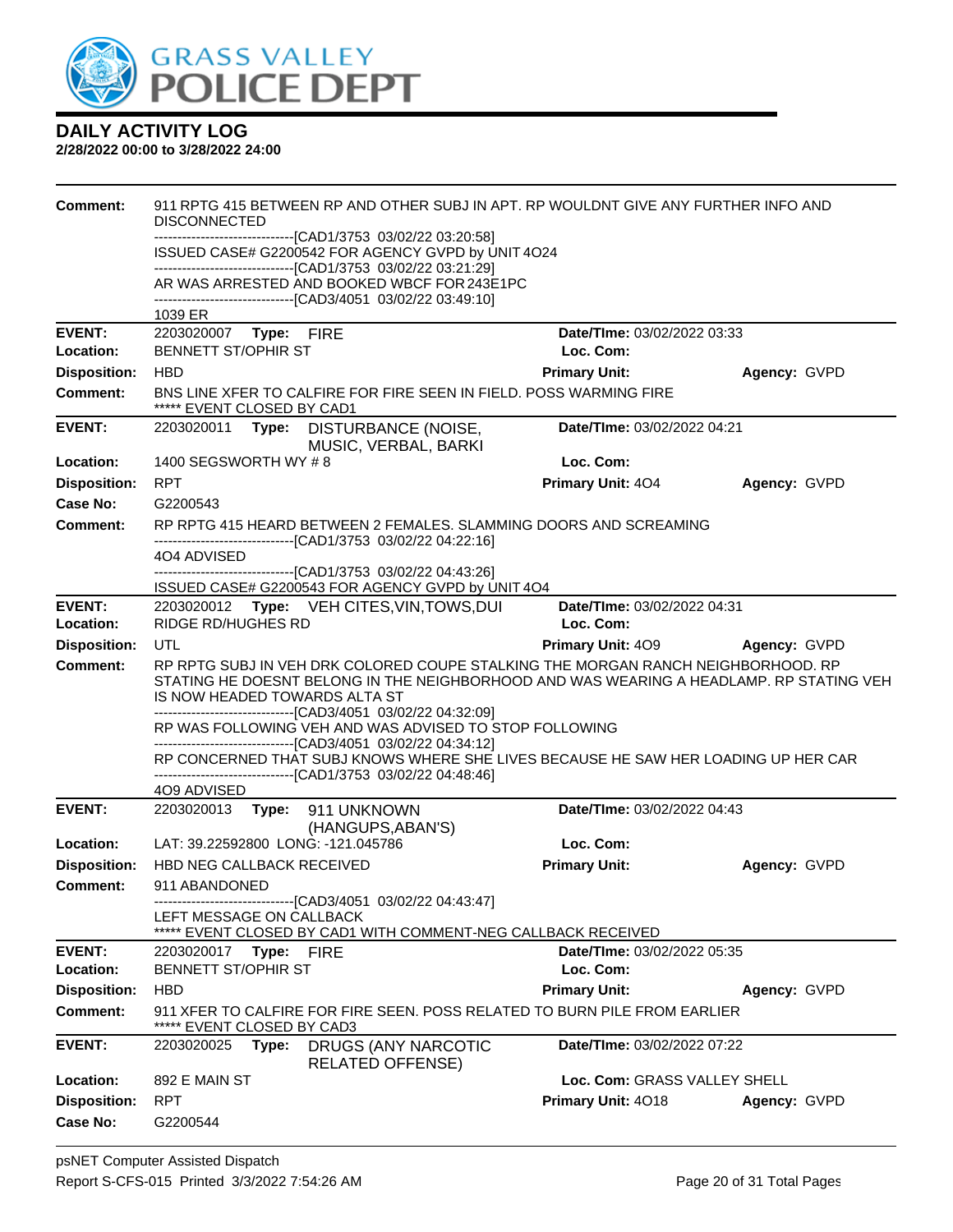

| <b>Comment:</b>     | FOUND DRUGS REQUEST PICK UP<br>-------------------------------[CAD1/4056 03/02/22 09:09:24] |       |                                                                                                                                                        |                                |              |
|---------------------|---------------------------------------------------------------------------------------------|-------|--------------------------------------------------------------------------------------------------------------------------------------------------------|--------------------------------|--------------|
|                     |                                                                                             |       | ISSUED CASE# G2200544 FOR AGENCY GVPD by UNIT 4O18                                                                                                     |                                |              |
| <b>EVENT:</b>       |                                                                                             |       | 2203020031 Type: 911 UNKNOWN<br>(HANGUPS, ABAN'S)                                                                                                      | Date/TIme: 03/02/2022 07:53    |              |
| Location:           | W MAIN ST                                                                                   |       |                                                                                                                                                        | Loc. Com:                      |              |
| <b>Disposition:</b> | <b>HBD</b>                                                                                  |       |                                                                                                                                                        | <b>Primary Unit:</b>           | Agency: GVPD |
| <b>Comment:</b>     | 911 ACCIDENTAL/C4<br>***** EVENT CLOSED BY CAD1                                             |       |                                                                                                                                                        |                                |              |
| <b>EVENT:</b>       |                                                                                             |       | 2203020032 Type: 911 UNKNOWN<br>(HANGUPS, ABAN'S)                                                                                                      | Date/TIme: 03/02/2022 08:06    |              |
| Location:           | 658 BRIGHTON ST                                                                             |       |                                                                                                                                                        | Loc. Com:                      |              |
| <b>Disposition:</b> | <b>HBD</b>                                                                                  |       |                                                                                                                                                        | <b>Primary Unit:</b>           | Agency: GVPD |
| <b>Comment:</b>     | ***** EVENT CLOSED BY CAD1                                                                  |       | 911 ASKING FOR THE PHONE NUMBER FOR COMCAST, ADV TO CTC411                                                                                             |                                |              |
| <b>EVENT:</b>       | 2203020038                                                                                  |       | Type: SUSPICIOUS CIRCUMSTANCE<br>(VEHICLE, PERSON                                                                                                      | Date/TIme: 03/02/2022 08:31    |              |
| Location:           | 105 W EMPIRE ST                                                                             |       |                                                                                                                                                        | Loc. Com: GOLDEN EMPIRE MARKET |              |
| <b>Disposition:</b> | ARA BOOKED INTO WBCF                                                                        |       |                                                                                                                                                        | Primary Unit: 4D10             | Agency: GVPD |
| Case No:            | G2200545                                                                                    |       |                                                                                                                                                        |                                |              |
| Comment:            |                                                                                             |       | RP REPORTING MALE SUBJECT PASSED OUT IN DRIVER'S SEAT OF VEHICLE WITH DRIVERS DOOR OPEN.<br>BLUE CHEVY S-10 TRUCK CA 6P44209.                          |                                |              |
|                     | 10-39 CALFIRE                                                                               |       | --------------------------------[CAD1/4056 03/02/22 08:35:48]<br>-------------------------------[CAD1/4056 03/02/22 09:00:53]                          |                                |              |
|                     |                                                                                             |       | TOW ASSIGNED-CELESTIAL VALLEY TOWING, 875 IDAHO MARYLAND DR, GRASS VALLEY, 5302723353,<br>-------------------------------[CAD1/4056 03/02/22 09:01:04] |                                |              |
|                     |                                                                                             |       | 10-39 CELESTIAL, ENRT DRIVE TIME<br>-------------------------------[CAD1/4056 03/02/22 09:03:06]                                                       |                                |              |
|                     |                                                                                             |       | CELESTIAL CANCELLED MOVING ON<br>-------------------------------[CAD1/4056 03/02/22 09:04:07]                                                          |                                |              |
|                     |                                                                                             |       | TOW ASSIGNED-GOLD COUNTRY TOW, 1025 IDAHO MARYLAND DR, GRASS VALLEY, 5309555653,<br>-------------------------------[CAD1/4056 03/02/22 09:04:17]       |                                |              |
|                     | 10-39 GOLD COUNTRY, DRIVE TIME                                                              |       | -------------------------------[CAD2/4116 03/02/22 09:14:58]                                                                                           |                                |              |
|                     |                                                                                             |       | ISSUED CASE# G2200545 FOR AGENCY GVPD by UNIT 4D10<br>-------------------------------[CAD2/4116 03/02/22 09:30:37]                                     |                                |              |
|                     | FCN/3702206101529                                                                           |       | -------------------------------[CAD3/3980_03/02/22 09:45:16]                                                                                           |                                |              |
|                     |                                                                                             |       | MSG LEFT FOR ON CALL PHLEB TO RSP TO GVPD AND CALL DISPATCH BACK<br>------------------------------[CAD4/4024_03/02/22 09:56:34]                        |                                |              |
|                     |                                                                                             |       | VALLEY TOXICOLOGY CALLED STATING THEY WILL BE10-97 BEFORE 1200 HOURS<br>--------------------------[CAD3/3980 03/02/22 10:00:10]                        |                                |              |
|                     | 1039 VAL TOX TO CANCEL                                                                      |       | -------------------------------[CAD3/3980 03/02/22 10:04:35]                                                                                           |                                |              |
|                     | 1039 ER                                                                                     |       |                                                                                                                                                        |                                |              |
| <b>EVENT:</b>       | 2203020044                                                                                  | Type: | VANDALISM                                                                                                                                              | Date/TIme: 03/02/2022 09:03    |              |
| Location:           | 49/20 STATE/DORSEY DR                                                                       |       |                                                                                                                                                        | Loc. Com: SIDE OF THE ROAD     |              |
| <b>Disposition:</b> | <b>RPT</b>                                                                                  |       |                                                                                                                                                        | Primary Unit: 4018             | Agency: GVPD |
| <b>Case No:</b>     | G2200546                                                                                    |       |                                                                                                                                                        |                                |              |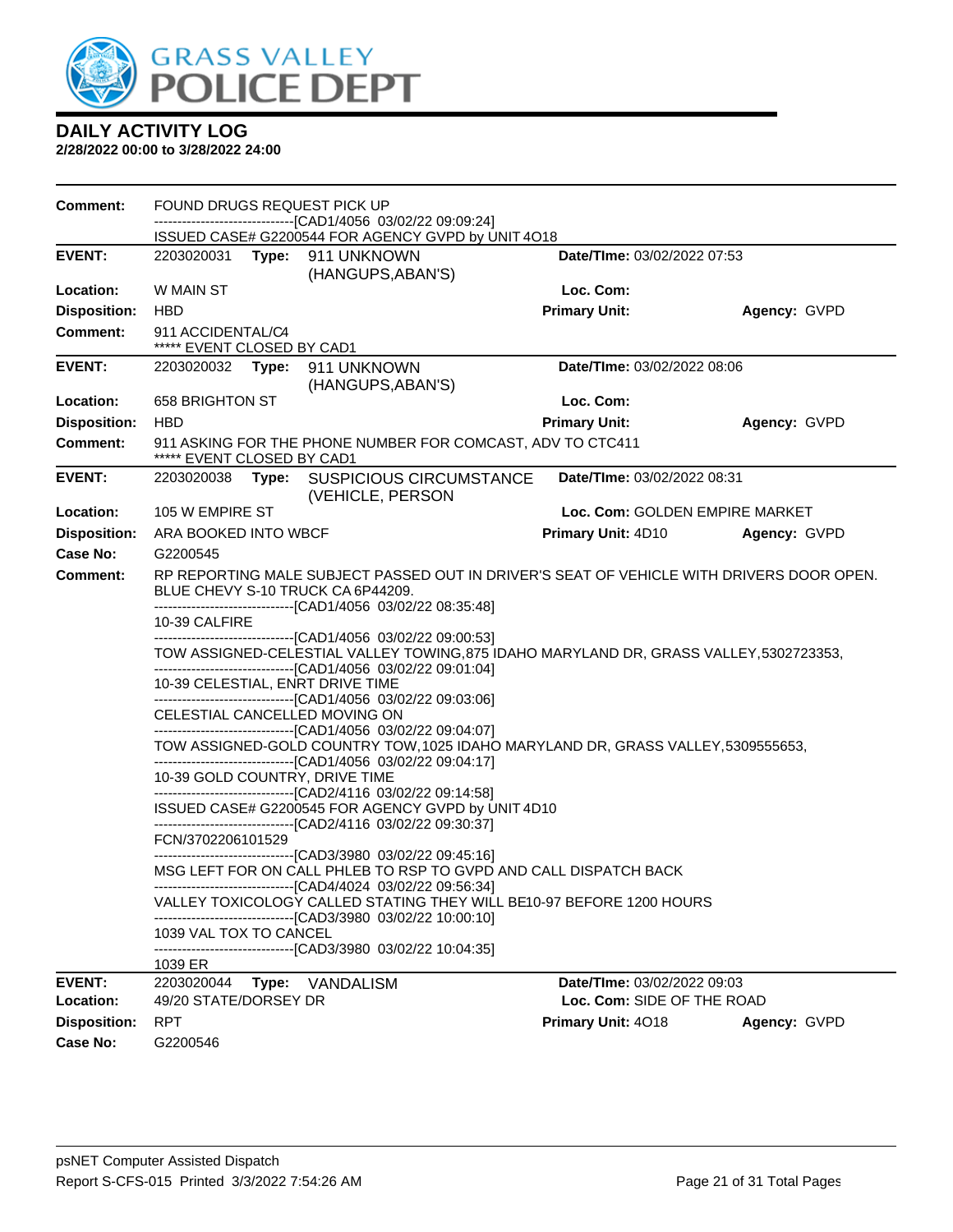

#### **2/28/2022 00:00 to 3/28/2022 24:00**

| <b>Comment:</b>                        | RP REPORTING SUSPECT TAGGING WALL. NORTH HWY49 ON RIGHT SIDE OF ROAD. |                                                                                                                                            |                                   |              |
|----------------------------------------|-----------------------------------------------------------------------|--------------------------------------------------------------------------------------------------------------------------------------------|-----------------------------------|--------------|
|                                        |                                                                       | -------------------------------[CAD2/4116 03/02/22 09:05:55]<br>ADDT'L 911 RPTNG SAME. SUBJ WEARING GRY HOODIE WITH CAN OF BLU SPRAY PAINT |                                   |              |
|                                        |                                                                       | -------------------------------[CAD2/4116 03/02/22 09:06:15]                                                                               |                                   |              |
|                                        | SUBJ NEAR GROCERY OUTLET                                              | -------------------------------[CAD2/4116_03/02/22_09:06:55]                                                                               |                                   |              |
|                                        |                                                                       | WHI CHEVY SILVERADO WITH 2 MALES OUTSIDE VEH                                                                                               |                                   |              |
|                                        |                                                                       | -------------------------------[CAD2/4116 03/02/22 09:07:26]                                                                               |                                   |              |
|                                        |                                                                       | SUBJ WALKING TOWARD THE APARTMENT COMPLEX<br>-------------------------------[CAD2/4116 03/02/22 09:09:23]                                  |                                   |              |
|                                        |                                                                       | PER RP, SUBJ WALKING TOWARD THE COMPLEX ARE TELLING THE PERSON TAGGING TO STOP                                                             |                                   |              |
|                                        |                                                                       | -------------------------------[CAD2/4116 03/02/22 09:30:50]<br>ISSUED CASE# G2200546 FOR AGENCY GVPD by UNIT 4O18                         |                                   |              |
| <b>EVENT:</b>                          |                                                                       | 2203020053 Type: COMMUNITY POLICING<br><b>ACTION</b>                                                                                       | Date/TIme: 03/02/2022 09:50       |              |
| Location:                              | 660 MINNIE ST                                                         |                                                                                                                                            | Loc. Com: CONDON PARK             |              |
| <b>Disposition:</b>                    | <b>CBC</b>                                                            |                                                                                                                                            | <b>Primary Unit: 402</b>          | Agency: GVPD |
| <b>Comment:</b>                        |                                                                       | -------------------------------[SUPV01/3675 03/02/22 10:00:16]<br>EVENT LOCATION CHANGED FROM 660 MINNIE ST.                               |                                   |              |
| <b>EVENT:</b>                          | 2203020066                                                            | Type: 911 UNKNOWN<br>(HANGUPS, ABAN'S)                                                                                                     | Date/TIme: 03/02/2022 10:34       |              |
| Location:                              | 757 SUTTON WY                                                         |                                                                                                                                            | Loc. Com: WELLS FARGO             |              |
| <b>Disposition:</b>                    | CBC PER 4O1, BSN IS C4                                                |                                                                                                                                            | <b>Primary Unit:</b>              | Agency: GVPD |
| <b>Comment:</b>                        | 911 STATIC                                                            | -------------------------------[CAD1/4056_03/02/22 10:34:40]                                                                               |                                   |              |
|                                        | <b>BUSY ON CALLBACK</b>                                               |                                                                                                                                            |                                   |              |
|                                        |                                                                       | ***** EVENT CLOSED BY CAD1 WITH COMMENT-PER 401, BSN IS C4                                                                                 |                                   |              |
| <b>EVENT:</b>                          | 2203020069                                                            | Type: COMMUNITY POLICING<br><b>ACTION</b>                                                                                                  | Date/TIme: 03/02/2022 10:41       |              |
| <b>Disposition:</b>                    | <b>CBC</b>                                                            |                                                                                                                                            | Primary Unit: 402                 | Agency: GVPD |
| <b>Comment:</b>                        |                                                                       |                                                                                                                                            |                                   |              |
| <b>EVENT:</b>                          | 2203020070                                                            | DISTURBANCE (NOISE,<br>Type:<br>MUSIC, VERBAL, BARKI                                                                                       | Date/TIme: 03/02/2022 10:46       |              |
| Location:                              | 360 SUTTON WY                                                         |                                                                                                                                            | Loc. Com: LEFT IN THE PARKING LOT |              |
| <b>Disposition:</b>                    | <b>RPT</b>                                                            |                                                                                                                                            | Primary Unit: 401                 | Agency: GVPD |
| Case No:                               | G2200547                                                              |                                                                                                                                            |                                   |              |
| <b>Comment:</b>                        | <b>REFUSING TO LEAVE</b>                                              | RP RPT'G THERE IS A MALE IN A GRY SHIRT THREATENING HER GARDENER, NO WEAPONS. NOW HES                                                      |                                   |              |
|                                        |                                                                       | SU ASSOCIATED W/ WHI TRUCK WA PLATES CI7980R                                                                                               |                                   |              |
|                                        |                                                                       | ----------------------------------[CAD2/4116 03/02/22 11:15:58]<br>ISSUED CASE# G2200547 FOR AGENCY GVPD by UNIT 4O1                       |                                   |              |
| <b>EVENT:</b>                          | 2203020073 Type:                                                      | 911 UNKNOWN                                                                                                                                | Date/TIme: 03/02/2022 10:54       |              |
|                                        |                                                                       | (HANGUPS, ABAN'S)                                                                                                                          |                                   |              |
| Location:                              | 49 STATE/BETHEL CHURCH WY                                             |                                                                                                                                            | Loc. Com: SB                      |              |
| <b>Disposition:</b><br><b>Comment:</b> | <b>HBD</b><br>911 ABANDON                                             |                                                                                                                                            | <b>Primary Unit:</b>              | Agency: GVPD |
|                                        |                                                                       | -------------------------------[CAD1/4056 03/02/22 10:55:08]                                                                               |                                   |              |
|                                        |                                                                       | EVENT LOCATION CHANGED FROM LAT:39.21920100 LONG: -121.052352 GRASS VALLEY                                                                 |                                   |              |
|                                        | C4 ON CALLBACK                                                        | -------------------------------[CAD1/4056_03/02/22 10:55:37]                                                                               |                                   |              |
|                                        | ***** EVENT CLOSED BY CAD1                                            |                                                                                                                                            |                                   |              |
| <b>EVENT:</b>                          |                                                                       | 2203020080 Type: TRAFFIC (DUI, PARKING,                                                                                                    | Date/TIme: 03/02/2022 11:17       |              |
| Location:                              |                                                                       | SPEED, HAZ<br>ALLISON RANCH RD/FREEMAN LN                                                                                                  | Loc. Com:                         |              |
|                                        |                                                                       |                                                                                                                                            |                                   |              |

psNET Computer Assisted Dispatch Report S-CFS-015 Printed 3/3/2022 7:54:26 AM Page 22 of 31 Total Pages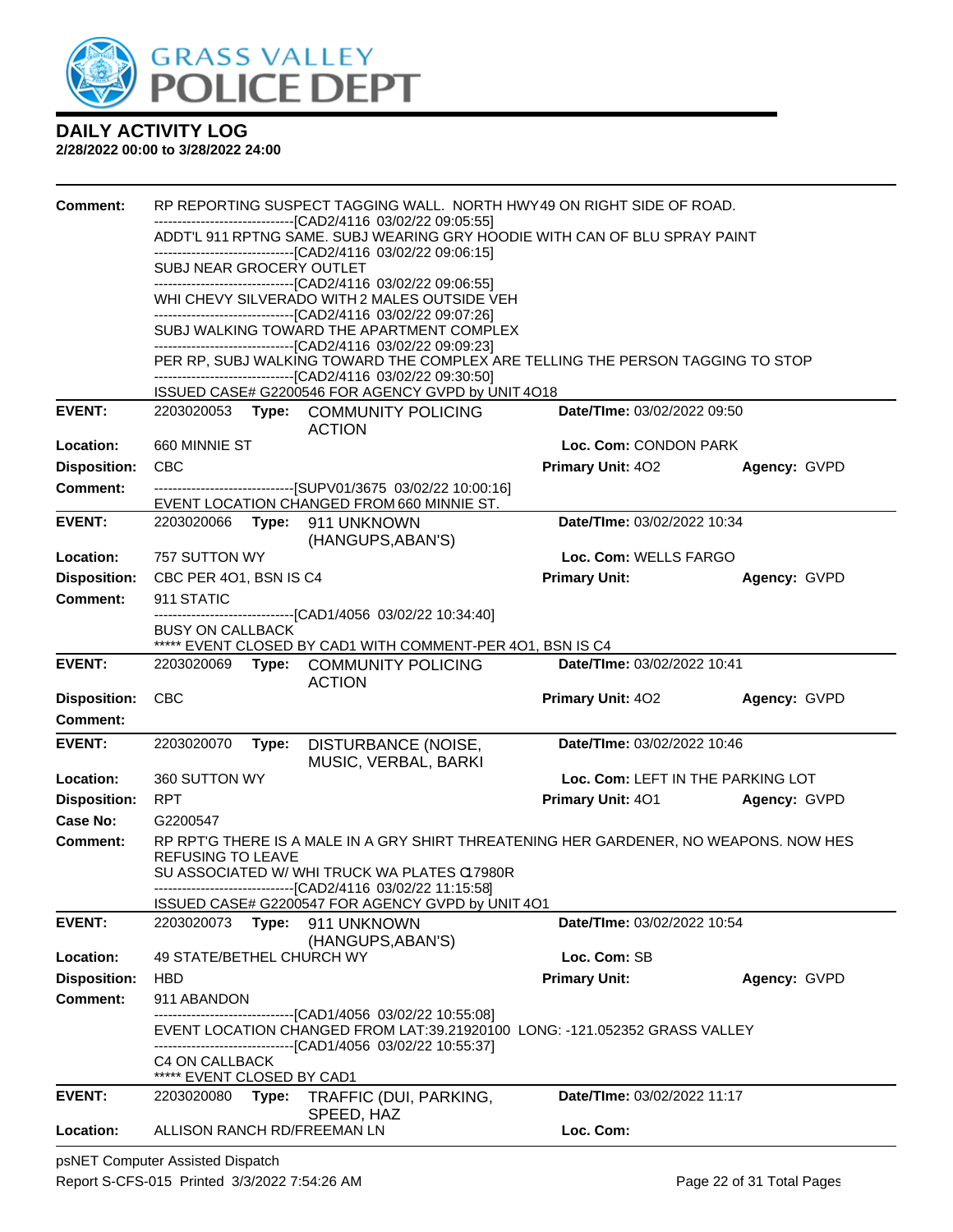

| Disposition:               | CBC VEH MOVING ALONG                              |       |                                                                                                                                                                                                           | <b>Primary Unit: 4018</b>       | Agency: GVPD                              |
|----------------------------|---------------------------------------------------|-------|-----------------------------------------------------------------------------------------------------------------------------------------------------------------------------------------------------------|---------------------------------|-------------------------------------------|
| <b>Comment:</b>            |                                                   |       | 911 RPT'G GUARDA MONEY XPORT VEH US BLOCKING ROADWAY W/ HAZARDS ON                                                                                                                                        |                                 |                                           |
|                            |                                                   |       | ---------------------------------[CAD1/4056 03/02/22 11:30:22]<br>ADD 911 RPT'G SAME, ADV THEY HAVE A TOW ENRT.                                                                                           |                                 |                                           |
| <b>EVENT:</b>              | 2203020081                                        | Type: | DISTURBANCE (NOISE,<br>MUSIC, VERBAL, BARKI                                                                                                                                                               | Date/TIme: 03/02/2022 11:18     |                                           |
| Location:                  | <b>1381 E MAIN ST</b>                             |       |                                                                                                                                                                                                           | Loc. Com: STATION HOUSE LIQUORS |                                           |
| <b>Disposition:</b>        | <b>GOA</b>                                        |       |                                                                                                                                                                                                           | Primary Unit: 401               | Agency: GVPD                              |
| Comment:                   | TRANSIENT MOVED ALONG.                            |       | EMPLOYEE REPORTING TRANSIENT SLEEPING IN THEIR DOOR WAY REFUSING TO LEAVE. RP REQUEST                                                                                                                     |                                 |                                           |
| <b>EVENT:</b>              | 2203020088 Type:                                  |       | THEFT (GRAND, PETTY, FROM<br>MERCHANT)                                                                                                                                                                    | Date/TIme: 03/02/2022 11:41     |                                           |
| Location:                  | 151 MILL ST                                       |       |                                                                                                                                                                                                           | Loc. Com: BODY BALANCE ACADEMY  |                                           |
| <b>Disposition:</b>        | <b>CNOP</b>                                       |       |                                                                                                                                                                                                           | Primary Unit: 4021              | Agency: GVPD                              |
| <b>Comment:</b>            | RP CALLED BACK STATING 10-22                      |       | REQUEST 10-21 CREDIT CARD THEFT.                                                                                                                                                                          |                                 |                                           |
| <b>EVENT:</b>              | 2203020091                                        |       | Type: 911 UNKNOWN<br>(HANGUPS, ABAN'S)                                                                                                                                                                    | Date/TIme: 03/02/2022 11:49     |                                           |
| Location:                  |                                                   |       | LAT: 39.21936800 LONG: -121.060731                                                                                                                                                                        | Loc. Com:                       |                                           |
| <b>Disposition:</b>        | <b>HBD</b>                                        |       |                                                                                                                                                                                                           | <b>Primary Unit:</b>            | Agency: GVPD                              |
| <b>Comment:</b>            | 911 ABANDON                                       |       |                                                                                                                                                                                                           |                                 |                                           |
|                            | UNABLE TO LEAVE MSG<br>***** EVENT CLOSED BY CAD1 |       | ------------------------[CAD1/4056_03/02/22_11:50:05]                                                                                                                                                     |                                 |                                           |
| <b>EVENT:</b>              |                                                   |       | 2203020105 Type: TRAFFIC (DUI, PARKING,<br>SPEED, HAZ                                                                                                                                                     | Date/TIme: 03/02/2022 12:54     |                                           |
| Location:                  |                                                   |       | ALLISON RANCH RD/FREEMAN LN                                                                                                                                                                               | Loc. Com:                       |                                           |
| <b>Disposition:</b>        | <b>INF</b>                                        |       |                                                                                                                                                                                                           | <b>Primary Unit:</b>            | Agency: GVPD                              |
| <b>Comment:</b>            | ***** EVENT CLOSED BY CAD1                        |       | ADD 911 RPTG THE ARMORED VEH ON SIDE OF ROAD, ADV THEY HAVE TOW ENRT                                                                                                                                      |                                 |                                           |
| <b>EVENT:</b>              | 2203020107                                        |       | Type: FRAUD                                                                                                                                                                                               | Date/TIme: 03/02/2022 13:04     |                                           |
| Location:                  | 2054 NEVADA CITY HIGHWAY                          |       |                                                                                                                                                                                                           | Loc. Com: SAVE MART             |                                           |
| <b>Disposition:</b>        | <b>RPT</b>                                        |       |                                                                                                                                                                                                           | Primary Unit: 4021              | Agency: GVPD                              |
| Case No:                   | G2200548                                          |       |                                                                                                                                                                                                           |                                 |                                           |
| <b>Comment:</b>            |                                                   |       | RP RPTNG MALE PURCHASED MONEY ORDER FRAUDULENTLY, ATTEMPTED TO PURCHASE SECOND MONEY<br>ORDER BUT RP DID NOT ALLOW, SUBJ LEFT THE STORE<br>---------------------------------[CAD2/4116 03/02/22 13:18:41] |                                 |                                           |
|                            |                                                   |       | ISSUED CASE# G2200548 FOR AGENCY GVPD by UNIT 4O21                                                                                                                                                        |                                 |                                           |
| <b>EVENT:</b><br>Location: | 556 FREEMAN LN                                    |       | 2203020109    Type: ALL OTHERS                                                                                                                                                                            | Date/TIme: 03/02/2022 13:16     | Loc. Com: GRASS VALLEY ANIMAL CONTROL 530 |
| <b>Disposition:</b>        | ARA                                               |       |                                                                                                                                                                                                           | 477 4630<br>Primary Unit: 402   | Agency: GVPD                              |
| Case No:                   | G2200549                                          |       |                                                                                                                                                                                                           |                                 |                                           |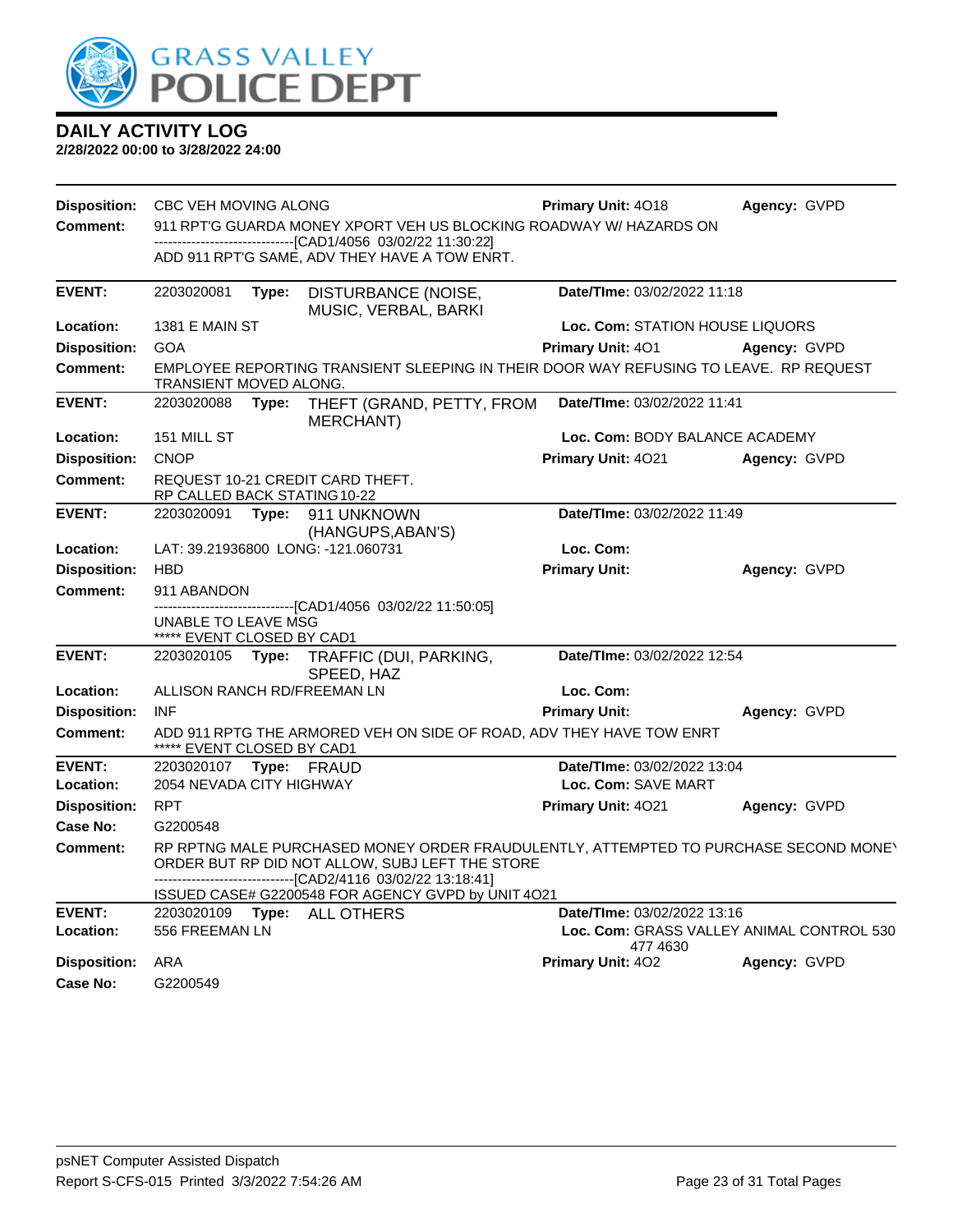

| <b>Comment:</b>            | C4 OW 1 ON FREEMAN IFO LISTED<br><b>REQ CAGED UNIT</b> |                                                                                                                                                                                                                                                                                                |                                    |                                         |
|----------------------------|--------------------------------------------------------|------------------------------------------------------------------------------------------------------------------------------------------------------------------------------------------------------------------------------------------------------------------------------------------------|------------------------------------|-----------------------------------------|
|                            |                                                        | --------------------[CAD1/4056_03/02/22 13:17:44]                                                                                                                                                                                                                                              |                                    |                                         |
|                            |                                                        | EVENT LOCATION CHANGED FROM ANIMAL SHELTER                                                                                                                                                                                                                                                     |                                    |                                         |
|                            |                                                        | -------------------------------[CAD1/4056 03/02/22 13:28:13]<br>ISSUED CASE# G2200549 FOR AGENCY GVPD by UNIT 4O2                                                                                                                                                                              |                                    |                                         |
|                            |                                                        | ------------------------------[4O2/MDT 03/02/22 14:15]<br>CONTACT MADE W FEMALE SUBJECT WHO HAS BEEN REPEATEDLY SHOPLIFTING FROM DOWNTOWN                                                                                                                                                      |                                    |                                         |
|                            |                                                        | SAFEWAY AND RALEYS. PER EMPLOYEES THE FEMALE STEALS EVERYDAY. TODAY I WAS ADVISED BY                                                                                                                                                                                                           |                                    |                                         |
|                            |                                                        | RALEYS MANAGEMENT OF THE FEMALE INSIDE THE STORE. THEY ALSO ADVISED THEY SAW HER STEAL                                                                                                                                                                                                         |                                    |                                         |
|                            |                                                        | SEVERAL GALLONS OF ICE-CREAM AND FLED THE STORE. I RESPONDED AND LOCATED THE FEMALE<br>WALKING AWAY FROM RALEYS. DURING MY CONTACT I LEARNED SHE ALSO SHOPLIFTED FROM SAFEWAY                                                                                                                  |                                    |                                         |
|                            |                                                        | JUST PRIOR TO HEADING TO RALEYS. THE FEMALE WAS SUBSEQUENTLY CITED AND RELEASED FOR                                                                                                                                                                                                            |                                    |                                         |
|                            | 459.5PC AND 602PC.                                     |                                                                                                                                                                                                                                                                                                |                                    |                                         |
| <b>EVENT:</b>              | 2203020112 Type:                                       | <b>TRESPASS</b>                                                                                                                                                                                                                                                                                | Date/TIme: 03/02/2022 13:25        |                                         |
| Location:                  | 157 JOERSCHKE DR                                       |                                                                                                                                                                                                                                                                                                | Loc. Com: SMILYS CHECK CASHING     |                                         |
| <b>Disposition:</b>        | CBC 98T                                                |                                                                                                                                                                                                                                                                                                | <b>Primary Unit: 4K6</b>           | Agency: GVPD                            |
| <b>Comment:</b>            |                                                        | EMPLOYEE RPTG SUBJ REFUSING TO LEAVE FROM THE REAR OF THE BUILDING, RP STATING THE OWNER<br>OF THE BUILDING DID GIVE HIM PERMISSION BUT RP STILL WANTS HIM REMOVED. SUBJ HAS BEEN THERE<br>APPROX A WEEK AND HAS A GENERATOR SET UP<br>-------------------------------[4K6/MDT 03/02/22 13:50] |                                    |                                         |
|                            |                                                        | CTC MADE W/ BUILDING OWNER @ SMOKE SHOP WHO ADV THAT HE HAS ASKED THE SUBJ TO LEAVE AND<br>BELIEVES THAT SUBJ IS IN THE PROCESS OF DOING SO.                                                                                                                                                   |                                    |                                         |
|                            |                                                        | CTC MADE W/SUBJ WHO ADIVSED THAT HE IS CLEANING UP HIS CAMP AND WILL BE GONE TODAY.                                                                                                                                                                                                            |                                    |                                         |
|                            | 10-39 RP.                                              |                                                                                                                                                                                                                                                                                                |                                    |                                         |
|                            | 10-98T                                                 |                                                                                                                                                                                                                                                                                                |                                    |                                         |
|                            |                                                        |                                                                                                                                                                                                                                                                                                |                                    |                                         |
| <b>EVENT:</b><br>Location: | 2203020113<br>Type:<br><b>460 BRUNSWICK RD</b>         | <b>TRAFFIC ACCIDENT</b>                                                                                                                                                                                                                                                                        | Date/TIme: 03/02/2022 13:29        | Loc. Com: BANK OF THE WEST 530-477-6777 |
| <b>Disposition:</b>        | <b>RPT</b>                                             |                                                                                                                                                                                                                                                                                                | <b>Primary Unit: 401</b>           | Agency: GVPD                            |
| Case No:                   | G2200550                                               |                                                                                                                                                                                                                                                                                                |                                    |                                         |
| Comment:                   |                                                        | 1182 IN THE P LOT, THE OTHER PARTY IS89 AND UNABLE TO PROVIDE ANY INFO TO THE RP AND RP REQG<br>ASSISTANCE. BLK NISS ALTIMA LP7MOP229 VS GRN/BLU FORD RANGER LP 5C81923<br>-------------------------------[CAD1/4056 03/02/22 13:39:33]                                                        |                                    |                                         |
|                            |                                                        | ISSUED CASE# G2200550 FOR AGENCY GVPD by UNIT 4O1                                                                                                                                                                                                                                              |                                    |                                         |
| <b>EVENT:</b>              | 2203020114 Type: VEHICLE STOP                          |                                                                                                                                                                                                                                                                                                | Date/TIme: 03/02/2022 13:31        |                                         |
| Location:                  | 1857 EA MAIN ST                                        |                                                                                                                                                                                                                                                                                                | Loc. Com: BURGER KING 530 272 6226 |                                         |
| <b>Disposition:</b>        | <b>RPT CITED</b>                                       |                                                                                                                                                                                                                                                                                                | <b>Primary Unit: 4D10</b>          | Agency: GVPD                            |
| Case No:                   | G2200551                                               |                                                                                                                                                                                                                                                                                                |                                    |                                         |
| <b>Comment:</b>            | License: 4VAJ910 State: CA                             |                                                                                                                                                                                                                                                                                                |                                    |                                         |
|                            |                                                        | -------------------[CAD1/4056_03/02/22 13:32:06]<br>EVENT LOCATION CHANGED FROM BURGER KING                                                                                                                                                                                                    |                                    |                                         |
|                            |                                                        | ----------------------------[CAD1/4056_03/02/22 13:48:54]<br>ISSUED CASE# G2200551 FOR AGENCY GVPD by UNIT 4D10                                                                                                                                                                                |                                    |                                         |
| <b>EVENT:</b>              | 2203020117                                             | Type: THREATS                                                                                                                                                                                                                                                                                  | Date/TIme: 03/02/2022 13:36        |                                         |
| <b>Disposition:</b>        | <b>CBC</b>                                             |                                                                                                                                                                                                                                                                                                | Primary Unit: 403                  | Agency: GVPD                            |
| <b>Comment:</b>            |                                                        |                                                                                                                                                                                                                                                                                                |                                    |                                         |
| <b>EVENT:</b>              | 2203020121<br>Type:                                    | ANIMALS (ABUSE, LOOSE,                                                                                                                                                                                                                                                                         | Date/TIme: 03/02/2022 13:51        |                                         |
| Location:                  | 107 CYPRESS HILL DR                                    | FOUND, INJURED)                                                                                                                                                                                                                                                                                | Loc. Com:                          |                                         |
| <b>Disposition:</b>        | CBC NO CONSISTANT BARKING HEARD                        |                                                                                                                                                                                                                                                                                                | Primary Unit: 4Z32                 | Agency: GVPD                            |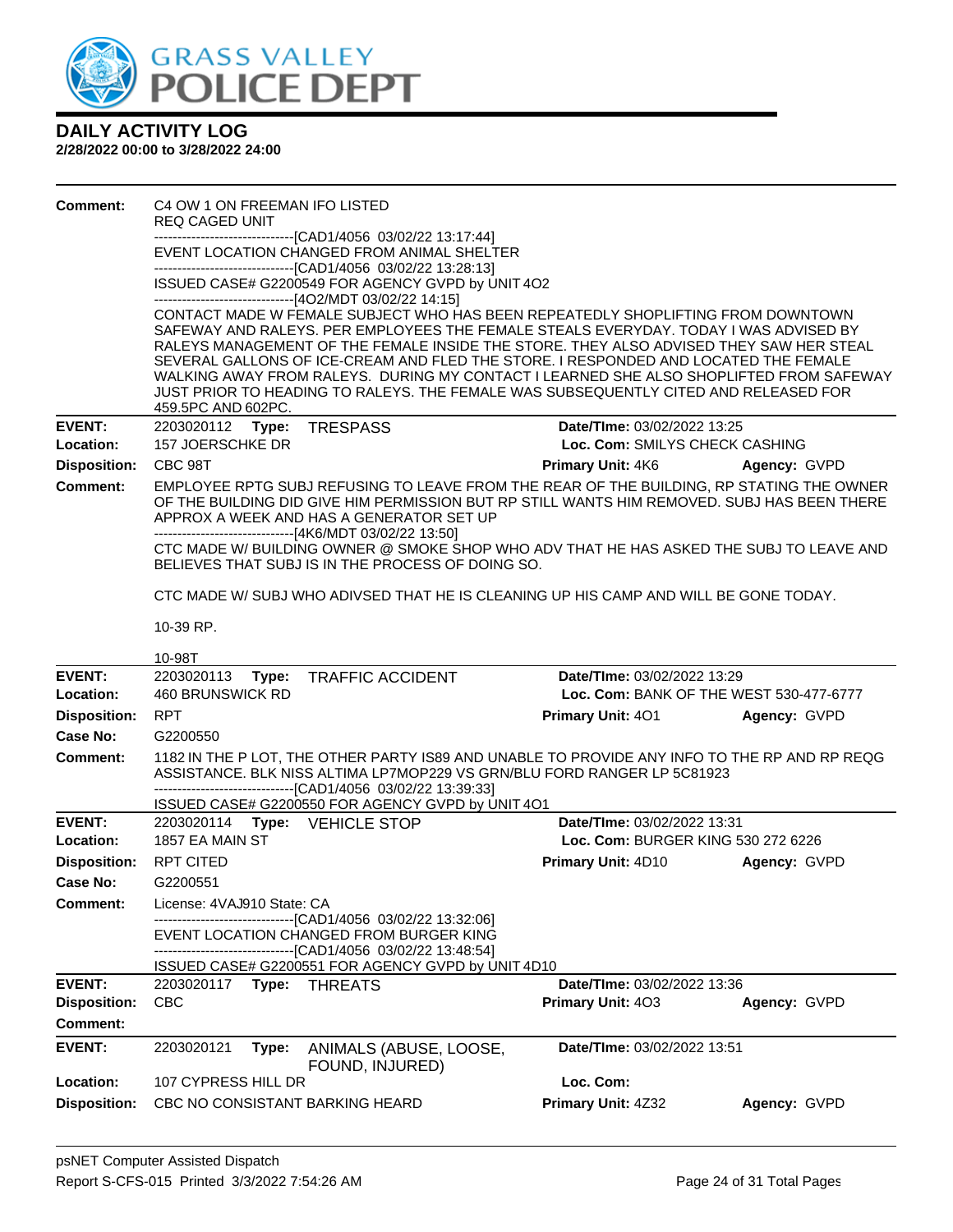

| <b>Comment:</b>     | -------------------------------[CAD1/4056 03/02/22 13:52:10]<br>EVENT LOCATION CHANGED FROM 107 CYPRESS HILL                                                 |                                  |                                          |
|---------------------|--------------------------------------------------------------------------------------------------------------------------------------------------------------|----------------------------------|------------------------------------------|
| <b>EVENT:</b>       | 2203020123 Type: TRAFFIC ACCIDENT                                                                                                                            | Date/TIme: 03/02/2022 13:55      |                                          |
| Location:           | 302 W MAIN ST                                                                                                                                                | Loc. Com: TOFANELLI'S RESTAURANT |                                          |
| <b>Disposition:</b> | <b>RPT</b>                                                                                                                                                   | <b>Primary Unit: 4021</b>        | Agency: GVPD                             |
| Case No:            | G2200552                                                                                                                                                     |                                  |                                          |
| <b>Comment:</b>     | RP REQ 10-21 TO REPORT 20002 THAT OCC'D APROX 45 MINS AGO, POSS WITNESS PROVIDED SUS LP<br>8C80660                                                           |                                  |                                          |
|                     | -------------------------------[CAD1/4056 03/02/22 14:00:18]<br>ISSUED CASE# G2200552 FOR AGENCY GVPD by UNIT 4O21                                           |                                  |                                          |
| <b>EVENT:</b>       |                                                                                                                                                              | Date/TIme: 03/02/2022 14:34      |                                          |
| Location:           | 350 PLEASANT ST # 22                                                                                                                                         | Loc. Com:                        |                                          |
| <b>Disposition:</b> | <b>CBC</b>                                                                                                                                                   | Primary Unit: 4021               | Agency: GVPD                             |
| <b>Comment:</b>     | RP REQ 10-21 REG HER CHILD BEING BULLIED, REF CASE# G2200531                                                                                                 |                                  |                                          |
| <b>EVENT:</b>       | 2203020128<br>Type: 911 UNKNOWN<br>(HANGUPS, ABAN'S)                                                                                                         | Date/TIme: 03/02/2022 14:36      |                                          |
| Location:           | 2468 RIDGE RD                                                                                                                                                | Loc. Com:                        |                                          |
| <b>Disposition:</b> | <b>HBD</b>                                                                                                                                                   | <b>Primary Unit:</b>             | Agency: GVPD                             |
| Comment:            | 911 ACCIDENTAL, PHONE MALFUNCTION, CODE 4<br>***** EVENT CLOSED BY CAD1                                                                                      |                                  |                                          |
| <b>EVENT:</b>       | 2203020138 Type: ALL OTHERS                                                                                                                                  | Date/TIme: 03/02/2022 15:04      |                                          |
| Location:           | 712 S AUBURN ST                                                                                                                                              | Loc. Com: TEN MINUTE OIL & LUBE  |                                          |
| <b>Disposition:</b> | <b>CBC</b>                                                                                                                                                   | <b>Primary Unit: 4Z32</b>        | Agency: GVPD                             |
| <b>Comment:</b>     | ---------------------------[CAD1/4056 03/02/22 15:04:07]<br>EVENT LOCATION CHANGED FROM 712 S AUBURN<br>-----------------------[CAD1/4056 03/02/22 15:16:03] |                                  |                                          |
|                     | EVENT CALL TYPE CHANGED FROM ANI                                                                                                                             |                                  |                                          |
| <b>EVENT:</b>       | 2203020140    Type: ALL OTHERS                                                                                                                               | Date/TIme: 03/02/2022 15:13      |                                          |
| Location:           | <b>129 S AUBURN ST</b>                                                                                                                                       |                                  | Loc. Com: GRASS VALLEY POLICE DEPARTMENT |
| <b>Disposition:</b> | <b>CBC</b>                                                                                                                                                   | <b>Primary Unit: 4S5</b>         | Agency: GVPD                             |
| <b>Comment:</b>     | OW <sub>1</sub>                                                                                                                                              |                                  |                                          |
|                     | -------------------------------[CAD1/4056 03/02/22 15:13:19]<br>EVENT LOCATION CHANGED FROM GVPD                                                             |                                  |                                          |
| <b>EVENT:</b>       | 2203020141 Type: 911 UNKNOWN<br>(HANGUPS, ABAN'S)                                                                                                            | Date/TIme: 03/02/2022 15:21      |                                          |
| Location:           | 523 MILL ST                                                                                                                                                  | Loc. Com:                        |                                          |
| <b>Disposition:</b> | <b>INF PER 4018</b>                                                                                                                                          | <b>Primary Unit:</b>             | Agency: GVPD                             |
| <b>Comment:</b>     | 911 ABANDON                                                                                                                                                  |                                  |                                          |
|                     | ----------------------------------[CAD2/4116 03/02/22 15:22:46]<br>ON CALL BACK, NEG ANSWER, LEFT VM<br>***** EVENT CLOSED BY CAD1 WITH COMMENT-PER 4018     |                                  |                                          |
| <b>EVENT:</b>       | 2203020143<br>Type: 911 UNKNOWN<br>(HANGUPS, ABAN'S)                                                                                                         | Date/TIme: 03/02/2022 15:24      |                                          |
| Location:           | 10837 ROUGH & READY HIGHWAY                                                                                                                                  | Loc. Com: LYMAN GILMORE          |                                          |
| <b>Disposition:</b> | HBD 402 CTCD STAFF, C4                                                                                                                                       | <b>Primary Unit:</b>             | Agency: GVPD                             |
| <b>Comment:</b>     | 911 ABANDON                                                                                                                                                  |                                  |                                          |
|                     | -------------------------[CAD2/4116_03/02/22 15:26:41]                                                                                                       |                                  |                                          |
|                     | ON CALL BACK, NEG ANSWER<br>-------------------------------[CAD1/4056 03/02/22 15:28:02]                                                                     |                                  |                                          |
|                     | 4O3 ADV<br>***** EVENT CLOSED BY CAD1 WITH COMMENT-402 CTCD STAFF, C4                                                                                        |                                  |                                          |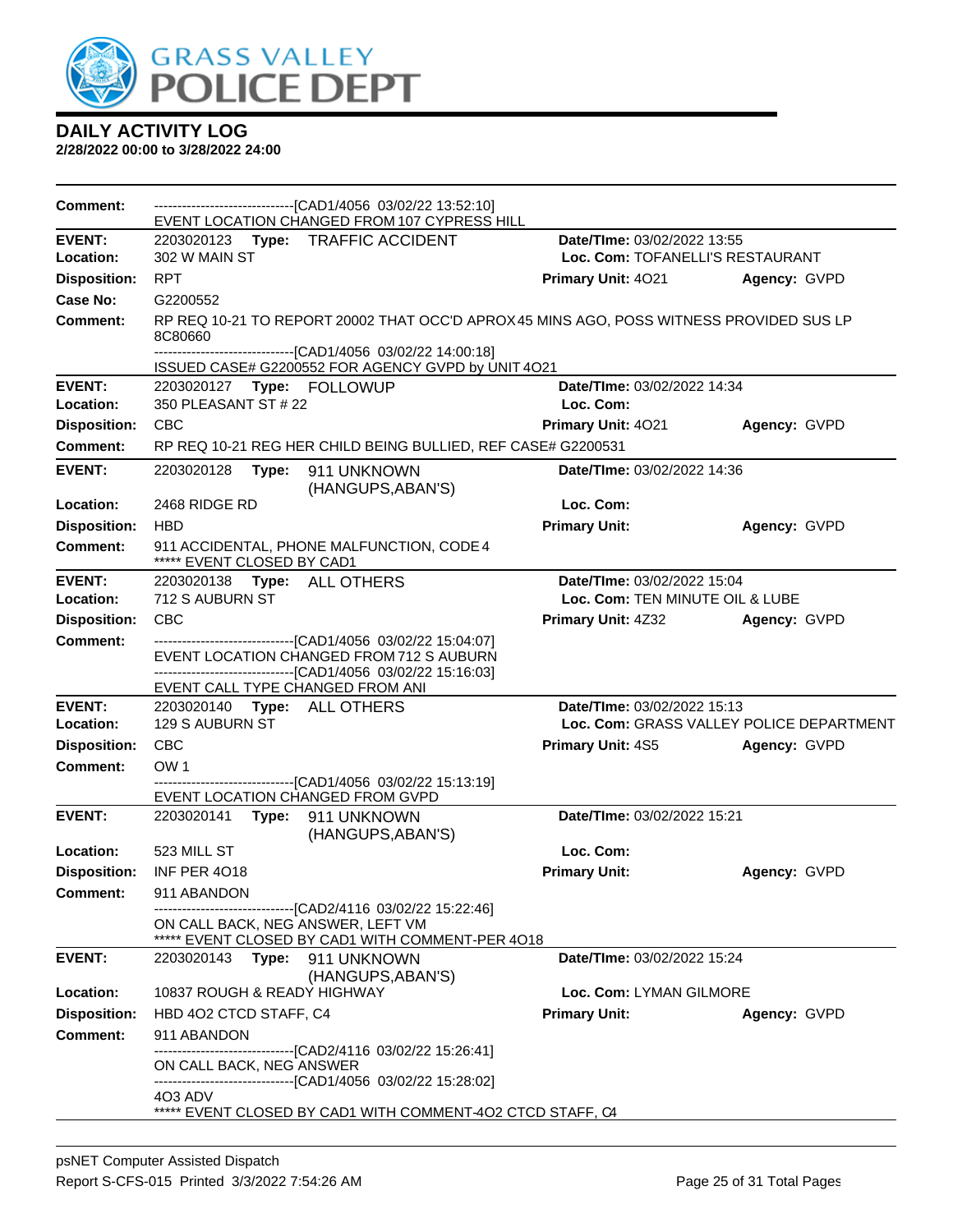

| EVENT:              | 2203020144                                                                                                                                                                                                                                                                     | Type:                                                         | <b>COMMUNITY POLICING</b><br><b>ACTION</b>                                                                                                                       | Date/TIme: 03/02/2022 15:26                 |              |  |
|---------------------|--------------------------------------------------------------------------------------------------------------------------------------------------------------------------------------------------------------------------------------------------------------------------------|---------------------------------------------------------------|------------------------------------------------------------------------------------------------------------------------------------------------------------------|---------------------------------------------|--------------|--|
| Location:           | 660 MINNIE ST                                                                                                                                                                                                                                                                  |                                                               |                                                                                                                                                                  | Loc. Com: CONDON PARK                       |              |  |
| <b>Disposition:</b> | <b>CBC</b>                                                                                                                                                                                                                                                                     |                                                               |                                                                                                                                                                  | Primary Unit: 402                           | Agency: GVPD |  |
| <b>Comment:</b>     |                                                                                                                                                                                                                                                                                |                                                               | -------------------------------[CAD1/4056 03/02/22 15:26:15]<br>EVENT LOCATION CHANGED FROM 660 MINNIE ST.                                                       |                                             |              |  |
| <b>EVENT:</b>       | 2203020151                                                                                                                                                                                                                                                                     | Type:                                                         | DISTURBANCE (NOISE,<br>MUSIC, VERBAL, BARKI                                                                                                                      | Date/TIme: 03/02/2022 15:59                 |              |  |
| Location:           | 132 HUGHES RD                                                                                                                                                                                                                                                                  |                                                               |                                                                                                                                                                  | Loc. Com: YOUR PETS GROOMING                |              |  |
| <b>Disposition:</b> | <b>CBC</b>                                                                                                                                                                                                                                                                     |                                                               |                                                                                                                                                                  | Primary Unit: 401                           | Agency: GVPD |  |
| <b>Comment:</b>     | 911 RPTG CUSTOMER IS UPSET ABOUT A GROOMING JOB THAT WAS DONE YESTERDAY, SUSPECT NOT<br>SATISFIED WITH HER DOGS EYEBROWS. SUSPECT CURRENTLY OUTSIDE YELLING AND RP HAS HER DOORS<br>LOCKED, NEG WEAPONS SEEN.<br>--------------------------------[CAD3/3980 03/02/22 16:01:06] |                                                               |                                                                                                                                                                  |                                             |              |  |
|                     |                                                                                                                                                                                                                                                                                |                                                               | SU ASSOCIATED W WHI TOYT HIGHLANDER                                                                                                                              |                                             |              |  |
| <b>EVENT:</b>       |                                                                                                                                                                                                                                                                                |                                                               | 2203020155 Type: CITIZEN ASSIST (CIVIL<br>STANDBY'S, LOCKOUT                                                                                                     | Date/TIme: 03/02/2022 16:04                 |              |  |
| Location:           | 1262 SUTTON WY                                                                                                                                                                                                                                                                 |                                                               |                                                                                                                                                                  | Loc. Com: HOSPITALITY HOUSE 530 271 7144    |              |  |
| <b>Disposition:</b> | <b>CBC</b>                                                                                                                                                                                                                                                                     |                                                               |                                                                                                                                                                  | Primary Unit: 4018                          | Agency: GVPD |  |
| <b>Comment:</b>     | <b>CLEARANCE FOR 1</b>                                                                                                                                                                                                                                                         |                                                               |                                                                                                                                                                  |                                             |              |  |
|                     | ADD CLEARANCE FOR ANOTHER                                                                                                                                                                                                                                                      |                                                               | ----------------------[CAD3/3980 03/02/22 16:50:27]                                                                                                              |                                             |              |  |
| <b>EVENT:</b>       |                                                                                                                                                                                                                                                                                |                                                               | 2203020156 Type: RESTRAINING ORDERS (TRO,<br>OAH, CUSTODY, C                                                                                                     | Date/TIme: 03/02/2022 16:04                 |              |  |
| Location:           | 261 HUGHES RD                                                                                                                                                                                                                                                                  |                                                               |                                                                                                                                                                  | Loc. Com:                                   |              |  |
| <b>Disposition:</b> | CBC NEG CRIME AT THIS TIME                                                                                                                                                                                                                                                     |                                                               |                                                                                                                                                                  | <b>Primary Unit: 4018</b>                   | Agency: GVPD |  |
| <b>Comment:</b>     | RP RPTNG HIS EX DROVE UP TO RPS HOUSE AND LEFT HER VEH PARKED IN RPS DRIVEWAY, EX IS NOT<br>CURRENTLY THERE, LEFT APROX 35 MINS AGO. RP STATES THEY HAVE RESTRAINING ORDERS AND SHE IS<br>NOT SUPPOSED TO BE THERE                                                             |                                                               |                                                                                                                                                                  |                                             |              |  |
| <b>EVENT:</b>       | 2203020158                                                                                                                                                                                                                                                                     |                                                               | Type: COMMUNITY POLICING<br><b>ACTION</b>                                                                                                                        | Date/TIme: 03/02/2022 16:09                 |              |  |
| Location:           | 105 NEAL ST                                                                                                                                                                                                                                                                    |                                                               |                                                                                                                                                                  | Loc. Com: SAFEWAY                           |              |  |
| <b>Disposition:</b> | <b>CBC</b>                                                                                                                                                                                                                                                                     |                                                               |                                                                                                                                                                  | Primary Unit: 402                           | Agency: GVPD |  |
| Comment:            | <b>BEHIND SAFEWAY</b>                                                                                                                                                                                                                                                          |                                                               |                                                                                                                                                                  |                                             |              |  |
|                     |                                                                                                                                                                                                                                                                                |                                                               | --------------------------[4O2/MDT 03/02/22 16:10]<br>OUT WITH SEVERAL JUVENILES BEHIND SAFEWAY.<br>-------------------------------[CAD1/4056 03/02/22 16:13:04] |                                             |              |  |
|                     |                                                                                                                                                                                                                                                                                |                                                               | EVENT LOCATION CHANGED FROM 105 NEAL ST                                                                                                                          |                                             |              |  |
| <b>EVENT:</b>       |                                                                                                                                                                                                                                                                                |                                                               | 2203020162 Type: TRAFFIC (DUI, PARKING,                                                                                                                          | Date/TIme: 03/02/2022 16:12                 |              |  |
| Location:           | 49 RAMP STATE/WE EMPIRE ST                                                                                                                                                                                                                                                     |                                                               | SPEED, HAZ                                                                                                                                                       | Loc. Com: SB, JUST BEFORE 20, FAR LEFT LANE |              |  |
| <b>Disposition:</b> | <b>HBD</b>                                                                                                                                                                                                                                                                     |                                                               |                                                                                                                                                                  | <b>Primary Unit:</b>                        | Agency: GVPD |  |
| Comment:            |                                                                                                                                                                                                                                                                                |                                                               | 911 RPTNG OBJECT IN THE ROADWAY, XFR TO CHP. RP STATES LARGE RED CUSHION                                                                                         |                                             |              |  |
|                     |                                                                                                                                                                                                                                                                                | --------------------------------[CAD1/4056 03/02/22 16:15:13] |                                                                                                                                                                  |                                             |              |  |
|                     |                                                                                                                                                                                                                                                                                |                                                               | EVENT LOCATION CHANGED FROM 49/20 STATE/BRUNSWICK RD GV<br>-------------------------------[CAD1/4056 03/02/22 16:15:25]                                          |                                             |              |  |
|                     | <b>VOICED</b>                                                                                                                                                                                                                                                                  |                                                               | -------------------------------[CAD2/4116 03/02/22 16:20:04]                                                                                                     |                                             |              |  |
|                     | ***** EVENT CLOSED BY CAD1                                                                                                                                                                                                                                                     |                                                               | ADDITIONAL CALLER RPTNG SAME                                                                                                                                     |                                             |              |  |
| EVENT:              |                                                                                                                                                                                                                                                                                |                                                               | 2203020164 Type: FOLLOWUP                                                                                                                                        | Date/TIme: 03/02/2022 16:18                 |              |  |
| Location:           | 125 E MAIN ST                                                                                                                                                                                                                                                                  |                                                               |                                                                                                                                                                  | Loc. Com: GRASS VALLEY CITY HALL            |              |  |
| <b>Disposition:</b> | <b>RPT</b>                                                                                                                                                                                                                                                                     |                                                               |                                                                                                                                                                  | Primary Unit: 402                           | Agency: GVPD |  |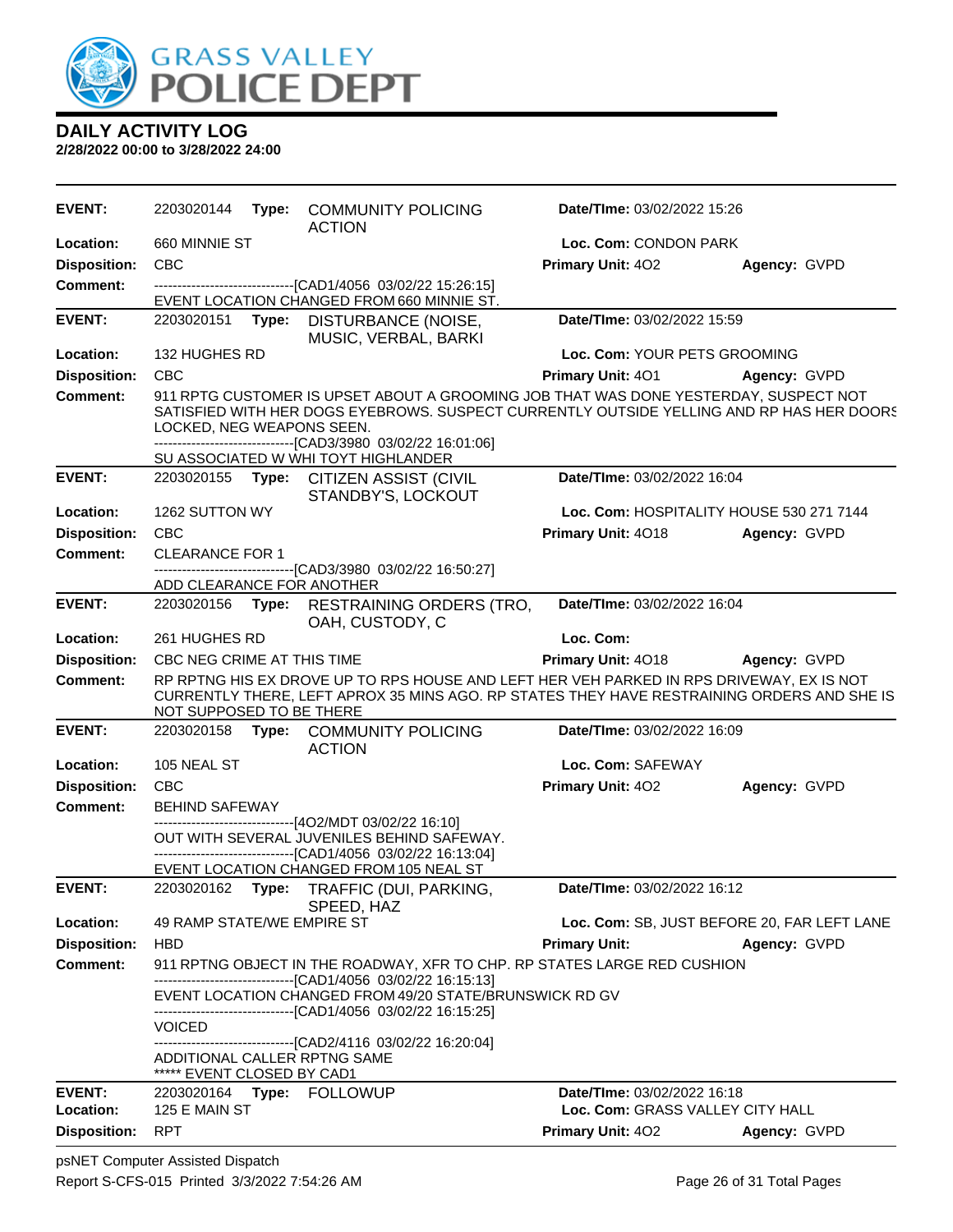

| Case No:                               | G2200553                                                                                                                     |                                                                                                                |                                                                                                                                            |                                    |                                          |  |  |
|----------------------------------------|------------------------------------------------------------------------------------------------------------------------------|----------------------------------------------------------------------------------------------------------------|--------------------------------------------------------------------------------------------------------------------------------------------|------------------------------------|------------------------------------------|--|--|
| <b>Comment:</b>                        | <b>CITY HALL</b>                                                                                                             |                                                                                                                |                                                                                                                                            |                                    |                                          |  |  |
|                                        | -------------------------------[CAD1/4056 03/02/22 16:20:17]<br>EVENT LOCATION CHANGED FROM 125 E MAIN ST.                   |                                                                                                                |                                                                                                                                            |                                    |                                          |  |  |
|                                        | -------------------------------[CAD3/3980 03/02/22 16:20:47]                                                                 |                                                                                                                |                                                                                                                                            |                                    |                                          |  |  |
|                                        |                                                                                                                              |                                                                                                                | TOW ASSIGNED-ADVANCED TOWING, 319 RAILROAD AVE, GRASS VALLEY, 5304775400,<br>--------------------------------[CAD3/3980 03/02/22 16:20:57] |                                    |                                          |  |  |
|                                        | ADVANCED TOWING ENRT                                                                                                         |                                                                                                                |                                                                                                                                            |                                    |                                          |  |  |
|                                        | --------------------------------[CAD1/4056 03/02/22 16:22:18]                                                                |                                                                                                                |                                                                                                                                            |                                    |                                          |  |  |
|                                        | ISSUED CASE# G2200553 FOR AGENCY GVPD by UNIT 4O2<br>-------------------------------[CAD1/4056 03/02/22 17:16:21]            |                                                                                                                |                                                                                                                                            |                                    |                                          |  |  |
|                                        | FCN/3702206103895                                                                                                            |                                                                                                                |                                                                                                                                            |                                    |                                          |  |  |
| EVENT:                                 |                                                                                                                              |                                                                                                                |                                                                                                                                            | <b>Date/Time: 03/02/2022 16:28</b> |                                          |  |  |
| Location:                              | HUGHES RD/LIDSTER AV<br>AST                                                                                                  |                                                                                                                |                                                                                                                                            | Loc. Com:                          |                                          |  |  |
| <b>Disposition:</b><br><b>Comment:</b> | OW OTHER HALF                                                                                                                |                                                                                                                |                                                                                                                                            | Primary Unit: 401                  | Agency: GVPD                             |  |  |
|                                        |                                                                                                                              |                                                                                                                | --------------------------------[CAD1/4056 03/02/22 16:28:22]                                                                              |                                    |                                          |  |  |
|                                        |                                                                                                                              |                                                                                                                | EVENT LOCATION CHANGED FROM HUGHES/LIDSTER                                                                                                 |                                    |                                          |  |  |
| <b>EVENT:</b>                          | Date/TIme: 03/02/2022 16:31<br>2203020171 Type: ALARMS (SILENT, AUDIBLE,<br><b>COMMERCIAL, RES</b>                           |                                                                                                                |                                                                                                                                            |                                    |                                          |  |  |
| Location:                              | 129 SO AUBURN ST                                                                                                             |                                                                                                                |                                                                                                                                            |                                    | Loc. Com: GRASS VALLEY POLICE DEPARTMENT |  |  |
| <b>Disposition:</b>                    | HBD CLEAR BY 4S4/ TESTING C4                                                                                                 |                                                                                                                |                                                                                                                                            | <b>Primary Unit:</b>               | Agency: GVPD                             |  |  |
| Comment:                               |                                                                                                                              | OP# 170, AUDIBLE, PANIC CITY HALL RESP PENDING<br>-------------------------------[CAD3/3980 03/02/22 16:32:02] |                                                                                                                                            |                                    |                                          |  |  |
|                                        | 4S4 TESTING *************                                                                                                    |                                                                                                                |                                                                                                                                            |                                    |                                          |  |  |
| EVENT:                                 | ***** EVENT CLOSED BY CAD3 WITH COMMENT-CLEAR BY 4S4/ TESTING C4<br>Date/TIme: 03/02/2022 16:33<br>2203020172 Type: FOLLOWUP |                                                                                                                |                                                                                                                                            |                                    |                                          |  |  |
| Location:                              | 412 LINDEN AV                                                                                                                |                                                                                                                |                                                                                                                                            | Loc. Com:                          |                                          |  |  |
| <b>Disposition:</b>                    | <b>CBC</b>                                                                                                                   |                                                                                                                |                                                                                                                                            | <b>Primary Unit: 4021</b>          | Agency: GVPD                             |  |  |
| Comment:                               |                                                                                                                              |                                                                                                                | RP REQ 10-21 REG RELEASE 5150 HOLD                                                                                                         |                                    |                                          |  |  |
| <b>EVENT:</b>                          | 2203020180                                                                                                                   |                                                                                                                | Type: CITIZEN ASSIST (CIVIL                                                                                                                | Date/TIme: 03/02/2022 16:53        |                                          |  |  |
|                                        |                                                                                                                              |                                                                                                                | STANDBY'S, LOCKOUT                                                                                                                         |                                    |                                          |  |  |
| Location:                              | 129 S AUBURN ST                                                                                                              |                                                                                                                |                                                                                                                                            |                                    | Loc. Com: GRASS VALLEY POLICE DEPARTMENT |  |  |
| <b>Disposition:</b>                    | <b>CBC</b>                                                                                                                   |                                                                                                                |                                                                                                                                            | <b>Primary Unit: 4S4</b>           | Agency: GVPD                             |  |  |
| <b>Comment:</b>                        |                                                                                                                              |                                                                                                                | --------------------------------[CAD3/3980 03/02/22 16:54:23]                                                                              |                                    |                                          |  |  |
| <b>EVENT:</b>                          |                                                                                                                              |                                                                                                                | EVENT LOCATION CHANGED FROM GVPD<br>2203020181    Type: ORDINANCES                                                                         | Date/TIme: 03/02/2022 16:54        |                                          |  |  |
|                                        |                                                                                                                              |                                                                                                                | (COUNTY/MUNICIPAL)                                                                                                                         |                                    |                                          |  |  |
| Location:                              | RIDGE RD/HUGHES RD                                                                                                           |                                                                                                                |                                                                                                                                            | Loc. Com: NEAR LOWER SLATE CREEK   |                                          |  |  |
| <b>Disposition:</b>                    |                                                                                                                              |                                                                                                                | CBC SUBJ HAS PERMISSION TO BE THERE                                                                                                        | Primary Unit: 4018                 | Agency: GVPD                             |  |  |
| <b>Comment:</b>                        |                                                                                                                              |                                                                                                                | RP RPTNG LG BLU BUS CAMPING NEAR THE NEW DEVELOPMENT, RP REQ THEY BE MOVED ALONG                                                           |                                    |                                          |  |  |
| <b>EVENT:</b>                          | 2203020182                                                                                                                   | Type:                                                                                                          | <b>WELFARE CHECK</b>                                                                                                                       | Date/TIme: 03/02/2022 16:56        |                                          |  |  |
| Location:                              | <b>1355 E MAIN ST</b>                                                                                                        |                                                                                                                |                                                                                                                                            |                                    | Loc. Com: ACF ARCH'S AUTOMOTIVE SERVICE  |  |  |
| <b>Disposition:</b>                    | CBC C4 AND RESTING 98T                                                                                                       |                                                                                                                |                                                                                                                                            | Primary Unit: 4K6<br>Agency: GVPD  |                                          |  |  |
| Comment:                               |                                                                                                                              |                                                                                                                | RP RPTG MALE LAYING IN THE BUSHES ACF HIS BUSINESS/ NEG DESC REQG CHECK                                                                    |                                    |                                          |  |  |
| <b>EVENT:</b>                          | 2203020184                                                                                                                   | Type:                                                                                                          | DISTURBANCE (NOISE,<br>MUSIC, VERBAL, BARKI                                                                                                | Date/TIme: 03/02/2022 16:59        |                                          |  |  |
| Location:                              | 368 SUTTON WY #1                                                                                                             |                                                                                                                |                                                                                                                                            | Loc. Com:                          |                                          |  |  |
| <b>Disposition:</b>                    | <b>CBC</b>                                                                                                                   |                                                                                                                |                                                                                                                                            | Primary Unit: 401                  | Agency: GVPD                             |  |  |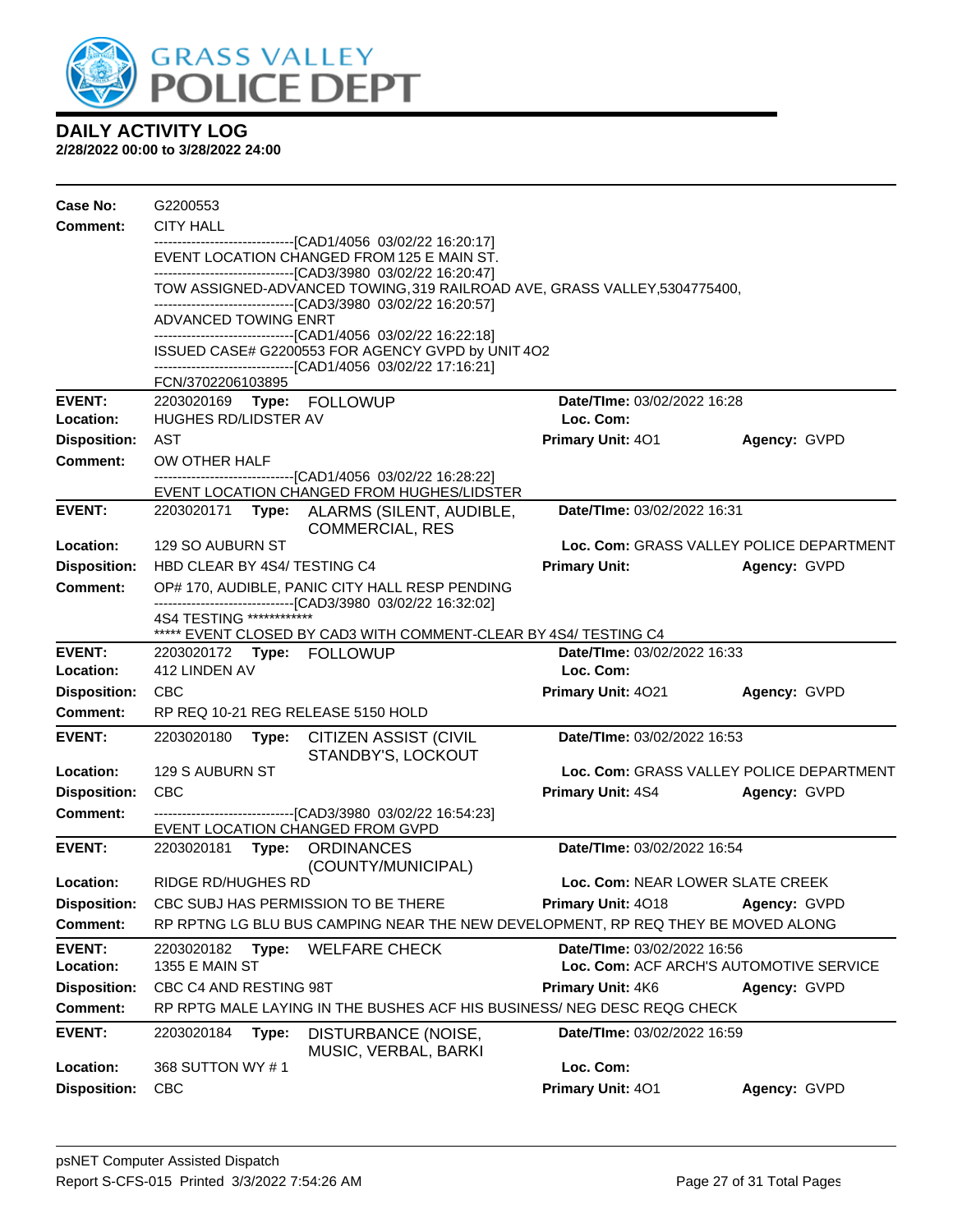

| <b>Comment:</b>     | 911 RP REQ LE AND MEDICAL, SON HAVING MELTDOWN AFTER HAVING MEDICAL ISSUES                                            |  |                                                                                                                                                                                                                         |                                   |                                          |  |  |
|---------------------|-----------------------------------------------------------------------------------------------------------------------|--|-------------------------------------------------------------------------------------------------------------------------------------------------------------------------------------------------------------------------|-----------------------------------|------------------------------------------|--|--|
|                     | -------------------------------[CAD2/4116 03/02/22 16:59:57]<br>RPS ADULT SON BEING VIOLENT AND HAVING A MH BREAKDOWN |  |                                                                                                                                                                                                                         |                                   |                                          |  |  |
|                     | -------------------------------[CAD3/3980 03/02/22 17:00:56]                                                          |  |                                                                                                                                                                                                                         |                                   |                                          |  |  |
|                     | 1039 CALFIRE STAGE FOR MEDICAL CHECK<br>-------------------------------[CAD3/3980_03/02/22 17:03:40]                  |  |                                                                                                                                                                                                                         |                                   |                                          |  |  |
|                     | 1039 MED TO HEAD IN                                                                                                   |  |                                                                                                                                                                                                                         |                                   |                                          |  |  |
| <b>EVENT:</b>       |                                                                                                                       |  | 2203020186 Type: RESTRAINING ORDERS (TRO,<br>OAH, CUSTODY, C                                                                                                                                                            | Date/TIme: 03/02/2022 17:04       |                                          |  |  |
| Location:           | 261 HUGHES RD                                                                                                         |  |                                                                                                                                                                                                                         | Loc. Com:                         |                                          |  |  |
| <b>Disposition:</b> | <b>GOA</b>                                                                                                            |  |                                                                                                                                                                                                                         | Primary Unit: 4018                | Agency: GVPD                             |  |  |
| <b>Comment:</b>     | 911 PROTECTED PARTY IS IN HIS DRIVE WAY IN A WHI HONDA ACCORD7HCM554.                                                 |  |                                                                                                                                                                                                                         |                                   |                                          |  |  |
|                     |                                                                                                                       |  | -------------------------[CAD3/3980_03/02/22 17:05:11]<br>UNK WEAPONS/ RP ADVISED TO SEPERATE                                                                                                                           |                                   |                                          |  |  |
| <b>EVENT:</b>       |                                                                                                                       |  | 2203020189 Type: SUSPICIOUS CIRCUMSTANCE<br>(VEHICLE, PERSON                                                                                                                                                            | Date/TIme: 03/02/2022 17:27       |                                          |  |  |
| Location:           | 933 ALLISON RANCH RD                                                                                                  |  |                                                                                                                                                                                                                         | Loc. Com: NORTHSTAR MINING MUSEUM |                                          |  |  |
| <b>Disposition:</b> |                                                                                                                       |  | UNF BYSTANDERS STATING EVERYTHING C4                                                                                                                                                                                    | <b>Primary Unit: 4K6</b>          | Agency: GVPD                             |  |  |
| <b>Comment:</b>     | <b>DISCONNECTED</b>                                                                                                   |  | 911 FEMALE STATED SHE HAD "A HOSTAGE SITUATION THERE" AND WOULD PROVIDE ADDITIONAL INFO.                                                                                                                                |                                   |                                          |  |  |
|                     |                                                                                                                       |  | -------------------------------[CAD2/4116 03/02/22 17:30:02]<br>EVENT LOCATION CHANGED FROM 10791 EA EMPIRE ST                                                                                                          |                                   |                                          |  |  |
|                     |                                                                                                                       |  | -------------------------------[CAD2/4116 03/02/22 17:30:32]                                                                                                                                                            |                                   |                                          |  |  |
|                     |                                                                                                                       |  | ON CALL BACK, NEG ANSWER, LEFT VM<br>-------------------------------[CAD3/3980_03/02/22 17:31:40]                                                                                                                       |                                   |                                          |  |  |
|                     | NEG ANSWER ON CB                                                                                                      |  |                                                                                                                                                                                                                         |                                   |                                          |  |  |
|                     |                                                                                                                       |  | -------------------------------[CAD2/4116 03/02/22 17:31:56]<br>EVENT CALL TYPE CHANGED FROM 911                                                                                                                        |                                   |                                          |  |  |
|                     |                                                                                                                       |  |                                                                                                                                                                                                                         |                                   |                                          |  |  |
| <b>EVENT:</b>       |                                                                                                                       |  | 2203020191 Type: FOLLOWUP                                                                                                                                                                                               | Date/TIme: 03/02/2022 17:44       |                                          |  |  |
| Location:           | 129 S AUBURN ST                                                                                                       |  |                                                                                                                                                                                                                         |                                   | Loc. Com: GRASS VALLEY POLICE DEPARTMENT |  |  |
| <b>Disposition:</b> |                                                                                                                       |  | INF ADV TO COME BACK DURING BSN HRS                                                                                                                                                                                     | <b>Primary Unit:</b>              | Agency: GVPD                             |  |  |
| <b>Comment:</b>     |                                                                                                                       |  | RP AT THE PD STATING AN UNK OFFICER CALLED HIM STATING HIS WALLET IS AT THE PD FOR PICK UP<br>***** EVENT CLOSED BY CAD1 WITH COMMENT-ADV TO COME BACK DURING BSN HRS                                                   |                                   |                                          |  |  |
| <b>EVENT:</b>       |                                                                                                                       |  | RESIDENCE, COMMERCIAL)                                                                                                                                                                                                  | Date/TIme: 03/02/2022 18:39       |                                          |  |  |
| Location:           | 933 ALLISON RANCH RD                                                                                                  |  |                                                                                                                                                                                                                         | Loc. Com: MINING MUSEUM           |                                          |  |  |
| <b>Disposition:</b> | <b>CBC</b>                                                                                                            |  |                                                                                                                                                                                                                         | <b>Primary Unit: 4K6</b>          | Agency: GVPD                             |  |  |
| <b>Comment:</b>     |                                                                                                                       |  | RP RPTG SHE THINKS SHE JUST SAW 2 MALES POSS TRYING TO BREAK INTO A WHI CARGO VAN, MALES<br>LSW BLK HOODIES W/FLASHLIGHTS. SEEN WITHIN THE LAST 10 MINS                                                                 |                                   |                                          |  |  |
| <b>EVENT:</b>       | 2203020200 Type:                                                                                                      |  | <b>SUSPICIOUS CIRCUMSTANCE</b><br>(VEHICLE, PERSON                                                                                                                                                                      | Date/TIme: 03/02/2022 19:06       |                                          |  |  |
| Location:           | 108 OPHIR ST                                                                                                          |  |                                                                                                                                                                                                                         | Loc. Com:                         |                                          |  |  |
| <b>Disposition:</b> | ARA CHRGS IN COMMENTS                                                                                                 |  |                                                                                                                                                                                                                         | Primary Unit: 4020                | Agency: GVPD                             |  |  |
| <b>Case No:</b>     | G2200554                                                                                                              |  |                                                                                                                                                                                                                         |                                   |                                          |  |  |
| <b>Comment:</b>     |                                                                                                                       |  | CHP TRANSFER/911 CALLER REPORTS MALE SUBJ APPEARS UNDER THE INFLUENCE, HE IS CRAWLING<br>AROUND ON THE SIDEWALK. WMA 30'S LSW DK HOODIE, DK SWEATPANTS<br>--------------------------------[CAD1/3753 03/02/22 19:15:00] |                                   |                                          |  |  |
|                     | UNK NAMES.                                                                                                            |  | RP CALLED BACK ON 911, MALE IS NOW BETWEEN THE TWO DOWNSTAIRS APTS. A FEMALE SMACKED HIM<br>IN THE FACE AND HE IS TRYING TO GET INTO CARS AND APTS. FEMALE IS POSS THE MOTHER OF HIS CHILD                              |                                   |                                          |  |  |
|                     |                                                                                                                       |  | -------------------------------[CAD3/4106 03/02/22 19:44:00]<br>ISSUED CASE# G2200554 FOR AGENCY GVPD by UNIT 4O20<br>-------------------------------[4O20/MDT 03/02/22 20:25]                                          |                                   |                                          |  |  |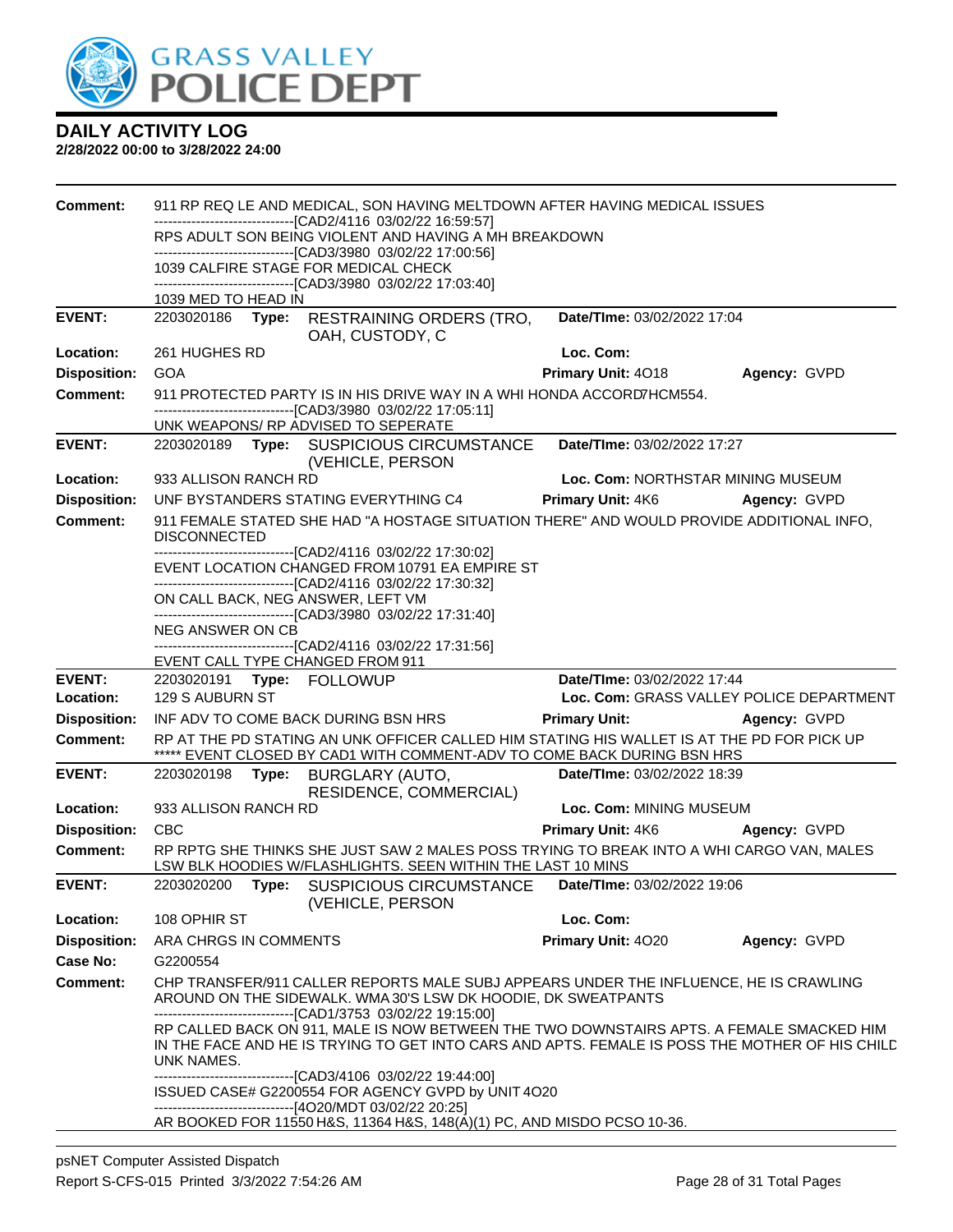

| <b>EVENT:</b>       | 2203020203                                                                                                                                                                                                                                                                                                                                                                                                                                                                                                                                              | Type:                                                                                                                                                                          | TRAFFIC (DUI, PARKING,<br>SPEED, HAZ                                                                                                               | Date/TIme: 03/02/2022 19:20                                                            |              |  |
|---------------------|---------------------------------------------------------------------------------------------------------------------------------------------------------------------------------------------------------------------------------------------------------------------------------------------------------------------------------------------------------------------------------------------------------------------------------------------------------------------------------------------------------------------------------------------------------|--------------------------------------------------------------------------------------------------------------------------------------------------------------------------------|----------------------------------------------------------------------------------------------------------------------------------------------------|----------------------------------------------------------------------------------------|--------------|--|
| Location:           | 211 CATHERINE LN                                                                                                                                                                                                                                                                                                                                                                                                                                                                                                                                        |                                                                                                                                                                                |                                                                                                                                                    | Loc. Com:                                                                              |              |  |
| <b>Disposition:</b> | <b>UTL</b>                                                                                                                                                                                                                                                                                                                                                                                                                                                                                                                                              |                                                                                                                                                                                |                                                                                                                                                    | <b>Primary Unit: 4K6</b>                                                               | Agency: GVPD |  |
| <b>Comment:</b>     |                                                                                                                                                                                                                                                                                                                                                                                                                                                                                                                                                         |                                                                                                                                                                                | GOES TO BLDG 4. RP CANNOT GIVE DESC.<br>-------------------------------[CAD3/4106 03/02/22 19:27:05]                                               | 911 CALLER REPORTS TWO VEHS STUCK APPROX 100 YDS FROM THE RP'S HOUSE ON ACCESS RD THAT |              |  |
| <b>EVENT:</b>       | 4K6 ADV<br>2203020208                                                                                                                                                                                                                                                                                                                                                                                                                                                                                                                                   |                                                                                                                                                                                |                                                                                                                                                    | Date/TIme: 03/02/2022 19:50                                                            |              |  |
|                     |                                                                                                                                                                                                                                                                                                                                                                                                                                                                                                                                                         |                                                                                                                                                                                | Type: ALARMS (SILENT, AUDIBLE,<br><b>COMMERCIAL, RES</b>                                                                                           |                                                                                        |              |  |
| Location:           | 146 MILL ST                                                                                                                                                                                                                                                                                                                                                                                                                                                                                                                                             |                                                                                                                                                                                |                                                                                                                                                    | Loc. Com: GOOD TIMES                                                                   |              |  |
| <b>Disposition:</b> | <b>CBC ALL SECURE</b>                                                                                                                                                                                                                                                                                                                                                                                                                                                                                                                                   |                                                                                                                                                                                |                                                                                                                                                    | <b>Primary Unit: 4S3</b>                                                               | Agency: GVPD |  |
| <b>Comment:</b>     |                                                                                                                                                                                                                                                                                                                                                                                                                                                                                                                                                         |                                                                                                                                                                                | BACK DOORS, AUD, RESP NOT RESPONDING<br>-------------------------------[CAD3/4106 03/02/22 19:51:19]                                               |                                                                                        |              |  |
|                     | 4S3 ADV                                                                                                                                                                                                                                                                                                                                                                                                                                                                                                                                                 |                                                                                                                                                                                |                                                                                                                                                    |                                                                                        |              |  |
| <b>EVENT:</b>       | 2203020210 Type: FIRE                                                                                                                                                                                                                                                                                                                                                                                                                                                                                                                                   |                                                                                                                                                                                |                                                                                                                                                    | Date/TIme: 03/02/2022 19:54                                                            |              |  |
| Location:           | 275 DORSEY DR #47                                                                                                                                                                                                                                                                                                                                                                                                                                                                                                                                       |                                                                                                                                                                                |                                                                                                                                                    | Loc. Com:                                                                              |              |  |
| <b>Disposition:</b> | <b>HBD</b>                                                                                                                                                                                                                                                                                                                                                                                                                                                                                                                                              |                                                                                                                                                                                |                                                                                                                                                    | <b>Primary Unit:</b>                                                                   | Agency: GVPD |  |
| <b>Comment:</b>     |                                                                                                                                                                                                                                                                                                                                                                                                                                                                                                                                                         |                                                                                                                                                                                | 911 SMOKE ALARM SOUNDING WITH SMELL OF SMOKE/TRANSFERRED TO CALFIRE<br>---------------------------------[CAD1/3753 03/02/22 19:55:07]              |                                                                                        |              |  |
|                     | ***** EVENT CLOSED BY CAD3                                                                                                                                                                                                                                                                                                                                                                                                                                                                                                                              |                                                                                                                                                                                | EVENT LOCATION CHANGED FROM 275 DORSEY DR GV                                                                                                       |                                                                                        |              |  |
| <b>EVENT:</b>       |                                                                                                                                                                                                                                                                                                                                                                                                                                                                                                                                                         |                                                                                                                                                                                | 2203020212 Type: SUSPICIOUS CIRCUMSTANCE<br>(VEHICLE, PERSON                                                                                       | Date/TIme: 03/02/2022 20:01                                                            |              |  |
| Location:           | 1005 SUTTON WY                                                                                                                                                                                                                                                                                                                                                                                                                                                                                                                                          |                                                                                                                                                                                |                                                                                                                                                    | Loc. Com: CVS                                                                          |              |  |
| <b>Disposition:</b> | <b>RPT</b>                                                                                                                                                                                                                                                                                                                                                                                                                                                                                                                                              |                                                                                                                                                                                |                                                                                                                                                    | Primary Unit: 4K6                                                                      | Agency: GVPD |  |
| Case No:            | G2200555                                                                                                                                                                                                                                                                                                                                                                                                                                                                                                                                                |                                                                                                                                                                                |                                                                                                                                                    |                                                                                        |              |  |
| <b>Comment:</b>     | BLU FACIAL MASKS, ONE WEARING BLU JEANS.<br>WHILE ON LL, SUBJS TOOK AN ITEM AND WENT BEHIND THE OLD MONGOLIAN BBQ.                                                                                                                                                                                                                                                                                                                                                                                                                                      | RP RPTS TWO BMA'S FULLY MASKED WITH HOODS WALKING AROUND THE PHARMACY AND LOOKING AT<br>CAMERAS. THERE WAS A211 AT THE AUBURN CVS PHARMACY AN HOUR AGO. LSW BLK HOODIES, LIGHT |                                                                                                                                                    |                                                                                        |              |  |
|                     | --------------------------------[CAD1/3753 03/02/22 20:03:32]<br>THE PHARMACIST PULLED DOWN THE GATE DUE TO THEIR BEHAVIOR, SO THE ITEMS TAKEN WERE OTC.<br>-------------------------------[CAD1/3753 03/02/22 20:04:52]<br>PER PCSO, THE SUSPECTS WERE TWO ASIAN MALE ADULTS WITH POSS A WHI SEDAN, BLK HOODIES, BLK<br>MASKS, BLK JEANS.<br>------------------------[CAD1/3753_03/02/22_20:12:11]<br>PCSO CALLED BACK, NOW WITNESS SAYS SUBJS MAY HAVE BEEN BLACK. PCSO SGT REQ TAPE.<br>-------------------------------[CAD3/4106 03/02/22 20:16:32] |                                                                                                                                                                                |                                                                                                                                                    |                                                                                        |              |  |
|                     |                                                                                                                                                                                                                                                                                                                                                                                                                                                                                                                                                         |                                                                                                                                                                                |                                                                                                                                                    |                                                                                        |              |  |
|                     |                                                                                                                                                                                                                                                                                                                                                                                                                                                                                                                                                         |                                                                                                                                                                                |                                                                                                                                                    |                                                                                        |              |  |
|                     | PER PCSO 211 OCCURED AT 1908                                                                                                                                                                                                                                                                                                                                                                                                                                                                                                                            |                                                                                                                                                                                | PER 4K6 RP RECIEVED PHOTO FROM AUBURN CVS AND CONFIRMED IT IS THE SAME INDIVIDUALS<br>-------------------------------[CAD3/4106 03/02/22 20:24:18] |                                                                                        |              |  |
|                     |                                                                                                                                                                                                                                                                                                                                                                                                                                                                                                                                                         |                                                                                                                                                                                | -------------------------------[CAD3/4106 03/02/22 20:47:05]                                                                                       |                                                                                        |              |  |
|                     |                                                                                                                                                                                                                                                                                                                                                                                                                                                                                                                                                         |                                                                                                                                                                                | ISSUED CASE# G2200555 FOR AGENCY GVPD by UNIT 4K6                                                                                                  |                                                                                        |              |  |
| <b>EVENT:</b>       | 2203020215                                                                                                                                                                                                                                                                                                                                                                                                                                                                                                                                              |                                                                                                                                                                                | Type: CITIZEN ASSIST (CIVIL<br>STANDBY'S, LOCKOUT                                                                                                  | <b>Date/TIme: 03/02/2022 20:40</b>                                                     |              |  |
| Location:           | 412 BRUNSWICK RD                                                                                                                                                                                                                                                                                                                                                                                                                                                                                                                                        |                                                                                                                                                                                |                                                                                                                                                    | Loc. Com: AUTO ZONE 530 272 6066                                                       |              |  |
| <b>Disposition:</b> | UTL                                                                                                                                                                                                                                                                                                                                                                                                                                                                                                                                                     |                                                                                                                                                                                |                                                                                                                                                    | <b>Primary Unit: 4S3</b>                                                               | Agency: GVPD |  |
| <b>Comment:</b>     | FLAGGED DOWN NEAR CVS FOR SUS CIRCUMSTANCE IN THE AREA OR AUTOZONE<br>-------------------------------[CAD3/4106 03/02/22 20:40:23]<br>EVENT LOCATION CHANGED FROM 412 BRUNSWICK RD                                                                                                                                                                                                                                                                                                                                                                      |                                                                                                                                                                                |                                                                                                                                                    |                                                                                        |              |  |
| <b>EVENT:</b>       | 2203020216                                                                                                                                                                                                                                                                                                                                                                                                                                                                                                                                              |                                                                                                                                                                                | Type: EXTRA PATROL                                                                                                                                 | Date/TIme: 03/02/2022 20:44                                                            |              |  |
| Location:           | 660 MINNIE ST                                                                                                                                                                                                                                                                                                                                                                                                                                                                                                                                           |                                                                                                                                                                                |                                                                                                                                                    | Loc. Com: CONDON PARK                                                                  |              |  |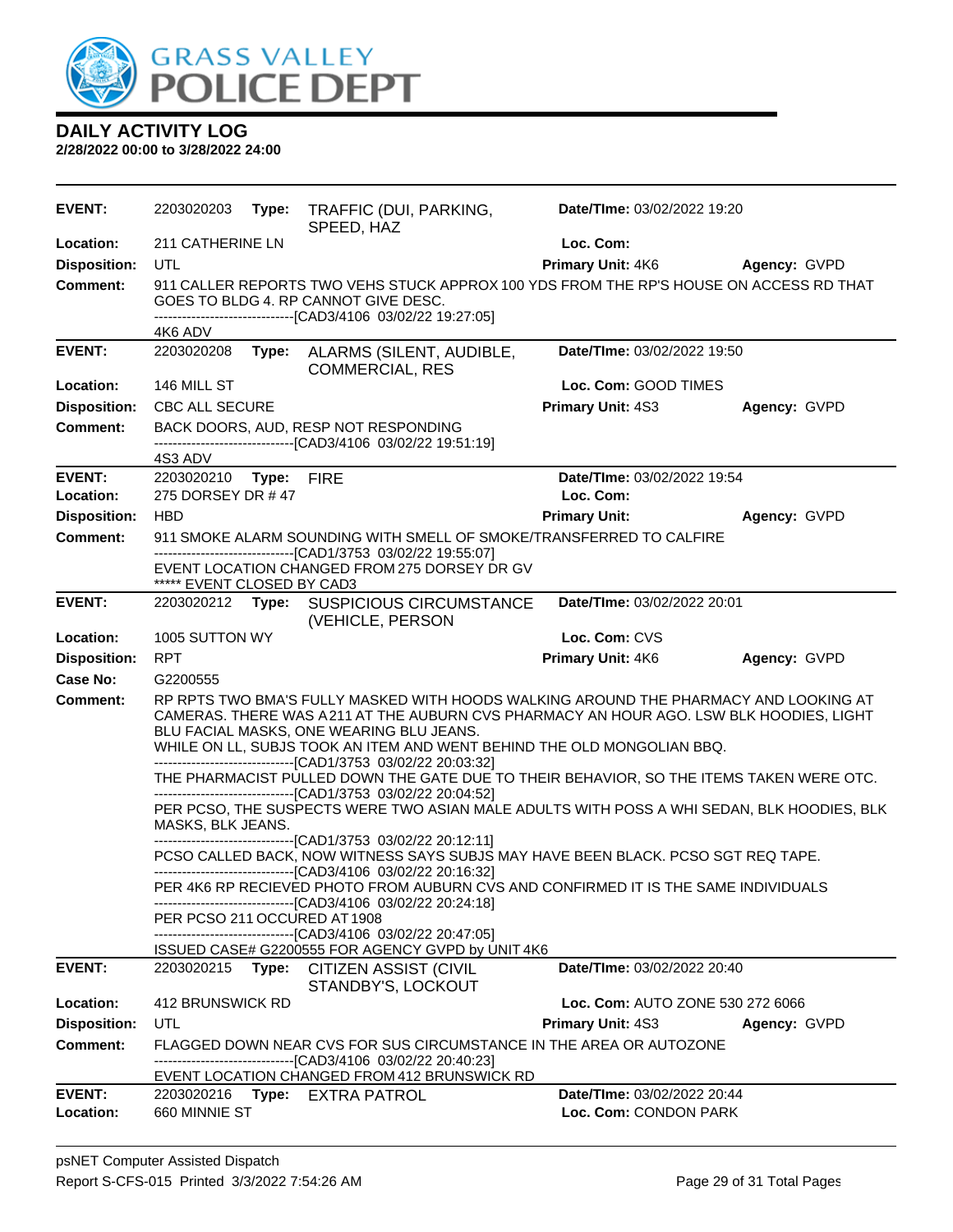

| <b>Disposition:</b>        | <b>CBC BEAT INFO</b>           |       |                                                                                                                                                                                           | <b>Primary Unit: 4011</b>                                 | <b>Agency: GVPD</b> |
|----------------------------|--------------------------------|-------|-------------------------------------------------------------------------------------------------------------------------------------------------------------------------------------------|-----------------------------------------------------------|---------------------|
| <b>Comment:</b>            |                                |       | RP RPTS CABOVER CAMPER AND RV WERE PARKED BY THE DISC GOLF COURSE AT APPROX 1745HRS AND<br>RP WANTS TO MAKE SURE THEY AREN'T CAMPING OVERNIGHT.                                           |                                                           |                     |
| <b>EVENT:</b><br>Location: | 2203020223<br><b>LEDUC ST</b>  |       | Type: SUBJECT STOP                                                                                                                                                                        | <b>Date/Time: 03/02/2022 21:20</b><br>Loc. Com:           |                     |
| <b>Disposition:</b>        | <b>RPT</b>                     |       |                                                                                                                                                                                           | Primary Unit: 4K6                                         | Agency: GVPD        |
| Case No:                   | G2200556                       |       |                                                                                                                                                                                           |                                                           |                     |
| <b>Comment:</b>            | OW WOODGRIFT START SECOND      |       |                                                                                                                                                                                           |                                                           |                     |
|                            |                                |       | --------------------------------[CAD3/4106 03/02/22 21:31:40]<br>ISSUED CASE# G2200556 FOR AGENCY GVPD by UNIT 4K6<br>----------------------------------[CAD1/3753 03/02/22 21:34:57]     |                                                           |                     |
|                            |                                |       | TOW ASSIGNED-MMM TOWING, 647 E MAIN ST, GRASS VALLEY, 5302733180,<br>--------------------------------[CAD1/3753 03/02/22 21:35:05]                                                        |                                                           |                     |
|                            | 1039 MMM TOWING/ENRT           |       | --------------------------------[CAD3/4106 03/02/22 22:30:18]                                                                                                                             |                                                           |                     |
|                            | FCN/3702206104900              |       |                                                                                                                                                                                           |                                                           |                     |
|                            | <b>BOLO INACTIVE</b>           |       | ------------------------------[CAD3/4106_03/02/22 22:30:34]                                                                                                                               |                                                           |                     |
| <b>EVENT:</b>              | 2203020232                     |       | Type: 911 UNKNOWN                                                                                                                                                                         | Date/TIme: 03/02/2022 22:21                               |                     |
|                            |                                |       | (HANGUPS, ABAN'S)                                                                                                                                                                         |                                                           |                     |
| Location:                  | 11780 MCCOURTNEY RD            |       |                                                                                                                                                                                           | Loc. Com:                                                 |                     |
| <b>Disposition:</b>        | <b>HBD</b>                     |       |                                                                                                                                                                                           | <b>Primary Unit:</b>                                      | Agency: GVPD        |
| <b>Comment:</b>            | 911 ABANDON                    |       | -------------------------------[CAD1/3753 03/02/22 22:22:39]                                                                                                                              |                                                           |                     |
|                            |                                |       | EVENT LOCATION CHANGED FROM LAT:39.20058600 LONG: -121.056772 GRASS VALLEY                                                                                                                |                                                           |                     |
|                            | ACCIDENTAL ON CALL BACK        |       | --------------------------------[CAD1/3753 03/02/22 22:22:50]                                                                                                                             |                                                           |                     |
|                            | ***** EVENT CLOSED BY CAD1     |       |                                                                                                                                                                                           |                                                           |                     |
| <b>EVENT:</b>              |                                |       | 2203020237 Type: DISTURBANCE (NOISE,<br>MUSIC, VERBAL, BARKI                                                                                                                              | Date/TIme: 03/02/2022 23:34                               |                     |
| Location:                  | 244 DORSEY DR # 21             |       |                                                                                                                                                                                           | Loc. Com:                                                 |                     |
| <b>Disposition:</b>        | <b>RPT</b>                     |       |                                                                                                                                                                                           | Primary Unit: 4K6                                         | Agency: GVPD        |
| Case No:                   | G2200557                       |       |                                                                                                                                                                                           |                                                           |                     |
| <b>Comment:</b>            |                                |       | 911 CALLER REPORTS HE WAS ASSAULTED BY A GANGBANGER, RP IS BACK AT HUS OWN APT. RP REFUSEI<br>TO GIVE FURTHER AFTER SAYING HE IS IN THE UNITED STATES OF AMERICA AND NO ONE DOES ANYTHING |                                                           |                     |
|                            |                                |       | -------------------------------[CAD3/4106 03/03/22 00:03:57]<br>ISSUED CASE# G2200557 FOR AGENCY GVPD by UNIT 4O11                                                                        |                                                           |                     |
| <b>EVENT:</b>              |                                |       |                                                                                                                                                                                           |                                                           |                     |
| Location:                  | 2203030010 Type: TRESPASS      |       |                                                                                                                                                                                           | Date/TIme: 03/03/2022 01:38                               |                     |
|                            | 131 RACE ST                    |       |                                                                                                                                                                                           | Loc. Com:                                                 |                     |
| <b>Disposition:</b>        | CBC 10-98M                     |       |                                                                                                                                                                                           | <b>Primary Unit: 4020</b>                                 | Agency: GVPD        |
| <b>Comment:</b>            |                                |       | 911 CALLER REQ GUEST OF HIS SISTER THAT LIVES THERE BE REMOVED. THERE IS NO415.                                                                                                           |                                                           |                     |
|                            |                                |       | ------------------------------[4O20/MDT 03/03/22 02:12]<br>SUBJ WAS ESCORTED OFF OF PROPERTY AND ADVISED OF602 PC.                                                                        |                                                           |                     |
| <b>EVENT:</b><br>Location: | 2203030013<br>807 SO AUBURN ST | Type: | VEH CITES, VIN, TOWS, DUI                                                                                                                                                                 | Date/TIme: 03/03/2022 02:06<br>Loc. Com: PREMIER FLOORING |                     |
| <b>Disposition:</b>        | <b>RPT</b>                     |       |                                                                                                                                                                                           | <b>Primary Unit: 4S3</b>                                  | Agency: GVPD        |